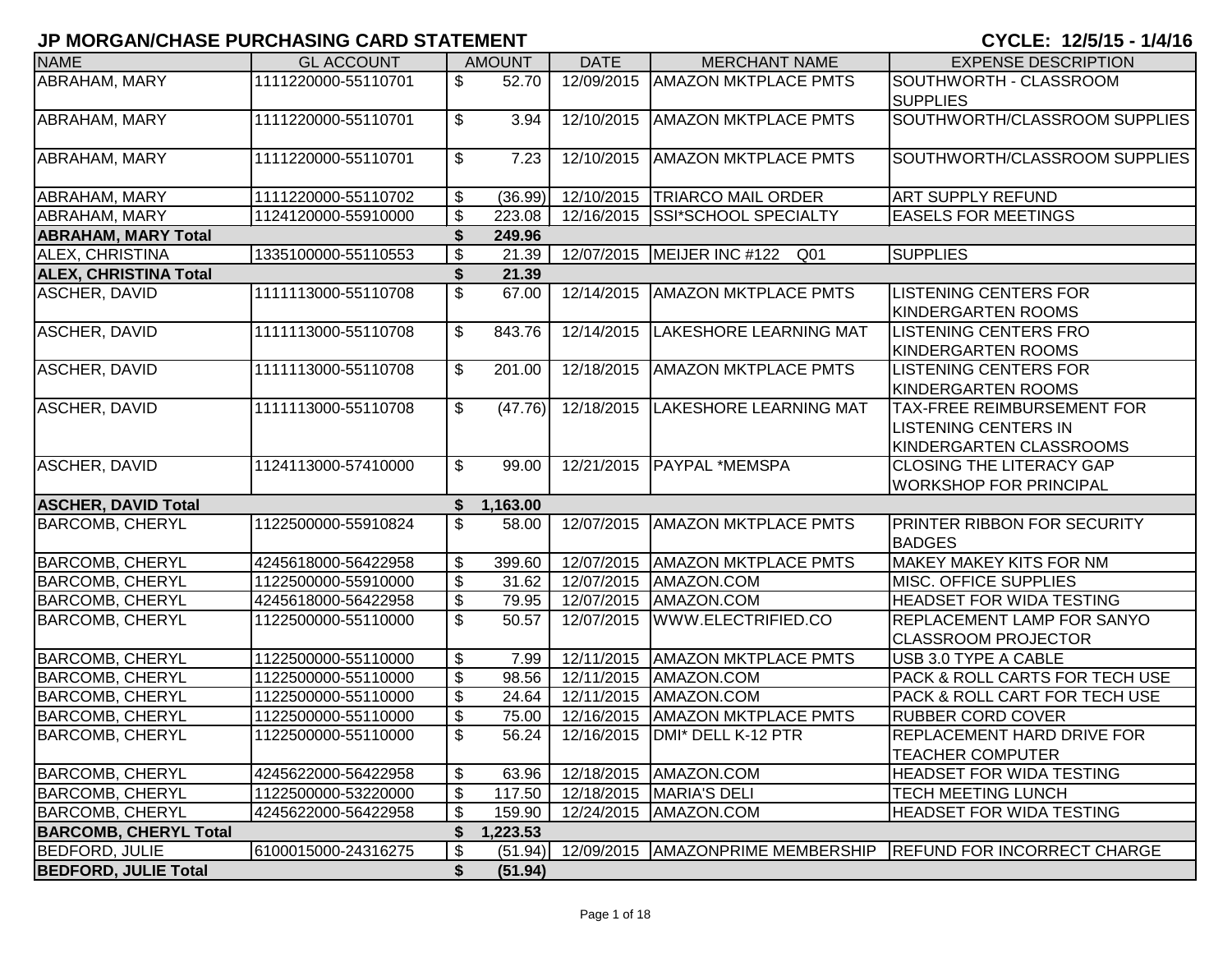| <b>NAME</b>                     | <b>GL ACCOUNT</b>   |                           | <b>AMOUNT</b> | <b>DATE</b>             | <b>MERCHANT NAME</b>                | <b>EXPENSE DESCRIPTION</b>                                                                                                        |
|---------------------------------|---------------------|---------------------------|---------------|-------------------------|-------------------------------------|-----------------------------------------------------------------------------------------------------------------------------------|
| <b>BELANGER, KIMBERLY</b>       | 1311800000-55110551 | \$                        | 1.89          | $\overline{01}/04/2016$ | WALGREENS #4933                     | <b>TEACHING SUPPLIES</b>                                                                                                          |
| <b>BELANGER, KIMBERLY</b>       | 1311800000-55110551 | $\boldsymbol{\mathsf{S}}$ | 7.38          | 01/04/2016              | WALGREENS #4933                     | <b>TEACHING SUPPLIES</b>                                                                                                          |
| <b>BELANGER, KIMBERLY</b>       | 1311800000-55110551 | \$                        | 9.00          | 12/10/2015              | DOLRTREE 4614 00046144              | <b>TEACHING SUPPLIES</b>                                                                                                          |
| <b>BELANGER, KIMBERLY Total</b> |                     | \$                        | 18.27         |                         |                                     |                                                                                                                                   |
| <b>BLANCHARD, EVAN</b>          | 6100020000-24316239 | \$                        | 41.99         | 12/07/2015              | HUNGRY HOWIE'S #1014                | <b>SOLO &amp; ENSEMBLE</b>                                                                                                        |
| <b>BLANCHARD, EVAN</b>          | 6100020000-24316239 | \$                        | 165.33        | 12/07/2015              | JIMMY JOHNS - 1659                  | <b>SOLO &amp; ENSEMBLE</b>                                                                                                        |
| <b>BLANCHARD, EVAN</b>          | 6100020000-24316239 | \$                        | 106.04        | 12/07/2015              | SAMS CLUB #6657                     | <b>SOLO &amp; ENSEMBLE</b>                                                                                                        |
| <b>BLANCHARD, EVAN</b>          | 6100020000-24316239 | \$                        | 17.74         | 12/14/2015              | <b>CL BARNHOUSE COMPANY</b>         | <b>MUSIC FOR CONCERTS</b>                                                                                                         |
| <b>BLANCHARD, EVAN</b>          | 6100020000-24316239 | \$                        | 17.99         | 12/15/2015              | J W PEPPER AND SON INC              | <b>MUSIC FOR CONCERTS</b>                                                                                                         |
| <b>BLANCHARD, EVAN</b>          | 6100020000-24316239 | \$                        | 65.90         | 12/18/2015              | <b>GIA PUBLICATIONS IN</b>          | RESOURCES FOR ASSESSMENT AND                                                                                                      |
|                                 |                     |                           |               |                         |                                     | <b>CURRICULUM DEVELOPMENT</b>                                                                                                     |
| <b>BLANCHARD, EVAN</b>          | 6100020000-24316239 | \$                        | 50.00         |                         | 12/24/2015 J W PEPPER AND SON INC   | <b>MUSIC FOR CONCERTS</b>                                                                                                         |
| <b>BLANCHARD, EVAN</b>          | 6100020000-24316239 | \$                        | 7.00          |                         | 12/29/2015 J W PEPPER AND SON INC   | <b>MUSIC FOR CONCERTS</b>                                                                                                         |
| <b>BLANCHARD, EVAN Total</b>    |                     | \$                        | 471.99        |                         |                                     |                                                                                                                                   |
| <b>BLESSED, KATE</b>            | 1335100000-55990553 | \$                        | 18.39         | 12/07/2015              | AMAZON.COM                          | <b>CRAFT SUPPLIES</b>                                                                                                             |
| <b>BLESSED, KATE</b>            | 1335100000-55990553 | \$                        | 7.79          | 12/07/2015              | AMAZON.COM                          | <b>CRAFT SUPPLIES</b>                                                                                                             |
| <b>BLESSED, KATE</b>            | 1335100000-57902553 | \$                        | (11.99)       | 12/07/2015              | <b>ORIENTAL TRADING CO</b>          | <b>REFUND FROM DISCONTINUED ITEM</b>                                                                                              |
| <b>BLESSED, KATE Total</b>      |                     | \$                        | 14.19         |                         |                                     |                                                                                                                                   |
| <b>BLOOM, LYNETTE</b>           | 1335100000-53220553 | \$                        | 24.00         | 12/10/2015              | <b>APPELBAUM TRAINING INS</b>       | <b>STAFF PROFESSIONAL DEVELOPMENT</b>                                                                                             |
| <b>BLOOM, LYNETTE</b>           | 1335100000-53220553 | \$                        | 25.95         | 12/11/2015              | <b>GRYPHON HOUSE INC</b>            | STAFF PROFESSIONAL DEVELOPMENT                                                                                                    |
| <b>BLOOM, LYNETTE</b>           | 1335100000-53220553 | \$                        | 27.00         | 12/21/2015              | <b>APPELBAUM TRAINING INS</b>       | STAFF PROFESSIONAL DEVELOPMENT                                                                                                    |
| <b>BLOOM, LYNETTE Total</b>     |                     | \$                        | 76.95         |                         |                                     |                                                                                                                                   |
| <b>BRASIL, SANDRA</b>           | 6100022000-24316108 | \$                        | 180.52        | 12/11/2015              | WM SUPERCENTER #5893                | SUPPLIES FOR VETERANS SUPPLY<br>DRIVE. MONEY WAS COLLECTED AND<br><b>DEPOSITED</b>                                                |
| <b>BRASIL, SANDRA</b>           | 6100022000-24316770 | \$                        | 108.41        | 12/16/2015              | <b>GFS STORE #1985</b>              | SUPPLIES PURCHASED FOR STAFF<br><b>HOLIDAY CELEBRATION</b>                                                                        |
| <b>BRASIL, SANDRA</b>           | 6100022000-24316770 | \$                        | 10.99         | 12/18/2015              | MEIJER INC #145<br>Q01              | SUPPLIES PURCHASED FOR STAFF<br><b>APPRECIATION</b>                                                                               |
| <b>BRASIL, SANDRA Total</b>     |                     | \$                        | 299.92        |                         |                                     |                                                                                                                                   |
| <b>BRATNEY, BETHANY</b>         | 1122222000-55310000 | \$                        | 916.11        |                         | 12/24/2015   FOLLETT SCHOOL SOLUTIO | <b>BOOKS</b>                                                                                                                      |
| <b>BRATNEY, BETHANY Total</b>   |                     | \$                        | 916.11        |                         |                                     |                                                                                                                                   |
| <b>BRAUN, LISA</b>              | 1111220730-55110000 | \$                        | 43.70         |                         | 12/24/2015   AMAZON.COM             | <b>INFORMATIONAL CALENDAR FOR</b><br>CLASSROOM STUDENT USE /<br><b>RESOURCE BOOK FOR PHYSICS</b><br><b>INSTRUCTION/ACTIVITIES</b> |
| <b>BRAUN, LISA</b>              | 1111220730-55110000 | \$                        | 11.20         | 12/30/2015              | AMAZON.COM                          | <b>INFORMATIONAL CURRICULUM-</b><br><b>RELATED CALENDAR FOR CLASSROOM</b><br><b>STUDENT USE</b>                                   |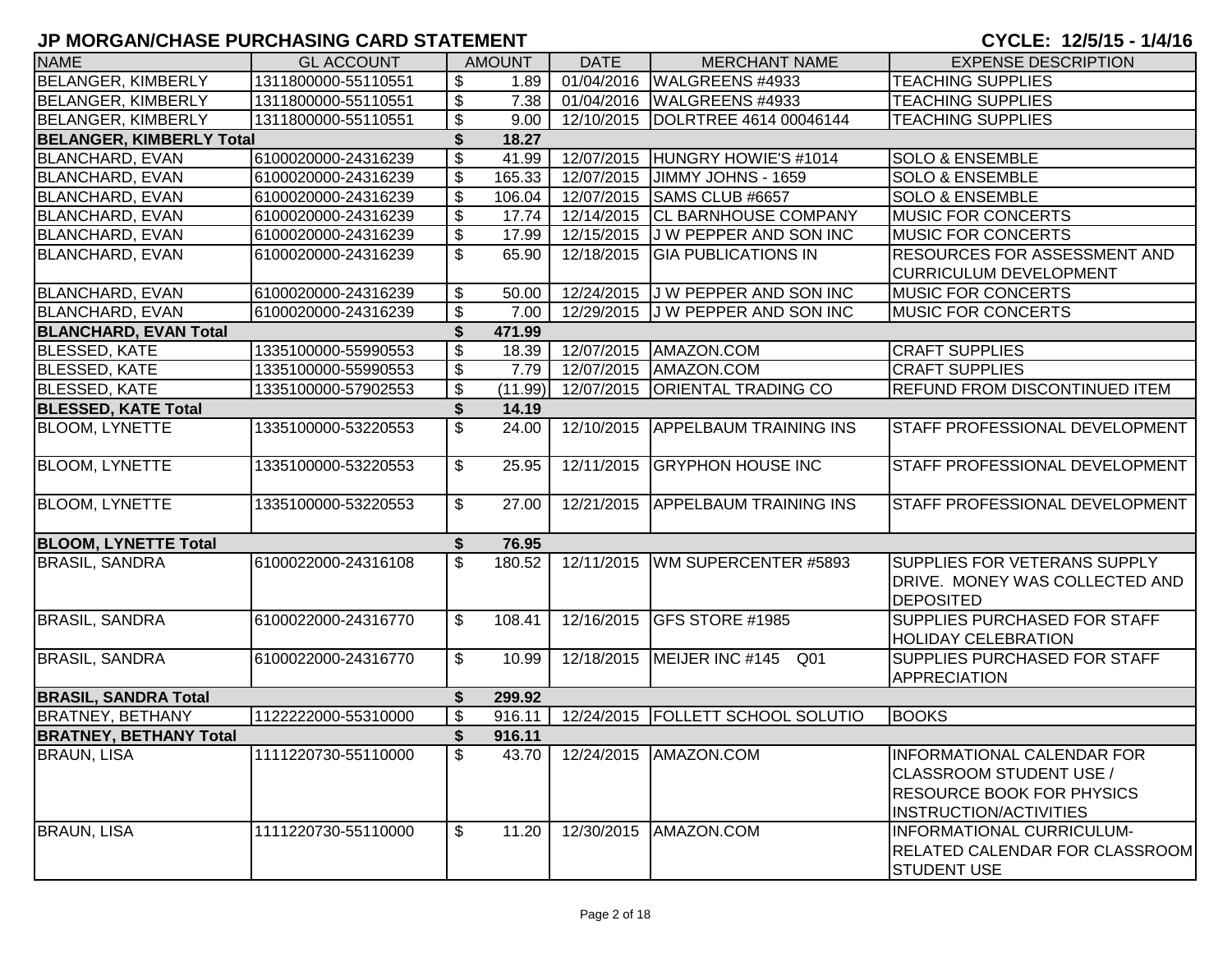| <b>NAME</b><br><b>DATE</b><br><b>MERCHANT NAME</b><br><b>GL ACCOUNT</b><br><b>AMOUNT</b><br><b>EXPENSE DESCRIPTION</b><br><b>BRAUN, LISA Total</b><br>54.90<br>\$<br>1126160000-55992000<br>HS GATOR REPAIR PARTS, MTCE<br><b>BUNKER, JEFFREY</b><br>256.03<br>12/15/2015<br><b>BADER AND SONS CO.</b><br><b>CHAIN SAW BLADES</b><br><b>BUNKER, JEFFREY</b><br>12/16/2015 MARKS OUTDOOR POWER EQ NM6 SNOW BLOWER PARTS<br>1126160000-55993000<br>\$<br>40.86<br><b>BUNKER, JEFFREY Total</b><br>296.89<br>6100020000-24316415<br>\$<br><b>AMAZONPRIME MEMBERSHIP</b><br><b>BURKHARDT, LORETTA</b><br>104.94<br>01/04/2016<br><b>PERSONAL PRIME MEMBERSHIP-</b><br><b>REIMBURSEMENT PENDING</b><br><b>BURKHARDT, LORETTA</b><br>6100020000-24316415<br>\$<br>38.15<br>12/30/2015   AMAZON.COM<br><b>FOG MACHINE FOR THEATER</b><br><b>BURKHARDT, LORETTA Total</b><br>S<br>143.09<br>1111111000-53220000<br>\$<br>12/07/2015<br><b>OAKLAND SCHOOLS-RC INT</b><br><b>TRAINING FOR CULTURES OF</b><br><b>BURNHAM, SUSAN</b><br>2,000.00<br><b>THINKING</b><br><b>BURNHAM, SUSAN</b><br>250.00<br>12/14/2015 RED ROBIN BRIGHTON<br><b>VOICE GIFT CARDS</b><br>6100011000-24316275<br>\$<br><b>BURNHAM, SUSAN Total</b><br>\$<br>2,250.00<br>1111322000-55110718<br>CANALES, BETH<br>\$<br>12/14/2015   MEIJER INC #054<br><b>HOLIDAY COOKIE DECORATING</b><br>217.34<br>Q01<br>COMPETITION/SUPPLIES/ VEGETARIAN<br><b>PROTEIN LAB</b><br><b>CANALES, BETH Total</b><br>\$<br>217.34<br><b>CARTER, NICOLE</b><br>\$<br>12/07/2015<br><b>DELTA</b><br>1722100000-53220614<br><b>BAGGAGE TICKET FOR FLIGHT TO</b><br>60.00 |
|---------------------------------------------------------------------------------------------------------------------------------------------------------------------------------------------------------------------------------------------------------------------------------------------------------------------------------------------------------------------------------------------------------------------------------------------------------------------------------------------------------------------------------------------------------------------------------------------------------------------------------------------------------------------------------------------------------------------------------------------------------------------------------------------------------------------------------------------------------------------------------------------------------------------------------------------------------------------------------------------------------------------------------------------------------------------------------------------------------------------------------------------------------------------------------------------------------------------------------------------------------------------------------------------------------------------------------------------------------------------------------------------------------------------------------------------------------------------------------------------------------------------------------------------------------------------------------------------------------------------|
|                                                                                                                                                                                                                                                                                                                                                                                                                                                                                                                                                                                                                                                                                                                                                                                                                                                                                                                                                                                                                                                                                                                                                                                                                                                                                                                                                                                                                                                                                                                                                                                                                     |
|                                                                                                                                                                                                                                                                                                                                                                                                                                                                                                                                                                                                                                                                                                                                                                                                                                                                                                                                                                                                                                                                                                                                                                                                                                                                                                                                                                                                                                                                                                                                                                                                                     |
|                                                                                                                                                                                                                                                                                                                                                                                                                                                                                                                                                                                                                                                                                                                                                                                                                                                                                                                                                                                                                                                                                                                                                                                                                                                                                                                                                                                                                                                                                                                                                                                                                     |
|                                                                                                                                                                                                                                                                                                                                                                                                                                                                                                                                                                                                                                                                                                                                                                                                                                                                                                                                                                                                                                                                                                                                                                                                                                                                                                                                                                                                                                                                                                                                                                                                                     |
|                                                                                                                                                                                                                                                                                                                                                                                                                                                                                                                                                                                                                                                                                                                                                                                                                                                                                                                                                                                                                                                                                                                                                                                                                                                                                                                                                                                                                                                                                                                                                                                                                     |
|                                                                                                                                                                                                                                                                                                                                                                                                                                                                                                                                                                                                                                                                                                                                                                                                                                                                                                                                                                                                                                                                                                                                                                                                                                                                                                                                                                                                                                                                                                                                                                                                                     |
|                                                                                                                                                                                                                                                                                                                                                                                                                                                                                                                                                                                                                                                                                                                                                                                                                                                                                                                                                                                                                                                                                                                                                                                                                                                                                                                                                                                                                                                                                                                                                                                                                     |
|                                                                                                                                                                                                                                                                                                                                                                                                                                                                                                                                                                                                                                                                                                                                                                                                                                                                                                                                                                                                                                                                                                                                                                                                                                                                                                                                                                                                                                                                                                                                                                                                                     |
|                                                                                                                                                                                                                                                                                                                                                                                                                                                                                                                                                                                                                                                                                                                                                                                                                                                                                                                                                                                                                                                                                                                                                                                                                                                                                                                                                                                                                                                                                                                                                                                                                     |
|                                                                                                                                                                                                                                                                                                                                                                                                                                                                                                                                                                                                                                                                                                                                                                                                                                                                                                                                                                                                                                                                                                                                                                                                                                                                                                                                                                                                                                                                                                                                                                                                                     |
|                                                                                                                                                                                                                                                                                                                                                                                                                                                                                                                                                                                                                                                                                                                                                                                                                                                                                                                                                                                                                                                                                                                                                                                                                                                                                                                                                                                                                                                                                                                                                                                                                     |
|                                                                                                                                                                                                                                                                                                                                                                                                                                                                                                                                                                                                                                                                                                                                                                                                                                                                                                                                                                                                                                                                                                                                                                                                                                                                                                                                                                                                                                                                                                                                                                                                                     |
|                                                                                                                                                                                                                                                                                                                                                                                                                                                                                                                                                                                                                                                                                                                                                                                                                                                                                                                                                                                                                                                                                                                                                                                                                                                                                                                                                                                                                                                                                                                                                                                                                     |
|                                                                                                                                                                                                                                                                                                                                                                                                                                                                                                                                                                                                                                                                                                                                                                                                                                                                                                                                                                                                                                                                                                                                                                                                                                                                                                                                                                                                                                                                                                                                                                                                                     |
|                                                                                                                                                                                                                                                                                                                                                                                                                                                                                                                                                                                                                                                                                                                                                                                                                                                                                                                                                                                                                                                                                                                                                                                                                                                                                                                                                                                                                                                                                                                                                                                                                     |
|                                                                                                                                                                                                                                                                                                                                                                                                                                                                                                                                                                                                                                                                                                                                                                                                                                                                                                                                                                                                                                                                                                                                                                                                                                                                                                                                                                                                                                                                                                                                                                                                                     |
|                                                                                                                                                                                                                                                                                                                                                                                                                                                                                                                                                                                                                                                                                                                                                                                                                                                                                                                                                                                                                                                                                                                                                                                                                                                                                                                                                                                                                                                                                                                                                                                                                     |
|                                                                                                                                                                                                                                                                                                                                                                                                                                                                                                                                                                                                                                                                                                                                                                                                                                                                                                                                                                                                                                                                                                                                                                                                                                                                                                                                                                                                                                                                                                                                                                                                                     |
|                                                                                                                                                                                                                                                                                                                                                                                                                                                                                                                                                                                                                                                                                                                                                                                                                                                                                                                                                                                                                                                                                                                                                                                                                                                                                                                                                                                                                                                                                                                                                                                                                     |
| <b>FLIBS</b>                                                                                                                                                                                                                                                                                                                                                                                                                                                                                                                                                                                                                                                                                                                                                                                                                                                                                                                                                                                                                                                                                                                                                                                                                                                                                                                                                                                                                                                                                                                                                                                                        |
| <b>CARTER, NICOLE</b><br>METRO AIRPORT PARKING<br>PARKING AT METRO AIRPORT FOR<br>\$<br>12/07/2015<br>1722100000-53220614<br>132.00                                                                                                                                                                                                                                                                                                                                                                                                                                                                                                                                                                                                                                                                                                                                                                                                                                                                                                                                                                                                                                                                                                                                                                                                                                                                                                                                                                                                                                                                                 |
| <b>CONFERENCE DURATION</b>                                                                                                                                                                                                                                                                                                                                                                                                                                                                                                                                                                                                                                                                                                                                                                                                                                                                                                                                                                                                                                                                                                                                                                                                                                                                                                                                                                                                                                                                                                                                                                                          |
| <b>CARTER, NICOLE</b><br>\$<br><b>SNAPPERS</b><br>1722100000-53220614<br>12/07/2015<br><b>DINNER FOR FLIBS</b><br>59.12                                                                                                                                                                                                                                                                                                                                                                                                                                                                                                                                                                                                                                                                                                                                                                                                                                                                                                                                                                                                                                                                                                                                                                                                                                                                                                                                                                                                                                                                                             |
| CONFERENCECARTER/LAINE                                                                                                                                                                                                                                                                                                                                                                                                                                                                                                                                                                                                                                                                                                                                                                                                                                                                                                                                                                                                                                                                                                                                                                                                                                                                                                                                                                                                                                                                                                                                                                                              |
| <b>CARTER, NICOLE</b><br>\$<br>12/07/2015<br>T.G.I.FRIDAY'S<br>1722100000-53220614<br>83.42<br>DINNER FOR CARTER/LAINE DAY 3 OF                                                                                                                                                                                                                                                                                                                                                                                                                                                                                                                                                                                                                                                                                                                                                                                                                                                                                                                                                                                                                                                                                                                                                                                                                                                                                                                                                                                                                                                                                     |
| <b>FLIBS CONFERENCE</b>                                                                                                                                                                                                                                                                                                                                                                                                                                                                                                                                                                                                                                                                                                                                                                                                                                                                                                                                                                                                                                                                                                                                                                                                                                                                                                                                                                                                                                                                                                                                                                                             |
| <b>CARTER, NICOLE</b><br>\$<br>869.12<br>12/07/2015<br><b>TRADEWINDS ISLAND RESO</b><br>1722100000-53220614<br><b>HOTEL EXPENSE FOR FLIBS</b>                                                                                                                                                                                                                                                                                                                                                                                                                                                                                                                                                                                                                                                                                                                                                                                                                                                                                                                                                                                                                                                                                                                                                                                                                                                                                                                                                                                                                                                                       |
| CONFERENCE (HOTEL REQUIRED BY                                                                                                                                                                                                                                                                                                                                                                                                                                                                                                                                                                                                                                                                                                                                                                                                                                                                                                                                                                                                                                                                                                                                                                                                                                                                                                                                                                                                                                                                                                                                                                                       |
| <b>FLIBS CONFERENCE)</b>                                                                                                                                                                                                                                                                                                                                                                                                                                                                                                                                                                                                                                                                                                                                                                                                                                                                                                                                                                                                                                                                                                                                                                                                                                                                                                                                                                                                                                                                                                                                                                                            |
| <b>CARTER, NICOLE</b><br>\$<br>44.49<br>12/08/2015<br>PANERA BREAD #1136<br><b>CLASS PRIZE FOR HOMELESS</b><br>6100022000-24316108                                                                                                                                                                                                                                                                                                                                                                                                                                                                                                                                                                                                                                                                                                                                                                                                                                                                                                                                                                                                                                                                                                                                                                                                                                                                                                                                                                                                                                                                                  |
| <b>VETERAN SUPPLY DRIVE</b>                                                                                                                                                                                                                                                                                                                                                                                                                                                                                                                                                                                                                                                                                                                                                                                                                                                                                                                                                                                                                                                                                                                                                                                                                                                                                                                                                                                                                                                                                                                                                                                         |
| <b>CARTER, NICOLE</b><br>\$<br>12/09/2015   TIM HORTON'S #915143<br>6100022000-24316108<br>13.98<br><b>CLASS PRIZE FOR HOMELESS</b>                                                                                                                                                                                                                                                                                                                                                                                                                                                                                                                                                                                                                                                                                                                                                                                                                                                                                                                                                                                                                                                                                                                                                                                                                                                                                                                                                                                                                                                                                 |
| <b>VETERAN SUPPLY DRIVE</b>                                                                                                                                                                                                                                                                                                                                                                                                                                                                                                                                                                                                                                                                                                                                                                                                                                                                                                                                                                                                                                                                                                                                                                                                                                                                                                                                                                                                                                                                                                                                                                                         |
| <b>CARTER, NICOLE Total</b><br>1,262.13<br>\$                                                                                                                                                                                                                                                                                                                                                                                                                                                                                                                                                                                                                                                                                                                                                                                                                                                                                                                                                                                                                                                                                                                                                                                                                                                                                                                                                                                                                                                                                                                                                                       |
| CHRISTOPOULOS, COURTNI1311800000-55110551<br>\$<br>12/09/2015<br>HOBBY-LOBBY #645<br><b>HOLIDAY PARTY SUPPLIES</b><br>62.70                                                                                                                                                                                                                                                                                                                                                                                                                                                                                                                                                                                                                                                                                                                                                                                                                                                                                                                                                                                                                                                                                                                                                                                                                                                                                                                                                                                                                                                                                         |
| $\overline{\mathcal{S}}$<br>CHRISTOPOULOS, COURTNI1311800000-55110551<br>6.44<br>12/09/2015   WM SUPERCENTER #5893<br><b>CHOICE TIME SUPPLIES</b>                                                                                                                                                                                                                                                                                                                                                                                                                                                                                                                                                                                                                                                                                                                                                                                                                                                                                                                                                                                                                                                                                                                                                                                                                                                                                                                                                                                                                                                                   |
| CHRISTOPOULOS, COURTNI1311800000-55110551<br>\$<br>1.56<br>12/10/2015   WM SUPERCENTER #5893<br><b>CHOICE TIME SUPPLIES</b>                                                                                                                                                                                                                                                                                                                                                                                                                                                                                                                                                                                                                                                                                                                                                                                                                                                                                                                                                                                                                                                                                                                                                                                                                                                                                                                                                                                                                                                                                         |
| \$<br>CHRISTOPOULOS, COURTNI1311800000-55110551<br>3.00<br>12/14/2015 SCHOLASTIC BOOK CLUB<br><b>HOLIDAY GIFT: BOOKS</b>                                                                                                                                                                                                                                                                                                                                                                                                                                                                                                                                                                                                                                                                                                                                                                                                                                                                                                                                                                                                                                                                                                                                                                                                                                                                                                                                                                                                                                                                                            |
| \$<br>CHRISTOPOULOS, COURTNI1311800000-55110551<br>12/14/2015 SCHOLASTIC BOOK CLUB<br><b>HOLIDAY GIFT: BOOKS</b><br>3.00                                                                                                                                                                                                                                                                                                                                                                                                                                                                                                                                                                                                                                                                                                                                                                                                                                                                                                                                                                                                                                                                                                                                                                                                                                                                                                                                                                                                                                                                                            |
| $\boldsymbol{\hat{\varphi}}$<br>CHRISTOPOULOS, COURTNI1311800000-55110551<br>12/14/2015 SCHOLASTIC BOOK CLUB<br><b>HOLIDAY GIFT: BOOKS</b><br>1.00                                                                                                                                                                                                                                                                                                                                                                                                                                                                                                                                                                                                                                                                                                                                                                                                                                                                                                                                                                                                                                                                                                                                                                                                                                                                                                                                                                                                                                                                  |
| \$<br>CHRISTOPOULOS, COURTNI1311800000-55110551<br>3.00<br>12/14/2015 SCHOLASTIC BOOK CLUB<br><b>HOLIDAY GIFTS:BOOKS</b>                                                                                                                                                                                                                                                                                                                                                                                                                                                                                                                                                                                                                                                                                                                                                                                                                                                                                                                                                                                                                                                                                                                                                                                                                                                                                                                                                                                                                                                                                            |
| \$<br>CHRISTOPOULOS, COURTNI1311800000-55110551<br>12/14/2015 SCHOLASTIC BOOK CLUB<br>5.00<br><b>HOLIDAY GIFT: BOOKS</b>                                                                                                                                                                                                                                                                                                                                                                                                                                                                                                                                                                                                                                                                                                                                                                                                                                                                                                                                                                                                                                                                                                                                                                                                                                                                                                                                                                                                                                                                                            |
| <b>CHRISTOPOULOS, COURTNEY Total</b><br>\$<br>85.70                                                                                                                                                                                                                                                                                                                                                                                                                                                                                                                                                                                                                                                                                                                                                                                                                                                                                                                                                                                                                                                                                                                                                                                                                                                                                                                                                                                                                                                                                                                                                                 |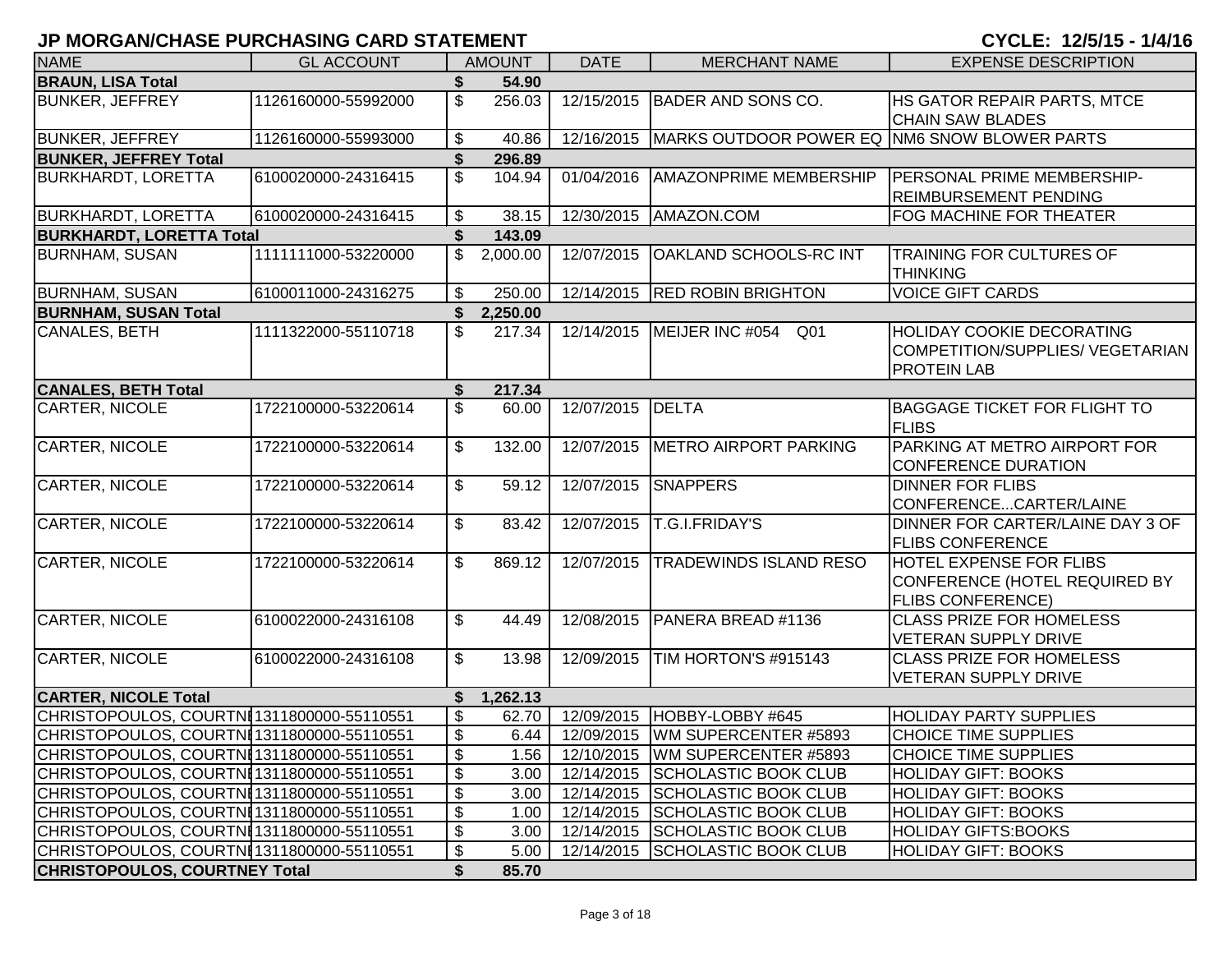| <b>NAME</b>                   | <b>GL ACCOUNT</b>   |                           | <b>AMOUNT</b>   | <b>DATE</b>          | <b>MERCHANT NAME</b>                    | <b>EXPENSE DESCRIPTION</b>         |
|-------------------------------|---------------------|---------------------------|-----------------|----------------------|-----------------------------------------|------------------------------------|
| CIANCIO, WANDA                | 1122500000-54917000 |                           | \$6,265.00      |                      | 12/07/2015 CDW GOVERNMENT               | AIRWATCH - MANAGEMENT              |
|                               |                     |                           |                 |                      |                                         | SOFTWARE FOR APPLE DEVICES         |
| <b>CIANCIO, WANDA Total</b>   |                     | \$                        | 6,265.00        |                      |                                         |                                    |
| CIANFERRA, LINDA              | 6100000000-24316301 | \$                        |                 | $(13.76)$ 12/07/2015 | PANERA BREAD #667                       | <b>REFUND</b>                      |
| CIANFERRA, LINDA              | 6100000000-24316301 | $\boldsymbol{\mathsf{S}}$ | 12.98           | 12/07/2015           | PANERA BREAD #667                       | <b>STAFF MEETING</b>               |
| <b>CIANFERRA, LINDA</b>       | 6100000000-24316301 | \$                        | 13.76           |                      | 12/07/2015   PANERA BREAD #667          | <b>STAFF MEETING</b>               |
| CIANFERRA, LINDA              | 6100000000-24316301 | \$                        | 31.45           |                      | 12/15/2015 RED OLIVE XV                 | <b>MARKETING ADULT ED STUDENTS</b> |
| <b>CIANFERRA, LINDA Total</b> |                     |                           |                 |                      |                                         |                                    |
| CLARK, KIM                    | 1122218000-55310000 | $\boldsymbol{\mathsf{S}}$ | 44.43<br>113.65 | 12/07/2015           | AMAZON.COM                              | <b>LIBRARY BOOKS</b>               |
| CLARK, KIM                    | 1122218000-55310000 | $\boldsymbol{\mathsf{S}}$ | 77.32           | 12/09/2015           | AMAZON.COM                              | <b>LIBRARY BOOKS</b>               |
| <b>CLARK, KIM</b>             | 1122218000-55310000 | \$                        | 10.94           | 12/10/2015           | <b>AMAZON MKTPLACE PMTS</b>             | <b>LIBRARY BOOKS</b>               |
| <b>CLARK, KIM</b>             | 1122218000-55310000 | \$                        | 21.27           | 12/10/2015           | <b>AMAZON MKTPLACE PMTS</b>             | <b>LIBRARY BOOKS</b>               |
| <b>CLARK, KIM</b>             | 1122218000-55310000 | \$                        | 554.00          | 12/14/2015           | <b>SCHOLASTIC BOOK FAIRS</b>            | GIVEAWAY BOOKS FOR AR READING      |
|                               |                     |                           |                 |                      |                                         | <b>PROGRAM</b>                     |
| <b>CLARK, KIM</b>             | 1122218000-55310000 | \$                        | 5.99            |                      | 12/16/2015   AMAZON.COM                 | <b>LIBRARY BOOK</b>                |
| <b>CLARK, KIM</b>             | 1122218000-55310000 | \$                        | 479.88          | 12/21/2015           | AMAZON.COM                              | LITTLE BITS ELECTRONICS GIZMOS &   |
|                               |                     |                           |                 |                      |                                         | <b>GADGETS KITS</b>                |
| CLARK, KIM                    | 1122218000-55310000 | \$                        | 152.23          |                      | 12/21/2015   AMAZON.COM                 | <b>LIBRARY BOOKS</b>               |
| <b>CLARK, KIM</b>             | 1122218000-55410000 | \$                        | 130.04          |                      | 12/21/2015 GAN*OBS + ECCENTRIC          | <b>NOVI NEWS - 2 SUBSCRIPTIONS</b> |
| <b>CLARK, KIM</b>             | 1122218000-55310000 | \$                        | 183.00          | 12/23/2015           | <b>JUNIOR LIBRARY GUI</b>               | LEVEL B COLLECTION DEVELOPMENT     |
|                               |                     |                           |                 |                      |                                         |                                    |
| <b>CLARK, KIM Total</b>       |                     | \$                        | 1,728.32        |                      |                                         |                                    |
| COMB, ANDREW                  | 6100020000-24316770 | $\boldsymbol{\mathsf{S}}$ | 12.76           | 12/09/2015 TARGET    | 00014654                                | <b>SNACKS FOR PD</b>               |
| <b>COMB, ANDREW Total</b>     |                     | \$                        | 12.76           |                      |                                         |                                    |
| <b>COOLMAN, ROBERT</b>        | 1126160000-55992000 | $\overline{\mathbf{3}}$   | 297.40          |                      | 12/08/2015 CONSERVA ELECTRIC SUPP       | <b>MTCE STOCK BALLAST KITS</b>     |
| COOLMAN, ROBERT               | 1126160000-55992000 | $\boldsymbol{\mathsf{S}}$ | 95.75           |                      | 12/18/2015 CONSERVA ELECTRIC SUPP       | MS & STOCK LAMPS, SOCKET           |
| COOLMAN, ROBERT               | 1126160000-55992000 | \$                        | 738.40          |                      | 12/23/2015 CONSERVA ELECTRIC SUPP       | <b>MTCE STOCK LAMPS</b>            |
| <b>COOLMAN, ROBERT Total</b>  |                     | \$                        | 1,131.55        |                      |                                         |                                    |
| DIATIKAR, CHRISTINE           | 6100018000-24316501 | \$                        | 1,398.00        |                      | 12/07/2015   WWW.RAINBOWLOOM.COM        | RAINBOW LOOMS/ACTIVITY             |
| DIATIKAR, CHRISTINE           | 6100020000-24316239 | \$                        | 7,333.00        | 12/10/2015           | <b>EPN TRAVEL</b>                       | <b>CEDAR POINT TRIP</b>            |
| DIATIKAR, CHRISTINE           | 1111220724-55110000 | \$                        | 390.05          |                      | 12/10/2015 J W PEPPER AND SON INC       | <b>MUSIC FOR CHOIR CLASSES</b>     |
| <b>DIATIKAR, CHRISTINE</b>    | 1429300000-54910000 | $\mathfrak{S}$            | 9,825.15        |                      | 12/10/2015 PLYMOUTH NOVI 155            | 8/15-10/15 TRAINING SERVICES       |
| <b>DIATIKAR, CHRISTINE</b>    | 4145900000-53180000 | \$                        | 200.00          |                      | 12/10/2015 TAYLOR & MORGAN CPA PC       | <b>SF AUDIT</b>                    |
| <b>DIATIKAR, CHRISTINE</b>    | 4225900000-57910000 | \$                        | 2,000.00        |                      | 12/10/2015 TAYLOR & MORGAN CPA PC       | CP14 AUDIT                         |
| <b>DIATIKAR, CHRISTINE</b>    | 6100020000-24316238 | $\mathfrak{S}$            | 5,467.69        |                      | 12/11/2015 CENTURY RESOURCES            | <b>FUNDRAISER</b>                  |
| DIATIKAR, CHRISTINE           | 6100020000-24316239 | \$                        |                 |                      | 8,681.36   12/11/2015 CENTURY RESOURCES | <b>FUNDRAISER</b>                  |
| <b>DIATIKAR, CHRISTINE</b>    | 1125200000-55910000 | \$                        | 274.41          | 12/11/2015           | STAPLS7147369511000001                  | OFFICE SUPPLIES                    |
| <b>DIATIKAR, CHRISTINE</b>    | 6100022000-24316112 |                           | \$12,845.00     | 12/11/2015           | <b>TEAM SPORTS</b>                      | INV 171411/1 CLOTHING, 195215/1    |
|                               |                     |                           |                 |                      |                                         | CLOTHING, 195221, CLOTHING         |
| <b>DIATIKAR, CHRISTINE</b>    | 6100061000-24316104 | \$                        | 2,667.00        |                      | 12/11/2015   TEAM SPORTS                | INV 143325/1 CLOTHING              |
| <b>DIATIKAR, CHRISTINE</b>    | 6100061000-24316104 | \$                        | 3,355.00        |                      | 12/11/2015   TEAM SPORTS                | INV 131750/1 CLOTHING              |
| <b>DIATIKAR, CHRISTINE</b>    | 6100061000-24316103 | \$                        |                 |                      | 3,025.00   12/11/2015   TEAM SPORTS     | <b>INV 185839/1 XC BAGS</b>        |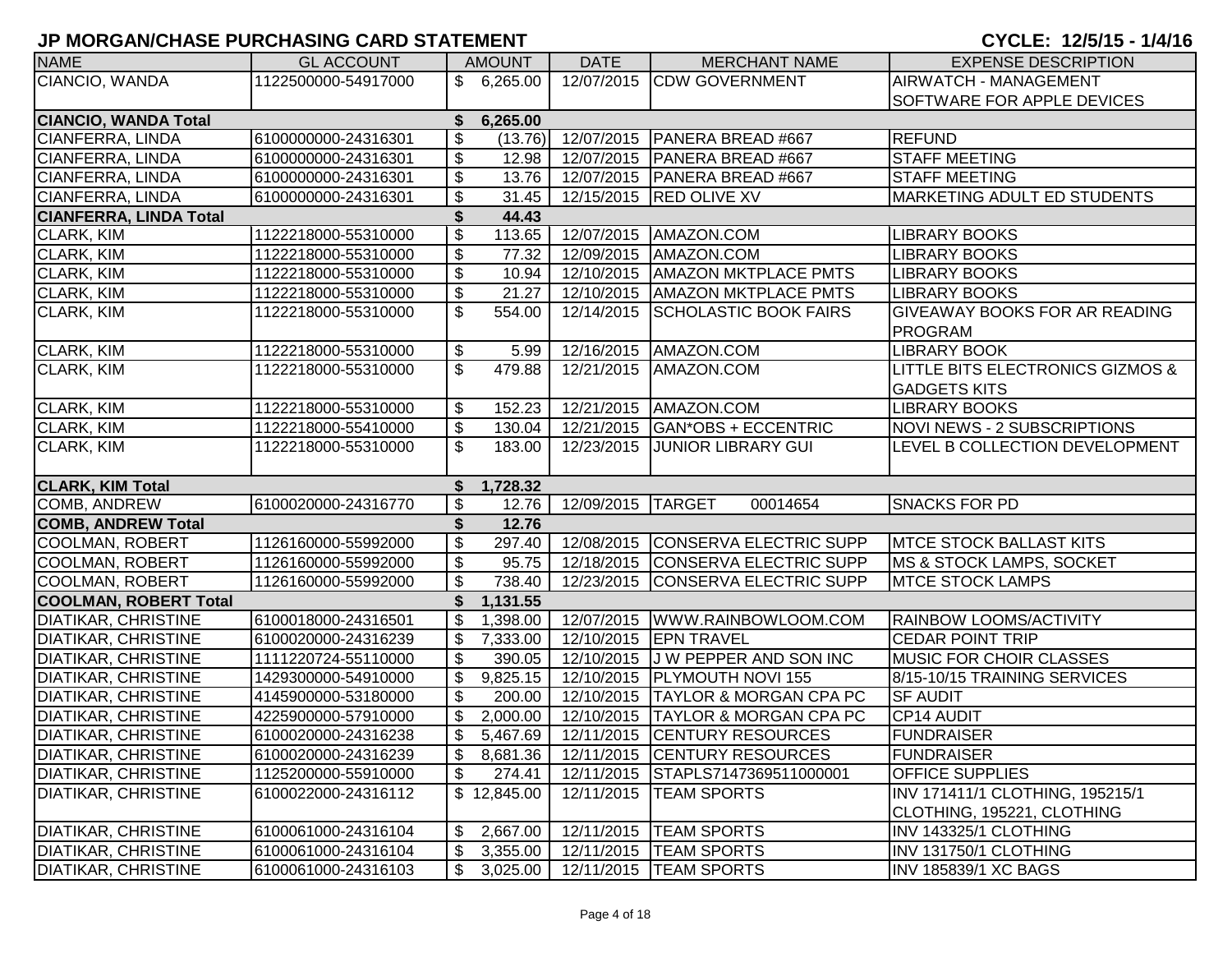| <b>NAME</b>                      | <b>GL ACCOUNT</b>   |                          | <b>AMOUNT</b> | <b>DATE</b> | <b>MERCHANT NAME</b>                      | <b>EXPENSE DESCRIPTION</b>                                           |
|----------------------------------|---------------------|--------------------------|---------------|-------------|-------------------------------------------|----------------------------------------------------------------------|
| <b>DIATIKAR, CHRISTINE</b>       | 6100022000-24316099 | \$                       | 109.06        |             | 12/17/2015 THE ROBOT SPACE                | <b>ROBOTICS-PARTS</b>                                                |
| <b>DIATIKAR, CHRISTINE Total</b> |                     |                          | \$57,570.72   |             |                                           |                                                                      |
| <b>DIGLIO, CAROL</b>             | 6100001000-24316770 | \$                       | 79.19         | 12/29/2015  |                                           | FLOWERSHOPNETWORK.COM FUNERAL FLOWERS/BRIAN GORDON M-<br>N-LAW       |
| <b>DIGLIO, CAROL Total</b>       |                     | \$                       | 79.19         |             |                                           |                                                                      |
| <b>DINKELMANN, KATY</b>          | 6100022000-24316186 | \$                       | 11.76         | 12/08/2015  | KROGER #366                               | JUICE FOR CLASSROOM COMPETITION<br><b>WINNERS</b>                    |
| <b>DINKELMANN, KATY</b>          | 6100022000-24316186 | \$                       | 48.47         | 12/14/2015  | JETS PIZZA - MI 46                        | HAVEN CONFERENCE LUNCH                                               |
| <b>DINKELMANN, KATY</b>          | 6100022000-24316108 | \$                       | 50.00         | 12/17/2015  | <b>TARGET</b><br>00009225                 | THANK YOU STAFF GIFT CARD                                            |
| <b>DINKELMANN, KATY Total</b>    |                     | \$                       | 110.23        |             |                                           |                                                                      |
| DONOVAN, KATHRYN                 | 1128300000-54910000 | \$                       | 419.00        | 12/07/2015  | <b>CAREERBUILDER</b>                      | ON LINE JOB POSTING SERVICE                                          |
| DONOVAN, KATHRYN                 | 1128300000-54910000 | \$                       | 290.00        | 12/07/2015  | IMWW*MONSTER.COM                          | MTCE/HVAC JOB POSTING                                                |
| <b>DONOVAN, KATHRYN Total</b>    |                     | \$                       | 709.00        |             |                                           |                                                                      |
| DRAGOO, MICHAEL                  | 1126160000-55992000 | \$                       | 581.53        | 12/07/2015  | <b>COCHRANE SUPPLY AND EN</b>             | MTCE ELETRONIC ACT 24V                                               |
| DRAGOO, MICHAEL                  | 1126160000-55992000 | \$                       | 801.30        | 12/07/2015  | <b>THE TRANE COMPANY</b>                  | <b>DF AHU 1</b>                                                      |
| DRAGOO, MICHAEL                  | 1126160000-55992000 | \$                       | 859.69        | 12/10/2015  | <b>COCHRANE SUPPLY AND EN</b>             | <b>DF HOT WATER VALVES</b>                                           |
| <b>DRAGOO, MICHAEL</b>           | 1126160000-55992000 | \$                       | 785.71        | 12/10/2015  | R L DEPPMANN                              | <b>DF HOT WATER PUMP</b>                                             |
| <b>DRAGOO, MICHAEL</b>           | 1126160000-55992000 | $\overline{\mathcal{S}}$ | 172.80        | 12/15/2015  | <b>WW GRAINGER</b>                        | <b>IMTCE STOCK OIL FOR DISTRICT</b>                                  |
| <b>DRAGOO, MICHAEL</b>           | 1126122000-54910000 | \$                       | 160.00        | 12/18/2015  | <b>REDFORD LOCK COMPANY I</b>             | <b>HS INTERIOR GYM DOOR</b>                                          |
| <b>DRAGOO, MICHAEL</b>           | 1126160000-55993000 | \$                       | 4,616.55      | 12/21/2015  | PIONEER REVERE 8008771                    | <b>GRNDS PAINT STRIPER</b>                                           |
| <b>DRAGOO, MICHAEL</b>           | 1126160000-55992000 | \$                       | 356.83        | 12/22/2015  | COCHRANE SUPPLY AND EN                    | <b>HS AHU 26, STOCK PNEU VALVE</b><br><b>ACTUATORS</b>               |
| DRAGOO, MICHAEL                  | 1126160000-55992000 | \$                       | 156.49        | 12/23/2015  | R L DEPPMANN                              | <b>MTCE STOCK COUPLERS</b>                                           |
| <b>DRAGOO, MICHAEL</b>           | 1126160000-55992000 | \$                       | 411.06        | 12/29/2015  | <b>COCHRANE SUPPLY AND EN</b>             | OH HEATING VALVE ACTUATOR                                            |
| <b>DRAGOO, MICHAEL Total</b>     |                     | \$                       | 8,901.96      |             |                                           |                                                                      |
| FENCHEL, LISA                    | 1124118000-55910000 | \$                       | 26.00         |             | 12/14/2015 SURVEYMONKEY.COM               | ON LINE SUBSCRIPTION                                                 |
| <b>FENCHEL, LISA Total</b>       |                     | \$                       | 26.00         |             |                                           |                                                                      |
| <b>FULAR, JAMES</b>              | 2326160000-56450000 | \$                       | 1,636.00      | 12/07/2015  | MARKS OUTDOOR POWER EQ MS, VO SNOWBLOWERS |                                                                      |
| <b>FULAR, JAMES</b>              | 1126160000-53220000 | \$                       | 225.00        | 12/10/2015  | <b>MICHIGAN TURFGRASS FOU</b>             | <b>IMTCE MICH TURFGRASS CONFERENCE</b><br>FOR BUNKER, FULAR, NESMITH |
| <b>FULAR, JAMES</b>              | 1126160000-55993000 | \$                       | 260.83        | 12/11/2015  | <b>J THOMAS DISTRIBUTORS</b>              | <b>IMTCE GROUNDS VACUUM HOSE</b>                                     |
| <b>FULAR, JAMES</b>              | 1126160000-55992000 | \$                       | 119.80        | 12/17/2015  | <b>GEMPLER'S</b>                          | <b>MTCE SUPPLIES, WINTER WEAR</b>                                    |
| <b>FULAR, JAMES</b>              | 1126160000-55993000 | \$                       | 558.10        | 12/21/2015  | J THOMAS DISTRIBUTORS                     | <b>GRNDS CUTTING EDGE KITS FOR F550</b><br><b>PLOWS</b>              |
| <b>FULAR, JAMES</b>              | 1126160000-55993000 | \$                       | 293.30        |             | 12/21/2015 J THOMAS DISTRIBUTORS          | GRNDS CUTTING EDGE FOR 2000 F350<br><b>SNOWPLOW</b>                  |
| <b>FULAR, JAMES</b>              | 1126160000-55993000 | \$                       | 221.68        | 12/21/2015  | MARKS OUTDOOR POWER EQ GRNDS SUPPLIES     |                                                                      |
| <b>FULAR, JAMES</b>              | 1126160000-55730000 | \$                       | 1,412.22      | 12/21/2015  |                                           | MARKS OUTDOOR POWER EQ GRNDS MOWER #2 REPAIRS &<br><b>SERVICE</b>    |
| <b>FULAR, JAMES</b>              | 1126160000-55992000 | \$                       | 5.80          | 12/23/2015  | THE HOME DEPOT 2737                       | <b>MTCE SUPPLIES</b>                                                 |
| <b>FULAR, JAMES Total</b>        |                     | \$                       | 4,732.73      |             |                                           |                                                                      |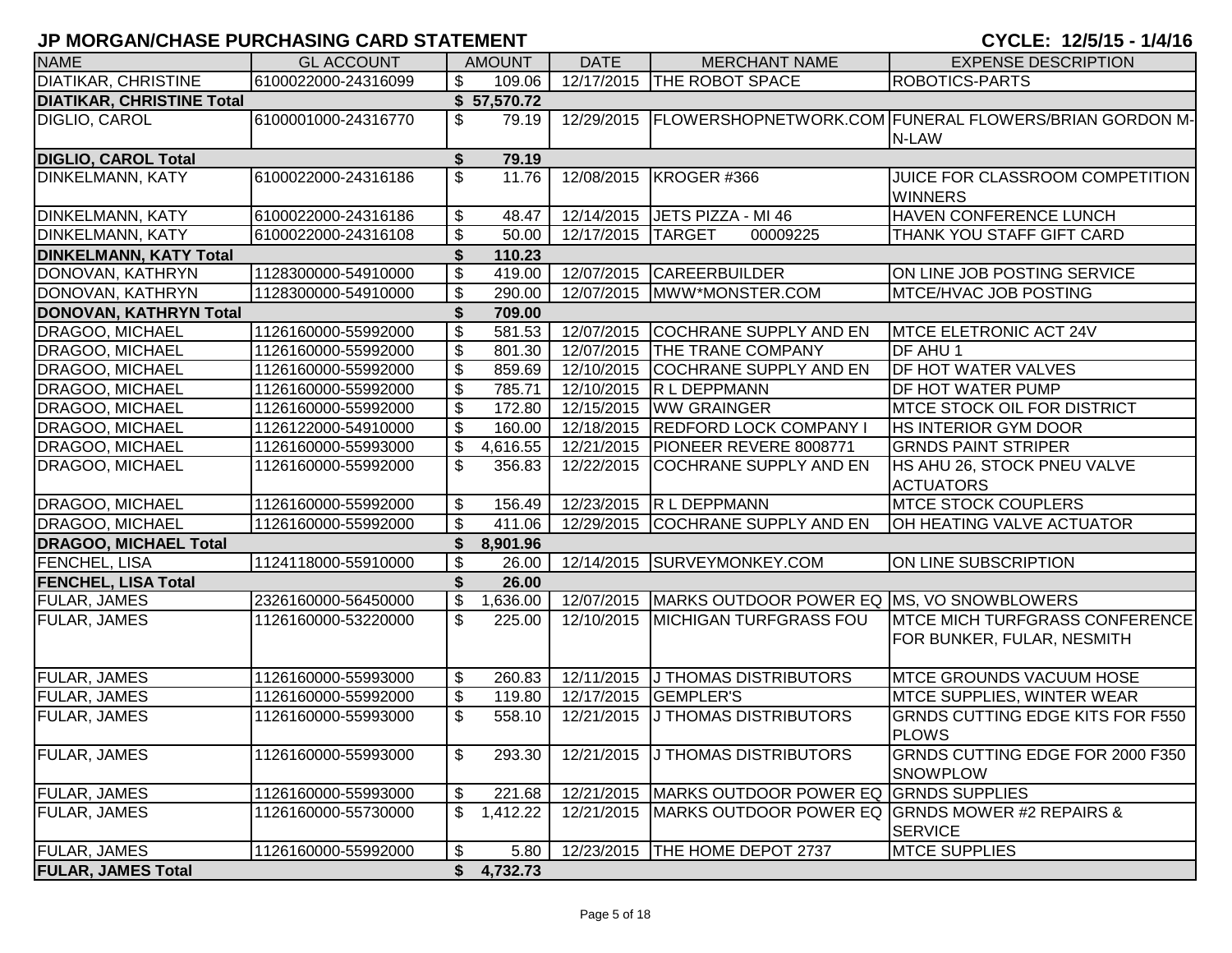| וויום וויום כווי של שווש מוזטות ושווט ושמות ושווטות וע |                     |                           |                    |                   |                                                | VIVLLI I <i>l</i> viiv<br>.                                                                    |
|--------------------------------------------------------|---------------------|---------------------------|--------------------|-------------------|------------------------------------------------|------------------------------------------------------------------------------------------------|
| <b>NAME</b>                                            | <b>GL ACCOUNT</b>   |                           | <b>AMOUNT</b>      | <b>DATE</b>       | <b>MERCHANT NAME</b>                           | <b>EXPENSE DESCRIPTION</b>                                                                     |
| FURLOW, SETH                                           | 1111322730-55110000 | $\mathfrak{S}$            | 11.96              | 01/04/2016        | MICHAELS STORES 4744                           | STICKY TAPE LAB SUPPLIES FOR CHEM                                                              |
| <b>FURLOW, SETH</b>                                    | 1711300000-55110614 | $\mathfrak{S}$            | 427.70             | 12/08/2015        | <b>VERNIER SOFTWARE &amp; TEC</b>              | PARTIAL ORDER FOR IB HEALTH<br>PHSYIOLOGY CLASS--SPIROMETERS                                   |
| <b>FURLOW, SETH</b>                                    | 1711300000-55110614 | \$                        | 52.50              |                   | 12/10/2015 CAROLINA BIOLOGIC SUPP              | COMPARATIVE ANATOMY LAB                                                                        |
| <b>FURLOW, SETH</b>                                    | 1711300000-55110614 | \$                        | 123.14             |                   | 12/14/2015   FLINN SCIENTIFIC, I               | FIRST IA FOR IB BIO ON ENZYMES                                                                 |
| <b>FURLOW, SETH</b>                                    | 1711300000-55110614 | \$                        | 52.76              | 12/17/2015        | <b>RICHARDSON'S DRUGS #22</b>                  | <b>GLUCOSE TEST STRIPS FOR IA IN IB</b><br><b>BIO</b>                                          |
| <b>FURLOW, SETH Total</b>                              |                     | \$                        | 668.06             |                   |                                                |                                                                                                |
| <b>GASIDLO, MEGAN</b>                                  | 1111220730-55110000 | \$                        | 23.00              | 12/07/2015        | <b>TEACHERSPAYTEACHERS.CO SCIENCE SUPPLIES</b> |                                                                                                |
| <b>GASIDLO, MEGAN Total</b>                            |                     | \$                        | 23.00              |                   |                                                |                                                                                                |
| <b>GILMORE, MEGAN</b>                                  | 1311800000-55110551 | $\overline{\mathbf{3}}$   | 16.18              | 12/07/2015 TARGET | 00008722                                       | <b>TEACHING SUPPLIES</b>                                                                       |
| <b>GILMORE, MEGAN</b>                                  | 1311800000-55110551 | $\overline{\mathbf{3}}$   | 9.00               |                   | 12/08/2015 DOLRTREE 3623 00036236              | <b>TEACHING SUPPLIES</b>                                                                       |
| <b>GILMORE, MEGAN</b>                                  | 1311800000-55110551 | $\overline{\mathbf{s}}$   | 30.88              |                   | 12/17/2015 BUSCH'S #1205                       | <b>TEACHING SUPPLIES</b>                                                                       |
| <b>GILMORE, MEGAN</b>                                  | 1311800000-55110551 | \$                        | $\overline{18.13}$ |                   | 12/18/2015   WM SUPERCENTER #5893              | <b>TEACHING SUPPLIES</b>                                                                       |
| <b>GILMORE, MEGAN Total</b>                            |                     | \$                        | 74.19              |                   |                                                |                                                                                                |
| GONZALEZ-SHEERAN, MARQ1111220730-55110000              |                     | $\overline{\mathcal{S}}$  | 12.72              |                   | 12/07/2015   KROGER #632                       | <b>SCIENCE EXPERIMENT SUPPLIES -</b><br><b>FLOWERS FOR DISSECTION</b>                          |
| GONZALEZ-SHEERAN, MAR06100020000-24316263              |                     | $\mathfrak{S}$            | 130.95             |                   | 12/07/2015 SUPERIOR DISTRIBUTING               | <b>SCIENCE FAIR BOARDS PURCHASED</b><br>BY STUDENTS FOR SCHOOL SCIENCE<br><b>FAIR EXHIBITS</b> |
| GONZALEZ-SHEERAN, MAR 6100020000-24316263              |                     | \$                        | 151.79             |                   | 12/21/2015 EDUCATIONAL INNOVATION              | <b>BEAKER MUGS-THANK YOU GIFT FOR</b><br><b>SCIENCE FAIR (VOLUNTEER) JUDGES</b>                |
| <b>GONZALEZ-SHEERAN, MARGARET Total</b>                |                     | S                         | 295.46             |                   |                                                |                                                                                                |
| <b>GORDON, BRIAN</b>                                   | 6100061000-24316104 | \$                        | 60.46              | 12/11/2015        | TIM HORTONS #917502                            | <b>BREAKFAST FOR KLAA</b>                                                                      |
| <b>GORDON, BRIAN</b>                                   | 6100061000-24316275 | \$                        | 85.86              |                   | 12/14/2015 BATH & BODY WORKS 1492              | <b>GIFTS FOR STAFF</b>                                                                         |
| <b>GORDON, BRIAN</b>                                   | 6100061000-24316275 | \$                        | 100.00             |                   | 12/14/2015   KIRKLANDS #605                    | <b>GIFTS FOR STAFF</b>                                                                         |
| <b>GORDON, BRIAN Total</b>                             |                     | \$                        | 246.32             |                   |                                                |                                                                                                |
| <b>GREBINSKI, KRISTEN</b>                              | 6100020000-24316243 | $\boldsymbol{\mathsf{S}}$ | 250.00             |                   | 12/16/2015   TOBINS LAKE STUDIOS, I            | <b>CHOIR SUPPLIES</b>                                                                          |
| <b>GREBINSKI, KRISTEN Total</b>                        |                     | \$                        | 250.00             |                   |                                                |                                                                                                |
| HANSEN, ANN                                            | 1335100000-53220553 | \$                        | 48.00              | 01/04/2016        | <b>APPELBAUM TRAINING INS</b>                  | <b>CARE STAFF TRAINING</b>                                                                     |
| HANSEN, ANN                                            | 1311800000-54910551 | $\boldsymbol{\mathsf{S}}$ | 52.26              | 12/07/2015        | NOVI CONEY ISLAND                              | MEETING                                                                                        |
| HANSEN, ANN                                            | 1311800000-55110551 | $\boldsymbol{\mathsf{S}}$ | 41.50              | 12/09/2015        | <b>ORIENTAL TRADING CO</b>                     | <b>PRESCHOOL TEACHING SUPPLIES</b>                                                             |
| HANSEN, ANN                                            | 1311800000-53220551 | \$                        | 18.00              |                   | 12/11/2015 APPELBAUM TRAINING INS              | <b>PRESCHOOL STAFF TRAINING</b>                                                                |
| HANSEN, ANN                                            | 1311800000-53220551 | \$                        | 18.00              |                   | 12/14/2015 APPELBAUM TRAINING INS              | <b>PRESCHOOL STAFF TRAINING</b>                                                                |
| HANSEN, ANN                                            | 1311800000-53220551 | \$                        | 30.00              |                   | 12/14/2015 APPELBAUM TRAINING INS              | PRESCHOOL STAFF TRAINING                                                                       |
| <b>HANSEN, ANN Total</b>                               |                     | \$                        | 207.76             |                   |                                                |                                                                                                |
| <b>HARRIS, CHRISTINE</b>                               | 6100000000-24316355 | \$                        | 19.57              |                   | 12/07/2015   MEIJER INC #122 Q01               | <b>HOLIDAY PARTY SUPPLIES:</b><br><b>HIBERNATION WEEK PROJECT</b><br><b>SUPPLIES</b>           |
| <b>HARRIS, CHRISTINE Total</b>                         |                     | \$                        | 19.57              |                   |                                                |                                                                                                |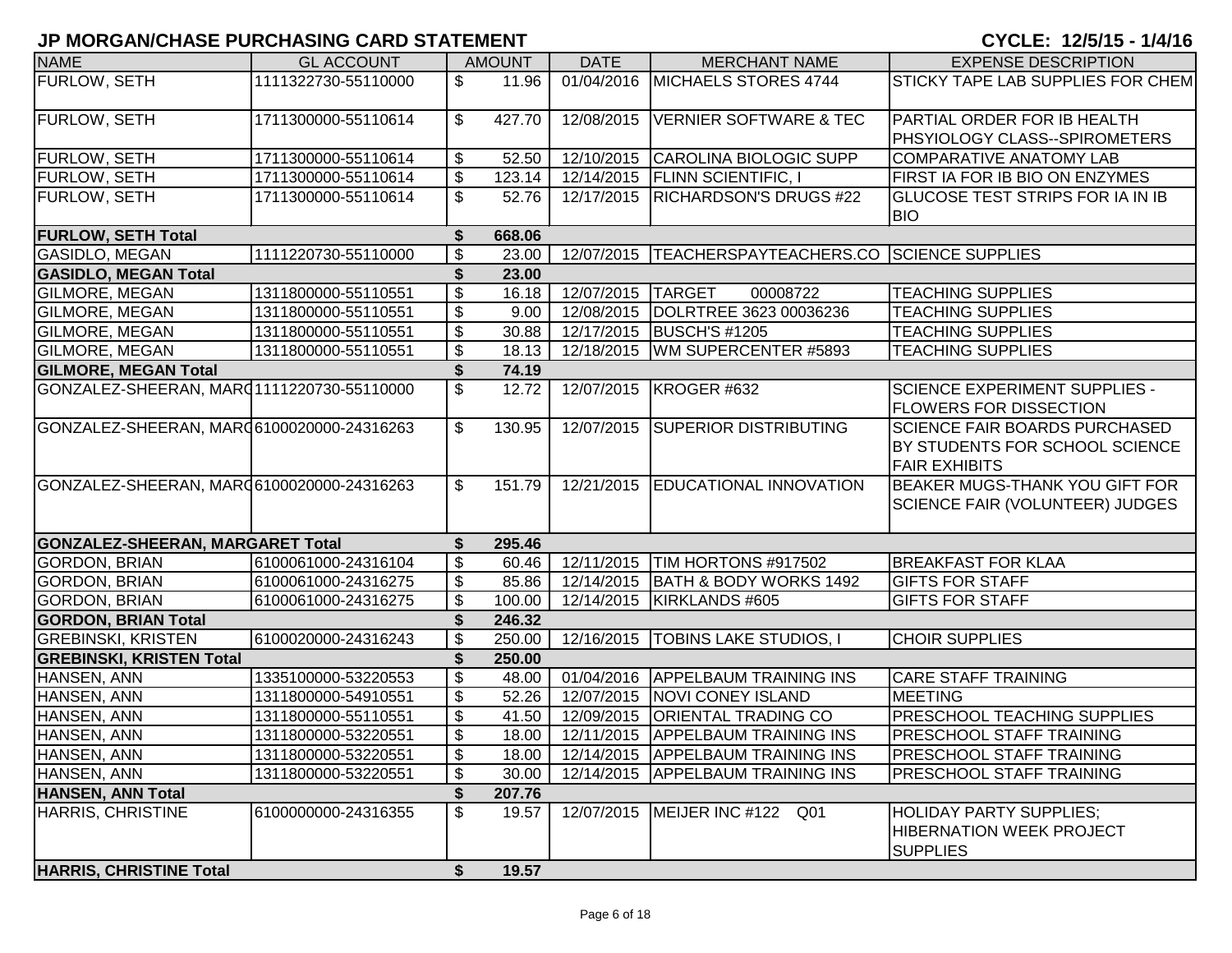| <b>NAME</b>                   | <b>GL ACCOUNT</b>   |                           | <b>AMOUNT</b> | <b>DATE</b> | <b>MERCHANT NAME</b>                   | <b>EXPENSE DESCRIPTION</b>                                                                             |
|-------------------------------|---------------------|---------------------------|---------------|-------------|----------------------------------------|--------------------------------------------------------------------------------------------------------|
| HARVEY, JENNIFER              | 1711322000-55110614 | \$                        | 19.99         | 12/10/2015  | <b>AMAZON MKTPLACE PMTS</b>            | <b>IB SUPPLIES</b>                                                                                     |
| HARVEY, JENNIFER              | 1711322000-55110614 | \$                        | 38.92         | 12/14/2015  | <b>AMAZON MKTPLACE PMTS</b>            | <b>IB ART SUPPLIES</b>                                                                                 |
| HARVEY, JENNIFER              | 1711322000-55110614 | \$                        | 22.02         | 12/14/2015  | <b>AMAZON MKTPLACE PMTS</b>            | <b>IB ART SUPPLIES</b>                                                                                 |
| HARVEY, JENNIFER              | 1711322000-55110614 | \$                        | 2.30          | 12/23/2015  | <b>DBC*BLICK ART MATERIAL</b>          | <b>IB ART SUPPLIES</b>                                                                                 |
| <b>HARVEY, JENNIFER Total</b> |                     | \$                        | 83.23         |             |                                        |                                                                                                        |
| HENDERSON, BETH               | 6100061000-24316103 | \$                        | 5,886.00      |             | 12/21/2015 SHOOT-A-WAY INC             | 8000 SERIES GUN W/ SCOREBOARD                                                                          |
| <b>HENDERSON, BETH Total</b>  |                     | \$                        | 5,886.00      |             |                                        |                                                                                                        |
| HOLLY, SHEILA                 | 1722100000-53220611 | \$                        | (25.00)       |             | 12/07/2015   OAKLAND SCHOOLS-RC INT    | <b>REGISTRATION REFUND</b>                                                                             |
| HOLLY, SHEILA                 | 1711220000-55110611 | \$                        | (63.00)       |             | 12/14/2015   WWW.FLOCABULARY.COM       | REFUND-CANCELLED FLOCABULARY                                                                           |
| <b>HOLLY, SHEILA Total</b>    |                     | \$                        | (88.00)       |             |                                        |                                                                                                        |
| HOSKINS, DIANE                | 6100000000-24316301 | \$                        | 135.38        | 12/08/2015  | <b>RED OLIVE XV</b>                    | <b>STUDENT FOOD</b>                                                                                    |
| HOSKINS, DIANE                | 6100000000-24316301 | \$                        | 122.93        | 12/09/2015  | <b>RED OLIVE XV</b>                    | <b>STUDENT FOOD</b>                                                                                    |
| HOSKINS, DIANE                | 6100000000-24316301 | $\boldsymbol{\mathsf{S}}$ | 22.33         | 12/10/2015  | MEIJER INC #122<br>Q01                 | <b>STUDENT FOOD</b>                                                                                    |
| HOSKINS, DIANE                | 6100000000-24316301 | \$                        | 101.76        | 12/15/2015  | <b>RED OLIVE XV</b>                    | <b>STUDENT FOOD</b>                                                                                    |
| HOSKINS, DIANE                | 6100000000-24316301 | \$                        | 160.83        | 12/16/2015  | <b>MARIA'S DELI</b>                    | <b>STUDENT FOOD</b>                                                                                    |
| HOSKINS, DIANE                | 6100000000-24316301 | $\boldsymbol{\mathsf{S}}$ | 125.90        | 12/18/2015  | <b>GUIDOS PIZZA - NOVI</b>             | <b>STUDENT FOOD</b>                                                                                    |
| <b>HOSKINS, DIANE Total</b>   |                     | \$                        | 669.13        |             |                                        |                                                                                                        |
| <b>HOURIGAN, MARK</b>         | 1111322000-55110723 | \$                        | 187.99        | 12/14/2015  | J W PEPPER AND SON INC                 | PURCHASE OF ORION MARCH FOR<br><b>CONCERT BAND FESTIVAL</b>                                            |
| HOURIGAN, MARK                | 1111322000-55110723 | \$                        | 40.31         | 12/18/2015  | J W PEPPER AND SON INC                 | PURCHASE OF NATIONAL CORE ARTS<br><b>STANDARDS BOOK, AND GUIDES TO</b><br><b>BAND MASTERWORKS BOOK</b> |
| <b>HOURIGAN, MARK</b>         | 1111322000-55110723 | \$                        | 18.10         | 12/21/2015  | <b>RBC MUSIC CO.</b>                   | PURCHASE OF A SOLO FOR SOLO AND<br><b>ENSEMBLE FESTIVAL</b>                                            |
| HOURIGAN, MARK                | 1111322000-55110723 | \$                        | 45.00         |             | 12/21/2015 STANTON'S SHEET MUSIC       | PURCHASE OF JAZZ MUSIC - A CHILD IS<br><b>BORN</b>                                                     |
| <b>HOURIGAN, MARK Total</b>   |                     | \$                        | 291.40        |             |                                        |                                                                                                        |
| JUOPPERI, JOHN                | 1126160000-55992000 | $\boldsymbol{\mathsf{S}}$ | 990.84        | 12/07/2015  | <b>REDFORD LOCK COMPANY I</b>          | <b>HS ATHLETICS</b>                                                                                    |
| JUOPPERI, JOHN                | 1126160000-55992000 | \$                        | 249.22        |             | 12/14/2015  LAWSON PRODUCTS            | <b>MTCE PARTS SUPPLY</b>                                                                               |
| JUOPPERI, JOHN                | 1126160000-55992000 | \$                        | 50.55         |             | 12/16/2015   THE HOME DEPOT 2737       | <b>DF SWING</b>                                                                                        |
| JUOPPERI, JOHN                | 1126160000-55992000 | \$                        | 586.00        | 12/21/2015  | <b>REDFORD LOCK COMPANY I</b>          | DF REC DOOR, ITC BATH STALL &<br><b>STOCK</b>                                                          |
| JUOPPERI, JOHN                | 1126160000-55992000 | \$                        | 77.58         |             | 12/29/2015 SHERWIN WILLIAMS #1197      | <b>VO TEACHERS LOUNGE</b>                                                                              |
| <b>JUOPPERI, JOHN Total</b>   |                     | \$                        | 1,954.19      |             |                                        |                                                                                                        |
| KORTLANDT, PATRICIA           | 6100011000-24316501 | \$                        | 238.43        |             | 12/07/2015 SCHOLASTIC BOOK FAIRS       | <b>BOOKS FOR BINGO NIGHT</b>                                                                           |
| KORTLANDT, PATRICIA           | 6100011000-24316501 | \$                        | 403.41        |             | 12/11/2015   PRINTNOLOGY, INC. RETA    | <b>STUDENT DIRECTORY PRINTING</b>                                                                      |
| KORTLANDT, PATRICIA           | 6100011000-24316275 | \$                        | 150.00        |             | 12/14/2015   DEMCO INC                 | MEDIA CENTER SUPPLIES FROM VOICE                                                                       |
| KORTLANDT, PATRICIA           | 1122211000-55310000 | \$                        | 146.01        |             | 12/14/2015   DEMCO INC                 | <b>MEDIA CENTER SUPPLIES</b>                                                                           |
| KORTLANDT, PATRICIA           | 1622211762-55110000 | $\mathfrak{L}$            | 793.66        |             | 12/16/2015   SQ * WHITE BOARD SUSA.COM | 5 WHITEBOARDS FOR EACH K, 1, AND 2<br><b>CLASSROOM</b>                                                 |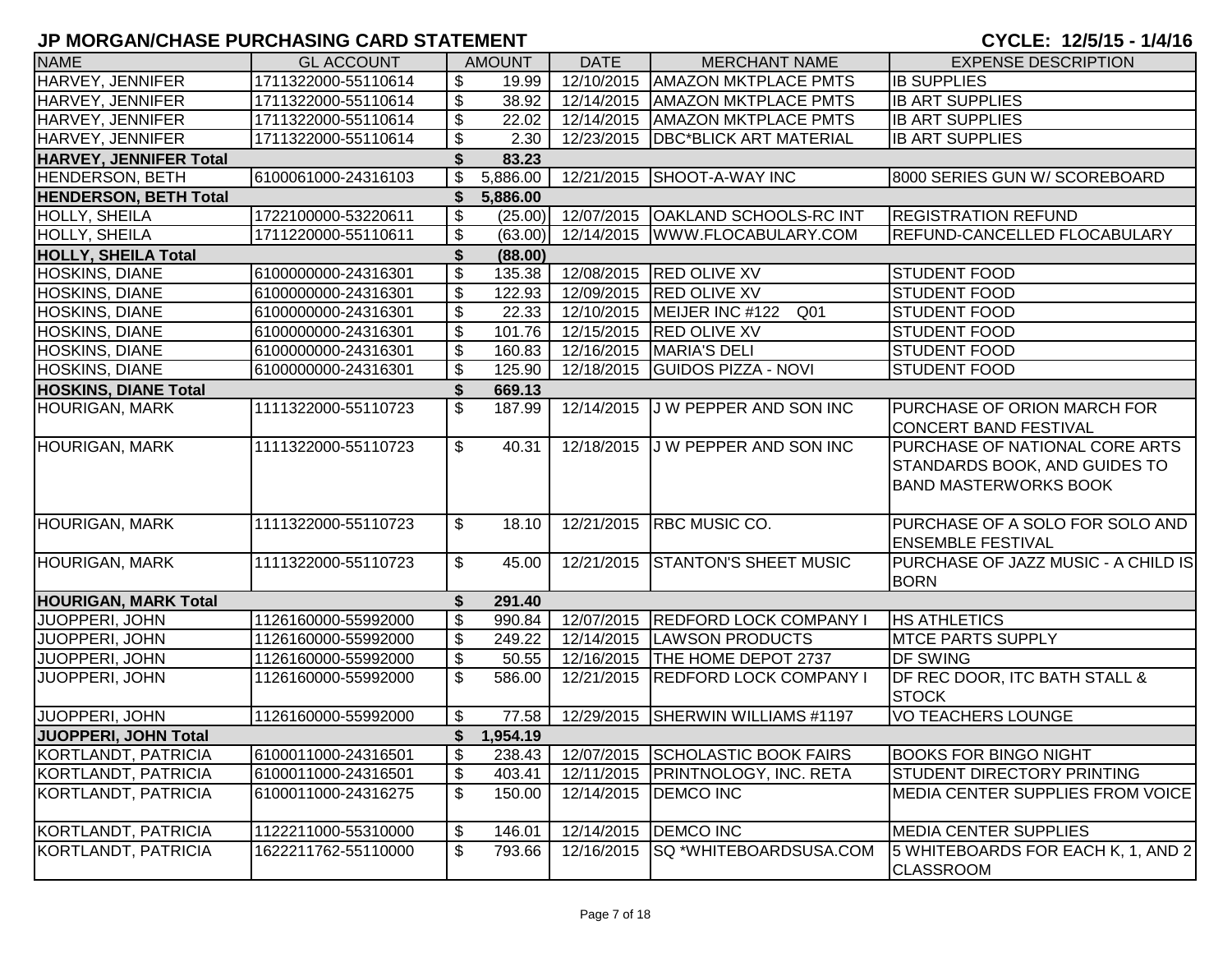| JF MURGAN/CHASE FURCHASING CARD STATEMENT |                     |                                    |                    | UIULE: 14/3/13 - 1/4/10                      |                                   |  |  |
|-------------------------------------------|---------------------|------------------------------------|--------------------|----------------------------------------------|-----------------------------------|--|--|
| <b>NAME</b>                               | <b>GL ACCOUNT</b>   | <b>AMOUNT</b>                      | <b>DATE</b>        | <b>MERCHANT NAME</b>                         | <b>EXPENSE DESCRIPTION</b>        |  |  |
| <b>KORTLANDT, PATRICIA Total</b>          |                     | \$1,731.51                         |                    |                                              |                                   |  |  |
| LACLEAR, CHARLES                          | 6100022000-24316175 | \$<br>934.00                       |                    | 12/30/2015   PP*JORDANOGRAP                  | <b>SIGNS FOR BUILDING</b>         |  |  |
| <b>LACLEAR, CHARLES Total</b>             |                     | \$<br>934.00                       |                    |                                              |                                   |  |  |
| LAINE, MARGARET                           | 1722100000-53220614 | \$<br>18.47                        |                    | 12/07/2015   FLYING BRIDGE                   | LUNCH IB TRAINING FLIBS, M. LAINE |  |  |
| LAINE, MARGARET                           | 1722100000-53220614 | \$<br>88.00                        | 12/07/2015         | <b>METRO AIRPORT PARKING</b>                 | PARKING FOR IB CONFERENCE         |  |  |
|                                           |                     |                                    |                    |                                              | DECEMBER 2 - 5 IN FLORIDA         |  |  |
| LAINE, MARGARET                           | 6100022000-24316174 | \$<br>46.48                        | 12/14/2015         | <b>PANERA BREAD #667</b>                     | DECEMBER 12TH ACT PROCTOR         |  |  |
|                                           |                     |                                    |                    |                                              | <b>BRIEFING BREAKFAST</b>         |  |  |
| LAINE, MARGARET                           | 1711322000-55110614 | \$<br>105.00                       |                    | 12/18/2015   SP * IB SOURCE INC.             | <b>IB BUSINESS MANAGEMENT</b>     |  |  |
|                                           |                     |                                    |                    |                                              | <b>EXAMINATION MATERIALS</b>      |  |  |
| <b>LAINE, MARGARET Total</b>              |                     | 257.95<br>\$                       |                    |                                              |                                   |  |  |
| LAMBERT, ELIZABETH                        | 1126122000-54910000 | $\mathfrak{S}$<br>487.50           |                    | 01/04/2016 NATIONAL TIME                     | HS ALARM PROBLEM NEAR WEIGHT      |  |  |
|                                           |                     |                                    |                    |                                              | <b>ROOM &amp; FIELD HOUSE</b>     |  |  |
| LAMBERT, ELIZABETH                        | 4126122951-54110000 | \$2,993.62                         |                    | 12/08/2015   DE-CAL INC                      | HS AHU-32 HOT WATER LINE LEAKING  |  |  |
|                                           |                     |                                    |                    |                                              |                                   |  |  |
| LAMBERT, ELIZABETH                        | 1126122000-54910000 | \$<br>763.55                       |                    | 12/08/2015   DE-CAL INC                      | HS PNEUMATIC AIR COMPRESSOR       |  |  |
| LAMBERT, ELIZABETH                        | 1126118000-54910000 | $\overline{\mathcal{S}}$<br>364.00 |                    | 12/08/2015   DE-CAL INC                      | NM5 RM 526 HOT WATER ACTUATOR     |  |  |
| LAMBERT, ELIZABETH                        | 4126118951-54110000 | \$<br>3,668.16                     |                    | 12/08/2015   DE-CAL INC                      | NM5 REPLACE 2 VALVES ON FIRE      |  |  |
|                                           |                     |                                    |                    |                                              | SUPPRESSION SYSTEM                |  |  |
| LAMBERT, ELIZABETH                        | 4126115951-54110000 | \$<br>756.00                       |                    | 12/08/2015   DE-CAL INC                      | DF RM 220 HOT WATER ACTUATOR      |  |  |
| LAMBERT, ELIZABETH                        | 1126114000-54910000 | \$<br>462.00                       |                    | 12/08/2015   DE-CAL INC                      | PV RM 207 ACTUATOR, RM 213 VENT   |  |  |
| LAMBERT, ELIZABETH                        | 1126111000-54910000 | \$<br>392.00                       |                    | 12/08/2015   DE-CAL INC                      | VO RM 5 HOT WATER ACTUATOR, RM    |  |  |
|                                           |                     |                                    |                    |                                              | 29 NO FAN STATUS                  |  |  |
| LAMBERT, ELIZABETH                        | 1126160000-55910000 | \$<br>85.98                        |                    | 12/10/2015 STAPLS7146951844000003            | <b>MTCE ERGONOMIC KEYBOARDS</b>   |  |  |
| LAMBERT, ELIZABETH                        | 1126122000-54910000 | \$<br>487.59                       |                    | 12/11/2015 IN *AQUATIC SOURCE, LL            | HS POOL STENNER PUMPS LEAKING,    |  |  |
|                                           |                     |                                    |                    |                                              | <b>SUPPLIES</b>                   |  |  |
| LAMBERT, ELIZABETH                        | 1126160000-55991000 | \$<br>100.00                       | 12/11/2015 NICHOLS |                                              | <b>MTCE TISSUE DISPENSERS</b>     |  |  |
| LAMBERT, ELIZABETH                        | 1126112000-55991000 | \$<br>506.17                       | 12/14/2015 NICHOLS |                                              | <b>VO CUSTODIAL SUPPLIES</b>      |  |  |
| LAMBERT, ELIZABETH                        | 1126122000-54910000 | \$<br>1,898.93                     | 12/14/2015 NICHOLS |                                              | HS CUSTODIAL SUPPLIES             |  |  |
| LAMBERT, ELIZABETH                        | 1126115000-55991000 | \$<br>458.76                       | 12/14/2015 NICHOLS |                                              | DF CUSTODIAL SUPPLIES             |  |  |
| LAMBERT, ELIZABETH                        | 1126120000-55991000 | \$<br>1,982.56                     | 12/14/2015 NICHOLS |                                              | <b>MS CUSTODIAL SUPPLIES</b>      |  |  |
| LAMBERT, ELIZABETH                        | 1126118000-55991000 | \$<br>729.10                       | 12/14/2015 NICHOLS |                                              | NM6 CUSTODIAL SUPPLIES            |  |  |
| LAMBERT, ELIZABETH                        | 1126112000-55991000 | \$<br>609.06                       | 12/14/2015 NICHOLS |                                              | OH CUSTODIAL SUPPLIES             |  |  |
| LAMBERT, ELIZABETH                        | 1126118000-55991000 | \$<br>838.24                       | 12/14/2015 NICHOLS |                                              | <b>NM5 CUSTODIAL SUPPLIES</b>     |  |  |
| LAMBERT, ELIZABETH                        | 1126160000-55992000 | \$<br>90.20                        |                    | 12/15/2015 AIRGASS NORTH                     | <b>MTCE DISTRICT WELDING</b>      |  |  |
| LAMBERT, ELIZABETH                        | 1126160000-54910000 | $\mathfrak{S}$                     |                    | 554.00   12/16/2015   ARCH ENVIRONMENTAL GRO | <b>MTCE HAZARDOUS MATERIALS</b>   |  |  |

LAMBERT, ELIZABETH 1126170000-54910000 \$ 1,783.31 12/16/2015 SCHULTZ INC TRANS SLUDGE & LIQUIDS REMOVED

LAMBERT, ELIZABETH 1126160000-54910000 \$ 3,110.00 12/16/2015 ARCH ENVIRONMENTAL GRO MTCE WASTE SERVICES LAMBERT, ELIZABETH 1126122000-54910000 \\$ 1,834.63 \did 12/16/2015 DE-CAL INC HS HEATING SYSTEM LEAKS

LAMBERT, ELIZABETH 1126160000-55710000 \ \$ 117.33 | 12/17/2015 CORRIGAN OIL #2 - BRI

CONSULTING

FROM PITS FOR DISPOSAL<br>MTCE FUEL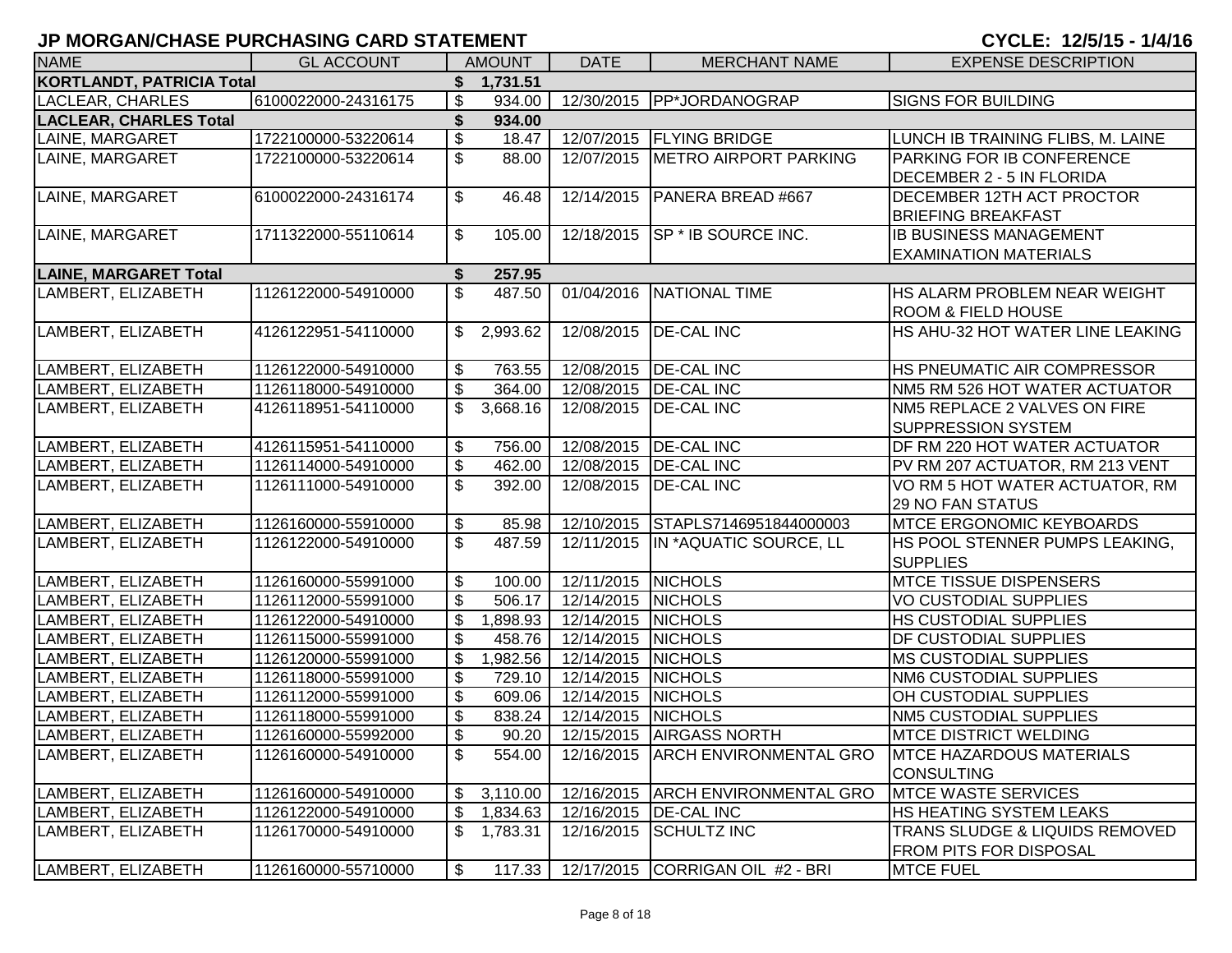| \$<br>12/18/2015 ERADICO SERVICES<br>LAMBERT, ELIZABETH<br>1126111000-54910000<br>25.00<br><b>VO PEST MANAGEMENT</b><br>$\boldsymbol{\mathsf{S}}$<br>LAMBERT, ELIZABETH<br>1126122000-54910000<br>30.00<br>12/18/2015 ERADICO SERVICES<br><b>HS PEST MANAGEMENT</b><br>\$<br>12/18/2015 ERADICO SERVICES<br>LAMBERT, ELIZABETH<br>1126113000-54910000<br>25.00<br><b>NW PEST MANAGEMENT</b><br>$\boldsymbol{\mathsf{S}}$<br>LAMBERT, ELIZABETH<br>12/18/2015   ERADICO SERVICES<br><b>NM6 PEST MANAGEMENT</b><br>1126118000-54910000<br>25.00<br>\$<br>LAMBERT, ELIZABETH<br>1126101000-54910000<br>40.00<br>12/18/2015   ERADICO SERVICES<br><b>ESB PEST MANAGEMENT</b><br>\$<br>LAMBERT, ELIZABETH<br>1126103000-54910000<br>25.00<br>12/18/2015   ERADICO SERVICES<br><b>ITC PEST MANAGEMENT</b><br>\$<br>12/18/2015   ERADICO SERVICES<br>LAMBERT, ELIZABETH<br>25.00<br><b>NM5 PEST MANAGEMENT</b><br>1126118000-54910000<br>\$<br>12/18/2015   ERADICO SERVICES<br>LAMBERT, ELIZABETH<br>1126105000-54910000<br>28.00<br>PS PEST MANAGEMENT<br>\$<br>12/18/2015 ERADICO SERVICES<br>LAMBERT, ELIZABETH<br>1126115000-54910000<br>25.00<br><b>DF PEST MANAGEMENT</b><br>\$<br>LAMBERT, ELIZABETH<br>25.00<br>12/18/2015 ERADICO SERVICES<br><b>OH PEST MANAGEMENT</b><br>1126112000-54910000<br>\$<br>LAMBERT, ELIZABETH<br>25.00<br>12/18/2015 ERADICO SERVICES<br>PV PEST MANAGEMENT<br>1126114000-54910000<br>\$<br>LAMBERT, ELIZABETH<br>12/18/2015 ERADICO SERVICES<br><b>MS PEST MANAGEMENT</b><br>1126120000-54910000<br>34.00<br>\$<br>LAMBERT, ELIZABETH<br>303.25<br>12/18/2015  REPUBLIC SERVICES TRAS<br><b>BOSCO ROLLOFF DUMPSTER</b><br>1126161000-53840000<br>LAMBERT, ELIZABETH<br>\$<br>12/21/2015<br><b>ARCH ENVIRONMENTAL GRO</b><br><b>DISTRICT STORM WATER</b><br>1126100000-54910829<br>1,863.50<br><b>MANAGEMENT</b><br>LAMBERT, ELIZABETH<br>\$<br>823.23<br>12/21/2015 ARCH ENVIRONMENTAL GRO<br><b>DISTRICT MEDICAL WASTE DISPOSAL</b><br>1126160000-54910000<br>LAMBERT, ELIZABETH<br>\$<br>CORRIGAN OIL #2 - BRI<br><b>MTCE FUEL</b><br>1126160000-55710000<br>255.61<br>12/21/2015<br>\$<br>LAMBERT, ELIZABETH<br>12/21/2015 STAPLS7148125923000001<br><b>MTCE OFFICE SUPPLIES</b><br>1126160000-55910000<br>47.61<br>$\boldsymbol{\mathsf{S}}$<br>LAMBERT, ELIZABETH<br>10.00<br>12/23/2015   PROTECTION ONE ALARM<br><b>ESB BUILDING SECURITY SERVICES</b><br>1126660000-54934000<br>$\mathfrak{L}$<br>949.25<br><b>DISTRICT BUILDING SECURITY</b><br>LAMBERT, ELIZABETH<br>12/23/2015   PROTECTION ONE ALARM<br>1126660000-54934000<br><b>SERVICES</b><br>LAMBERT, ELIZABETH Total<br>\$29,657.14<br>LANEY, CHRISTOPHER<br>12/07/2015 THE HOME DEPOT 2737<br>6100020000-24316247<br>\$<br><b>CLASS SUPPLIES FOR PROJECT</b><br>105.54<br>LANEY, CHRISTOPHER<br>$\boldsymbol{\mathsf{S}}$<br>313.88<br>12/23/2015  INDUSTRIAL ARTS SUPPLY<br><b>CLASS SUPPLIES FOR PROJECTS</b><br>6100020000-24316247<br><b>LANEY, CHRISTOPHER Total</b><br>\$<br>419.42<br>$\boldsymbol{\mathsf{S}}$<br><b>LASH, NANCY</b><br>1111114000-55110729<br>83.44<br>12/07/2015   HARCOURT OUTLINES<br><b>MEDIA SUPPLIES</b><br>$\boldsymbol{\mathsf{S}}$<br><b>LASH, NANCY</b><br>1111114000-55110708<br>140.16<br>12/07/2015 STAPLS7147326682000001<br><b>TEACHER / CLASSROOM SUPPLY</b><br>\$<br><b>LASH, NANCY</b><br>15.00<br>12/08/2015   DUNCAN DISPOSAL SYSTEM<br><b>DISPOSAL</b><br>1111114000-55110708<br>$\boldsymbol{\mathsf{S}}$<br><b>LASH, NANCY</b><br>12/09/2015 STAPLS7147422191000001<br>CLASSROOM / TEACHER SUPPLY<br>1111114000-55110708<br>133.24<br>$\boldsymbol{\mathsf{S}}$<br>LASH, NANCY<br>14.15<br>12/09/2015   THE LIBRARY STORE<br>1111114000-55110729<br><b>MEDIA SUPPLIES</b><br>$\boldsymbol{\mathsf{S}}$<br>LASH, NANCY<br>37.89<br>12/10/2015   DEMCO INC<br><b>MEDIA SUPPLIES</b><br>1111114000-55110729<br>\$<br>12/17/2015   FOLLETT SCHOOL SOLUTIO<br>73.97<br><b>MEDIA SUPPLIES</b><br>LASH, NANCY<br>1111114000-55110729<br>$\boldsymbol{\mathsf{S}}$<br>8.00<br>12/17/2015 TARGET<br><b>CANDY CANES THANK YOUS</b><br><b>LASH, NANCY</b><br>1124114000-55910000<br>00014654<br>\$<br>42.55<br>12/18/2015 STAPLS7147876507000001<br><b>OFFICE SUPPLY</b><br><b>LASH, NANCY</b><br>1124114000-55910000<br>$\mathfrak{S}$<br><b>LASH, NANCY</b><br>98.90<br>12/21/2015   AMAZON MKTPLACE PMTS<br><b>MEDIA SUPPLIES</b><br>1111114000-55110729<br><b>LASH, NANCY</b><br>1124114000-55910000<br>\$<br>70.00   12/21/2015   NOVI COFFEE & TEA<br><b>DAY</b><br><b>LASH, NANCY</b><br>12/21/2015 SSI*SCHOOL SPECIALTY<br>1111114000-55110708<br>108.55<br><b>CLASSROOM /TEACHER SUPPLY</b><br>\$<br><b>LASH, NANCY Total</b><br>825.85<br>$\frac{1}{2}$<br>LUMLEY, SHERYL<br>172.70<br>12/08/2015 SAMSCLUB #6657<br><b>FOOD FOR STUDENTS</b><br>6100000000-24316301<br>LUMLEY, SHERYL<br>\$<br>12.39<br>12/16/2015   MEIJER INC #122<br><b>FOOD FOR STUDENTS</b><br>6100000000-24316301<br>Q01 | <b>NAME</b> | <b>GL ACCOUNT</b> |  | <b>AMOUNT</b> | <b>DATE</b> | <b>MERCHANT NAME</b> | <b>EXPENSE DESCRIPTION</b>      |  |
|---------------------------------------------------------------------------------------------------------------------------------------------------------------------------------------------------------------------------------------------------------------------------------------------------------------------------------------------------------------------------------------------------------------------------------------------------------------------------------------------------------------------------------------------------------------------------------------------------------------------------------------------------------------------------------------------------------------------------------------------------------------------------------------------------------------------------------------------------------------------------------------------------------------------------------------------------------------------------------------------------------------------------------------------------------------------------------------------------------------------------------------------------------------------------------------------------------------------------------------------------------------------------------------------------------------------------------------------------------------------------------------------------------------------------------------------------------------------------------------------------------------------------------------------------------------------------------------------------------------------------------------------------------------------------------------------------------------------------------------------------------------------------------------------------------------------------------------------------------------------------------------------------------------------------------------------------------------------------------------------------------------------------------------------------------------------------------------------------------------------------------------------------------------------------------------------------------------------------------------------------------------------------------------------------------------------------------------------------------------------------------------------------------------------------------------------------------------------------------------------------------------------------------------------------------------------------------------------------------------------------------------------------------------------------------------------------------------------------------------------------------------------------------------------------------------------------------------------------------------------------------------------------------------------------------------------------------------------------------------------------------------------------------------------------------------------------------------------------------------------------------------------------------------------------------------------------------------------------------------------------------------------------------------------------------------------------------------------------------------------------------------------------------------------------------------------------------------------------------------------------------------------------------------------------------------------------------------------------------------------------------------------------------------------------------------------------------------------------------------------------------------------------------------------------------------------------------------------------------------------------------------------------------------------------------------------------------------------------------------------------------------------------------------------------------------------------------------------------------------------------------------------------------------------------------------------------------------------------------------------------------------------------------------------------------------------------------------------------------------------------------------------------------------------------------------------------------------------------------------------------------------------------------------------------------------------------------------------------------------------------------------------------------------------------------------------------------------------------------------------------------------------------------------------------------------------------------------------------------------------------------------------------------------------------------------------------|-------------|-------------------|--|---------------|-------------|----------------------|---------------------------------|--|
|                                                                                                                                                                                                                                                                                                                                                                                                                                                                                                                                                                                                                                                                                                                                                                                                                                                                                                                                                                                                                                                                                                                                                                                                                                                                                                                                                                                                                                                                                                                                                                                                                                                                                                                                                                                                                                                                                                                                                                                                                                                                                                                                                                                                                                                                                                                                                                                                                                                                                                                                                                                                                                                                                                                                                                                                                                                                                                                                                                                                                                                                                                                                                                                                                                                                                                                                                                                                                                                                                                                                                                                                                                                                                                                                                                                                                                                                                                                                                                                                                                                                                                                                                                                                                                                                                                                                                                                                                                                                                                                                                                                                                                                                                                                                                                                                                                                                                                                                                   |             |                   |  |               |             |                      |                                 |  |
|                                                                                                                                                                                                                                                                                                                                                                                                                                                                                                                                                                                                                                                                                                                                                                                                                                                                                                                                                                                                                                                                                                                                                                                                                                                                                                                                                                                                                                                                                                                                                                                                                                                                                                                                                                                                                                                                                                                                                                                                                                                                                                                                                                                                                                                                                                                                                                                                                                                                                                                                                                                                                                                                                                                                                                                                                                                                                                                                                                                                                                                                                                                                                                                                                                                                                                                                                                                                                                                                                                                                                                                                                                                                                                                                                                                                                                                                                                                                                                                                                                                                                                                                                                                                                                                                                                                                                                                                                                                                                                                                                                                                                                                                                                                                                                                                                                                                                                                                                   |             |                   |  |               |             |                      |                                 |  |
|                                                                                                                                                                                                                                                                                                                                                                                                                                                                                                                                                                                                                                                                                                                                                                                                                                                                                                                                                                                                                                                                                                                                                                                                                                                                                                                                                                                                                                                                                                                                                                                                                                                                                                                                                                                                                                                                                                                                                                                                                                                                                                                                                                                                                                                                                                                                                                                                                                                                                                                                                                                                                                                                                                                                                                                                                                                                                                                                                                                                                                                                                                                                                                                                                                                                                                                                                                                                                                                                                                                                                                                                                                                                                                                                                                                                                                                                                                                                                                                                                                                                                                                                                                                                                                                                                                                                                                                                                                                                                                                                                                                                                                                                                                                                                                                                                                                                                                                                                   |             |                   |  |               |             |                      |                                 |  |
|                                                                                                                                                                                                                                                                                                                                                                                                                                                                                                                                                                                                                                                                                                                                                                                                                                                                                                                                                                                                                                                                                                                                                                                                                                                                                                                                                                                                                                                                                                                                                                                                                                                                                                                                                                                                                                                                                                                                                                                                                                                                                                                                                                                                                                                                                                                                                                                                                                                                                                                                                                                                                                                                                                                                                                                                                                                                                                                                                                                                                                                                                                                                                                                                                                                                                                                                                                                                                                                                                                                                                                                                                                                                                                                                                                                                                                                                                                                                                                                                                                                                                                                                                                                                                                                                                                                                                                                                                                                                                                                                                                                                                                                                                                                                                                                                                                                                                                                                                   |             |                   |  |               |             |                      |                                 |  |
|                                                                                                                                                                                                                                                                                                                                                                                                                                                                                                                                                                                                                                                                                                                                                                                                                                                                                                                                                                                                                                                                                                                                                                                                                                                                                                                                                                                                                                                                                                                                                                                                                                                                                                                                                                                                                                                                                                                                                                                                                                                                                                                                                                                                                                                                                                                                                                                                                                                                                                                                                                                                                                                                                                                                                                                                                                                                                                                                                                                                                                                                                                                                                                                                                                                                                                                                                                                                                                                                                                                                                                                                                                                                                                                                                                                                                                                                                                                                                                                                                                                                                                                                                                                                                                                                                                                                                                                                                                                                                                                                                                                                                                                                                                                                                                                                                                                                                                                                                   |             |                   |  |               |             |                      |                                 |  |
|                                                                                                                                                                                                                                                                                                                                                                                                                                                                                                                                                                                                                                                                                                                                                                                                                                                                                                                                                                                                                                                                                                                                                                                                                                                                                                                                                                                                                                                                                                                                                                                                                                                                                                                                                                                                                                                                                                                                                                                                                                                                                                                                                                                                                                                                                                                                                                                                                                                                                                                                                                                                                                                                                                                                                                                                                                                                                                                                                                                                                                                                                                                                                                                                                                                                                                                                                                                                                                                                                                                                                                                                                                                                                                                                                                                                                                                                                                                                                                                                                                                                                                                                                                                                                                                                                                                                                                                                                                                                                                                                                                                                                                                                                                                                                                                                                                                                                                                                                   |             |                   |  |               |             |                      |                                 |  |
|                                                                                                                                                                                                                                                                                                                                                                                                                                                                                                                                                                                                                                                                                                                                                                                                                                                                                                                                                                                                                                                                                                                                                                                                                                                                                                                                                                                                                                                                                                                                                                                                                                                                                                                                                                                                                                                                                                                                                                                                                                                                                                                                                                                                                                                                                                                                                                                                                                                                                                                                                                                                                                                                                                                                                                                                                                                                                                                                                                                                                                                                                                                                                                                                                                                                                                                                                                                                                                                                                                                                                                                                                                                                                                                                                                                                                                                                                                                                                                                                                                                                                                                                                                                                                                                                                                                                                                                                                                                                                                                                                                                                                                                                                                                                                                                                                                                                                                                                                   |             |                   |  |               |             |                      |                                 |  |
|                                                                                                                                                                                                                                                                                                                                                                                                                                                                                                                                                                                                                                                                                                                                                                                                                                                                                                                                                                                                                                                                                                                                                                                                                                                                                                                                                                                                                                                                                                                                                                                                                                                                                                                                                                                                                                                                                                                                                                                                                                                                                                                                                                                                                                                                                                                                                                                                                                                                                                                                                                                                                                                                                                                                                                                                                                                                                                                                                                                                                                                                                                                                                                                                                                                                                                                                                                                                                                                                                                                                                                                                                                                                                                                                                                                                                                                                                                                                                                                                                                                                                                                                                                                                                                                                                                                                                                                                                                                                                                                                                                                                                                                                                                                                                                                                                                                                                                                                                   |             |                   |  |               |             |                      |                                 |  |
|                                                                                                                                                                                                                                                                                                                                                                                                                                                                                                                                                                                                                                                                                                                                                                                                                                                                                                                                                                                                                                                                                                                                                                                                                                                                                                                                                                                                                                                                                                                                                                                                                                                                                                                                                                                                                                                                                                                                                                                                                                                                                                                                                                                                                                                                                                                                                                                                                                                                                                                                                                                                                                                                                                                                                                                                                                                                                                                                                                                                                                                                                                                                                                                                                                                                                                                                                                                                                                                                                                                                                                                                                                                                                                                                                                                                                                                                                                                                                                                                                                                                                                                                                                                                                                                                                                                                                                                                                                                                                                                                                                                                                                                                                                                                                                                                                                                                                                                                                   |             |                   |  |               |             |                      |                                 |  |
|                                                                                                                                                                                                                                                                                                                                                                                                                                                                                                                                                                                                                                                                                                                                                                                                                                                                                                                                                                                                                                                                                                                                                                                                                                                                                                                                                                                                                                                                                                                                                                                                                                                                                                                                                                                                                                                                                                                                                                                                                                                                                                                                                                                                                                                                                                                                                                                                                                                                                                                                                                                                                                                                                                                                                                                                                                                                                                                                                                                                                                                                                                                                                                                                                                                                                                                                                                                                                                                                                                                                                                                                                                                                                                                                                                                                                                                                                                                                                                                                                                                                                                                                                                                                                                                                                                                                                                                                                                                                                                                                                                                                                                                                                                                                                                                                                                                                                                                                                   |             |                   |  |               |             |                      |                                 |  |
|                                                                                                                                                                                                                                                                                                                                                                                                                                                                                                                                                                                                                                                                                                                                                                                                                                                                                                                                                                                                                                                                                                                                                                                                                                                                                                                                                                                                                                                                                                                                                                                                                                                                                                                                                                                                                                                                                                                                                                                                                                                                                                                                                                                                                                                                                                                                                                                                                                                                                                                                                                                                                                                                                                                                                                                                                                                                                                                                                                                                                                                                                                                                                                                                                                                                                                                                                                                                                                                                                                                                                                                                                                                                                                                                                                                                                                                                                                                                                                                                                                                                                                                                                                                                                                                                                                                                                                                                                                                                                                                                                                                                                                                                                                                                                                                                                                                                                                                                                   |             |                   |  |               |             |                      |                                 |  |
|                                                                                                                                                                                                                                                                                                                                                                                                                                                                                                                                                                                                                                                                                                                                                                                                                                                                                                                                                                                                                                                                                                                                                                                                                                                                                                                                                                                                                                                                                                                                                                                                                                                                                                                                                                                                                                                                                                                                                                                                                                                                                                                                                                                                                                                                                                                                                                                                                                                                                                                                                                                                                                                                                                                                                                                                                                                                                                                                                                                                                                                                                                                                                                                                                                                                                                                                                                                                                                                                                                                                                                                                                                                                                                                                                                                                                                                                                                                                                                                                                                                                                                                                                                                                                                                                                                                                                                                                                                                                                                                                                                                                                                                                                                                                                                                                                                                                                                                                                   |             |                   |  |               |             |                      |                                 |  |
|                                                                                                                                                                                                                                                                                                                                                                                                                                                                                                                                                                                                                                                                                                                                                                                                                                                                                                                                                                                                                                                                                                                                                                                                                                                                                                                                                                                                                                                                                                                                                                                                                                                                                                                                                                                                                                                                                                                                                                                                                                                                                                                                                                                                                                                                                                                                                                                                                                                                                                                                                                                                                                                                                                                                                                                                                                                                                                                                                                                                                                                                                                                                                                                                                                                                                                                                                                                                                                                                                                                                                                                                                                                                                                                                                                                                                                                                                                                                                                                                                                                                                                                                                                                                                                                                                                                                                                                                                                                                                                                                                                                                                                                                                                                                                                                                                                                                                                                                                   |             |                   |  |               |             |                      |                                 |  |
|                                                                                                                                                                                                                                                                                                                                                                                                                                                                                                                                                                                                                                                                                                                                                                                                                                                                                                                                                                                                                                                                                                                                                                                                                                                                                                                                                                                                                                                                                                                                                                                                                                                                                                                                                                                                                                                                                                                                                                                                                                                                                                                                                                                                                                                                                                                                                                                                                                                                                                                                                                                                                                                                                                                                                                                                                                                                                                                                                                                                                                                                                                                                                                                                                                                                                                                                                                                                                                                                                                                                                                                                                                                                                                                                                                                                                                                                                                                                                                                                                                                                                                                                                                                                                                                                                                                                                                                                                                                                                                                                                                                                                                                                                                                                                                                                                                                                                                                                                   |             |                   |  |               |             |                      |                                 |  |
|                                                                                                                                                                                                                                                                                                                                                                                                                                                                                                                                                                                                                                                                                                                                                                                                                                                                                                                                                                                                                                                                                                                                                                                                                                                                                                                                                                                                                                                                                                                                                                                                                                                                                                                                                                                                                                                                                                                                                                                                                                                                                                                                                                                                                                                                                                                                                                                                                                                                                                                                                                                                                                                                                                                                                                                                                                                                                                                                                                                                                                                                                                                                                                                                                                                                                                                                                                                                                                                                                                                                                                                                                                                                                                                                                                                                                                                                                                                                                                                                                                                                                                                                                                                                                                                                                                                                                                                                                                                                                                                                                                                                                                                                                                                                                                                                                                                                                                                                                   |             |                   |  |               |             |                      |                                 |  |
|                                                                                                                                                                                                                                                                                                                                                                                                                                                                                                                                                                                                                                                                                                                                                                                                                                                                                                                                                                                                                                                                                                                                                                                                                                                                                                                                                                                                                                                                                                                                                                                                                                                                                                                                                                                                                                                                                                                                                                                                                                                                                                                                                                                                                                                                                                                                                                                                                                                                                                                                                                                                                                                                                                                                                                                                                                                                                                                                                                                                                                                                                                                                                                                                                                                                                                                                                                                                                                                                                                                                                                                                                                                                                                                                                                                                                                                                                                                                                                                                                                                                                                                                                                                                                                                                                                                                                                                                                                                                                                                                                                                                                                                                                                                                                                                                                                                                                                                                                   |             |                   |  |               |             |                      |                                 |  |
|                                                                                                                                                                                                                                                                                                                                                                                                                                                                                                                                                                                                                                                                                                                                                                                                                                                                                                                                                                                                                                                                                                                                                                                                                                                                                                                                                                                                                                                                                                                                                                                                                                                                                                                                                                                                                                                                                                                                                                                                                                                                                                                                                                                                                                                                                                                                                                                                                                                                                                                                                                                                                                                                                                                                                                                                                                                                                                                                                                                                                                                                                                                                                                                                                                                                                                                                                                                                                                                                                                                                                                                                                                                                                                                                                                                                                                                                                                                                                                                                                                                                                                                                                                                                                                                                                                                                                                                                                                                                                                                                                                                                                                                                                                                                                                                                                                                                                                                                                   |             |                   |  |               |             |                      |                                 |  |
|                                                                                                                                                                                                                                                                                                                                                                                                                                                                                                                                                                                                                                                                                                                                                                                                                                                                                                                                                                                                                                                                                                                                                                                                                                                                                                                                                                                                                                                                                                                                                                                                                                                                                                                                                                                                                                                                                                                                                                                                                                                                                                                                                                                                                                                                                                                                                                                                                                                                                                                                                                                                                                                                                                                                                                                                                                                                                                                                                                                                                                                                                                                                                                                                                                                                                                                                                                                                                                                                                                                                                                                                                                                                                                                                                                                                                                                                                                                                                                                                                                                                                                                                                                                                                                                                                                                                                                                                                                                                                                                                                                                                                                                                                                                                                                                                                                                                                                                                                   |             |                   |  |               |             |                      |                                 |  |
|                                                                                                                                                                                                                                                                                                                                                                                                                                                                                                                                                                                                                                                                                                                                                                                                                                                                                                                                                                                                                                                                                                                                                                                                                                                                                                                                                                                                                                                                                                                                                                                                                                                                                                                                                                                                                                                                                                                                                                                                                                                                                                                                                                                                                                                                                                                                                                                                                                                                                                                                                                                                                                                                                                                                                                                                                                                                                                                                                                                                                                                                                                                                                                                                                                                                                                                                                                                                                                                                                                                                                                                                                                                                                                                                                                                                                                                                                                                                                                                                                                                                                                                                                                                                                                                                                                                                                                                                                                                                                                                                                                                                                                                                                                                                                                                                                                                                                                                                                   |             |                   |  |               |             |                      |                                 |  |
|                                                                                                                                                                                                                                                                                                                                                                                                                                                                                                                                                                                                                                                                                                                                                                                                                                                                                                                                                                                                                                                                                                                                                                                                                                                                                                                                                                                                                                                                                                                                                                                                                                                                                                                                                                                                                                                                                                                                                                                                                                                                                                                                                                                                                                                                                                                                                                                                                                                                                                                                                                                                                                                                                                                                                                                                                                                                                                                                                                                                                                                                                                                                                                                                                                                                                                                                                                                                                                                                                                                                                                                                                                                                                                                                                                                                                                                                                                                                                                                                                                                                                                                                                                                                                                                                                                                                                                                                                                                                                                                                                                                                                                                                                                                                                                                                                                                                                                                                                   |             |                   |  |               |             |                      |                                 |  |
|                                                                                                                                                                                                                                                                                                                                                                                                                                                                                                                                                                                                                                                                                                                                                                                                                                                                                                                                                                                                                                                                                                                                                                                                                                                                                                                                                                                                                                                                                                                                                                                                                                                                                                                                                                                                                                                                                                                                                                                                                                                                                                                                                                                                                                                                                                                                                                                                                                                                                                                                                                                                                                                                                                                                                                                                                                                                                                                                                                                                                                                                                                                                                                                                                                                                                                                                                                                                                                                                                                                                                                                                                                                                                                                                                                                                                                                                                                                                                                                                                                                                                                                                                                                                                                                                                                                                                                                                                                                                                                                                                                                                                                                                                                                                                                                                                                                                                                                                                   |             |                   |  |               |             |                      |                                 |  |
|                                                                                                                                                                                                                                                                                                                                                                                                                                                                                                                                                                                                                                                                                                                                                                                                                                                                                                                                                                                                                                                                                                                                                                                                                                                                                                                                                                                                                                                                                                                                                                                                                                                                                                                                                                                                                                                                                                                                                                                                                                                                                                                                                                                                                                                                                                                                                                                                                                                                                                                                                                                                                                                                                                                                                                                                                                                                                                                                                                                                                                                                                                                                                                                                                                                                                                                                                                                                                                                                                                                                                                                                                                                                                                                                                                                                                                                                                                                                                                                                                                                                                                                                                                                                                                                                                                                                                                                                                                                                                                                                                                                                                                                                                                                                                                                                                                                                                                                                                   |             |                   |  |               |             |                      |                                 |  |
|                                                                                                                                                                                                                                                                                                                                                                                                                                                                                                                                                                                                                                                                                                                                                                                                                                                                                                                                                                                                                                                                                                                                                                                                                                                                                                                                                                                                                                                                                                                                                                                                                                                                                                                                                                                                                                                                                                                                                                                                                                                                                                                                                                                                                                                                                                                                                                                                                                                                                                                                                                                                                                                                                                                                                                                                                                                                                                                                                                                                                                                                                                                                                                                                                                                                                                                                                                                                                                                                                                                                                                                                                                                                                                                                                                                                                                                                                                                                                                                                                                                                                                                                                                                                                                                                                                                                                                                                                                                                                                                                                                                                                                                                                                                                                                                                                                                                                                                                                   |             |                   |  |               |             |                      |                                 |  |
|                                                                                                                                                                                                                                                                                                                                                                                                                                                                                                                                                                                                                                                                                                                                                                                                                                                                                                                                                                                                                                                                                                                                                                                                                                                                                                                                                                                                                                                                                                                                                                                                                                                                                                                                                                                                                                                                                                                                                                                                                                                                                                                                                                                                                                                                                                                                                                                                                                                                                                                                                                                                                                                                                                                                                                                                                                                                                                                                                                                                                                                                                                                                                                                                                                                                                                                                                                                                                                                                                                                                                                                                                                                                                                                                                                                                                                                                                                                                                                                                                                                                                                                                                                                                                                                                                                                                                                                                                                                                                                                                                                                                                                                                                                                                                                                                                                                                                                                                                   |             |                   |  |               |             |                      |                                 |  |
|                                                                                                                                                                                                                                                                                                                                                                                                                                                                                                                                                                                                                                                                                                                                                                                                                                                                                                                                                                                                                                                                                                                                                                                                                                                                                                                                                                                                                                                                                                                                                                                                                                                                                                                                                                                                                                                                                                                                                                                                                                                                                                                                                                                                                                                                                                                                                                                                                                                                                                                                                                                                                                                                                                                                                                                                                                                                                                                                                                                                                                                                                                                                                                                                                                                                                                                                                                                                                                                                                                                                                                                                                                                                                                                                                                                                                                                                                                                                                                                                                                                                                                                                                                                                                                                                                                                                                                                                                                                                                                                                                                                                                                                                                                                                                                                                                                                                                                                                                   |             |                   |  |               |             |                      |                                 |  |
|                                                                                                                                                                                                                                                                                                                                                                                                                                                                                                                                                                                                                                                                                                                                                                                                                                                                                                                                                                                                                                                                                                                                                                                                                                                                                                                                                                                                                                                                                                                                                                                                                                                                                                                                                                                                                                                                                                                                                                                                                                                                                                                                                                                                                                                                                                                                                                                                                                                                                                                                                                                                                                                                                                                                                                                                                                                                                                                                                                                                                                                                                                                                                                                                                                                                                                                                                                                                                                                                                                                                                                                                                                                                                                                                                                                                                                                                                                                                                                                                                                                                                                                                                                                                                                                                                                                                                                                                                                                                                                                                                                                                                                                                                                                                                                                                                                                                                                                                                   |             |                   |  |               |             |                      |                                 |  |
|                                                                                                                                                                                                                                                                                                                                                                                                                                                                                                                                                                                                                                                                                                                                                                                                                                                                                                                                                                                                                                                                                                                                                                                                                                                                                                                                                                                                                                                                                                                                                                                                                                                                                                                                                                                                                                                                                                                                                                                                                                                                                                                                                                                                                                                                                                                                                                                                                                                                                                                                                                                                                                                                                                                                                                                                                                                                                                                                                                                                                                                                                                                                                                                                                                                                                                                                                                                                                                                                                                                                                                                                                                                                                                                                                                                                                                                                                                                                                                                                                                                                                                                                                                                                                                                                                                                                                                                                                                                                                                                                                                                                                                                                                                                                                                                                                                                                                                                                                   |             |                   |  |               |             |                      |                                 |  |
|                                                                                                                                                                                                                                                                                                                                                                                                                                                                                                                                                                                                                                                                                                                                                                                                                                                                                                                                                                                                                                                                                                                                                                                                                                                                                                                                                                                                                                                                                                                                                                                                                                                                                                                                                                                                                                                                                                                                                                                                                                                                                                                                                                                                                                                                                                                                                                                                                                                                                                                                                                                                                                                                                                                                                                                                                                                                                                                                                                                                                                                                                                                                                                                                                                                                                                                                                                                                                                                                                                                                                                                                                                                                                                                                                                                                                                                                                                                                                                                                                                                                                                                                                                                                                                                                                                                                                                                                                                                                                                                                                                                                                                                                                                                                                                                                                                                                                                                                                   |             |                   |  |               |             |                      |                                 |  |
|                                                                                                                                                                                                                                                                                                                                                                                                                                                                                                                                                                                                                                                                                                                                                                                                                                                                                                                                                                                                                                                                                                                                                                                                                                                                                                                                                                                                                                                                                                                                                                                                                                                                                                                                                                                                                                                                                                                                                                                                                                                                                                                                                                                                                                                                                                                                                                                                                                                                                                                                                                                                                                                                                                                                                                                                                                                                                                                                                                                                                                                                                                                                                                                                                                                                                                                                                                                                                                                                                                                                                                                                                                                                                                                                                                                                                                                                                                                                                                                                                                                                                                                                                                                                                                                                                                                                                                                                                                                                                                                                                                                                                                                                                                                                                                                                                                                                                                                                                   |             |                   |  |               |             |                      |                                 |  |
|                                                                                                                                                                                                                                                                                                                                                                                                                                                                                                                                                                                                                                                                                                                                                                                                                                                                                                                                                                                                                                                                                                                                                                                                                                                                                                                                                                                                                                                                                                                                                                                                                                                                                                                                                                                                                                                                                                                                                                                                                                                                                                                                                                                                                                                                                                                                                                                                                                                                                                                                                                                                                                                                                                                                                                                                                                                                                                                                                                                                                                                                                                                                                                                                                                                                                                                                                                                                                                                                                                                                                                                                                                                                                                                                                                                                                                                                                                                                                                                                                                                                                                                                                                                                                                                                                                                                                                                                                                                                                                                                                                                                                                                                                                                                                                                                                                                                                                                                                   |             |                   |  |               |             |                      |                                 |  |
|                                                                                                                                                                                                                                                                                                                                                                                                                                                                                                                                                                                                                                                                                                                                                                                                                                                                                                                                                                                                                                                                                                                                                                                                                                                                                                                                                                                                                                                                                                                                                                                                                                                                                                                                                                                                                                                                                                                                                                                                                                                                                                                                                                                                                                                                                                                                                                                                                                                                                                                                                                                                                                                                                                                                                                                                                                                                                                                                                                                                                                                                                                                                                                                                                                                                                                                                                                                                                                                                                                                                                                                                                                                                                                                                                                                                                                                                                                                                                                                                                                                                                                                                                                                                                                                                                                                                                                                                                                                                                                                                                                                                                                                                                                                                                                                                                                                                                                                                                   |             |                   |  |               |             |                      |                                 |  |
|                                                                                                                                                                                                                                                                                                                                                                                                                                                                                                                                                                                                                                                                                                                                                                                                                                                                                                                                                                                                                                                                                                                                                                                                                                                                                                                                                                                                                                                                                                                                                                                                                                                                                                                                                                                                                                                                                                                                                                                                                                                                                                                                                                                                                                                                                                                                                                                                                                                                                                                                                                                                                                                                                                                                                                                                                                                                                                                                                                                                                                                                                                                                                                                                                                                                                                                                                                                                                                                                                                                                                                                                                                                                                                                                                                                                                                                                                                                                                                                                                                                                                                                                                                                                                                                                                                                                                                                                                                                                                                                                                                                                                                                                                                                                                                                                                                                                                                                                                   |             |                   |  |               |             |                      |                                 |  |
|                                                                                                                                                                                                                                                                                                                                                                                                                                                                                                                                                                                                                                                                                                                                                                                                                                                                                                                                                                                                                                                                                                                                                                                                                                                                                                                                                                                                                                                                                                                                                                                                                                                                                                                                                                                                                                                                                                                                                                                                                                                                                                                                                                                                                                                                                                                                                                                                                                                                                                                                                                                                                                                                                                                                                                                                                                                                                                                                                                                                                                                                                                                                                                                                                                                                                                                                                                                                                                                                                                                                                                                                                                                                                                                                                                                                                                                                                                                                                                                                                                                                                                                                                                                                                                                                                                                                                                                                                                                                                                                                                                                                                                                                                                                                                                                                                                                                                                                                                   |             |                   |  |               |             |                      |                                 |  |
|                                                                                                                                                                                                                                                                                                                                                                                                                                                                                                                                                                                                                                                                                                                                                                                                                                                                                                                                                                                                                                                                                                                                                                                                                                                                                                                                                                                                                                                                                                                                                                                                                                                                                                                                                                                                                                                                                                                                                                                                                                                                                                                                                                                                                                                                                                                                                                                                                                                                                                                                                                                                                                                                                                                                                                                                                                                                                                                                                                                                                                                                                                                                                                                                                                                                                                                                                                                                                                                                                                                                                                                                                                                                                                                                                                                                                                                                                                                                                                                                                                                                                                                                                                                                                                                                                                                                                                                                                                                                                                                                                                                                                                                                                                                                                                                                                                                                                                                                                   |             |                   |  |               |             |                      |                                 |  |
|                                                                                                                                                                                                                                                                                                                                                                                                                                                                                                                                                                                                                                                                                                                                                                                                                                                                                                                                                                                                                                                                                                                                                                                                                                                                                                                                                                                                                                                                                                                                                                                                                                                                                                                                                                                                                                                                                                                                                                                                                                                                                                                                                                                                                                                                                                                                                                                                                                                                                                                                                                                                                                                                                                                                                                                                                                                                                                                                                                                                                                                                                                                                                                                                                                                                                                                                                                                                                                                                                                                                                                                                                                                                                                                                                                                                                                                                                                                                                                                                                                                                                                                                                                                                                                                                                                                                                                                                                                                                                                                                                                                                                                                                                                                                                                                                                                                                                                                                                   |             |                   |  |               |             |                      |                                 |  |
|                                                                                                                                                                                                                                                                                                                                                                                                                                                                                                                                                                                                                                                                                                                                                                                                                                                                                                                                                                                                                                                                                                                                                                                                                                                                                                                                                                                                                                                                                                                                                                                                                                                                                                                                                                                                                                                                                                                                                                                                                                                                                                                                                                                                                                                                                                                                                                                                                                                                                                                                                                                                                                                                                                                                                                                                                                                                                                                                                                                                                                                                                                                                                                                                                                                                                                                                                                                                                                                                                                                                                                                                                                                                                                                                                                                                                                                                                                                                                                                                                                                                                                                                                                                                                                                                                                                                                                                                                                                                                                                                                                                                                                                                                                                                                                                                                                                                                                                                                   |             |                   |  |               |             |                      |                                 |  |
|                                                                                                                                                                                                                                                                                                                                                                                                                                                                                                                                                                                                                                                                                                                                                                                                                                                                                                                                                                                                                                                                                                                                                                                                                                                                                                                                                                                                                                                                                                                                                                                                                                                                                                                                                                                                                                                                                                                                                                                                                                                                                                                                                                                                                                                                                                                                                                                                                                                                                                                                                                                                                                                                                                                                                                                                                                                                                                                                                                                                                                                                                                                                                                                                                                                                                                                                                                                                                                                                                                                                                                                                                                                                                                                                                                                                                                                                                                                                                                                                                                                                                                                                                                                                                                                                                                                                                                                                                                                                                                                                                                                                                                                                                                                                                                                                                                                                                                                                                   |             |                   |  |               |             |                      | THANK YOU GIFT CARDS LEADERSHIP |  |
|                                                                                                                                                                                                                                                                                                                                                                                                                                                                                                                                                                                                                                                                                                                                                                                                                                                                                                                                                                                                                                                                                                                                                                                                                                                                                                                                                                                                                                                                                                                                                                                                                                                                                                                                                                                                                                                                                                                                                                                                                                                                                                                                                                                                                                                                                                                                                                                                                                                                                                                                                                                                                                                                                                                                                                                                                                                                                                                                                                                                                                                                                                                                                                                                                                                                                                                                                                                                                                                                                                                                                                                                                                                                                                                                                                                                                                                                                                                                                                                                                                                                                                                                                                                                                                                                                                                                                                                                                                                                                                                                                                                                                                                                                                                                                                                                                                                                                                                                                   |             |                   |  |               |             |                      |                                 |  |
|                                                                                                                                                                                                                                                                                                                                                                                                                                                                                                                                                                                                                                                                                                                                                                                                                                                                                                                                                                                                                                                                                                                                                                                                                                                                                                                                                                                                                                                                                                                                                                                                                                                                                                                                                                                                                                                                                                                                                                                                                                                                                                                                                                                                                                                                                                                                                                                                                                                                                                                                                                                                                                                                                                                                                                                                                                                                                                                                                                                                                                                                                                                                                                                                                                                                                                                                                                                                                                                                                                                                                                                                                                                                                                                                                                                                                                                                                                                                                                                                                                                                                                                                                                                                                                                                                                                                                                                                                                                                                                                                                                                                                                                                                                                                                                                                                                                                                                                                                   |             |                   |  |               |             |                      |                                 |  |
|                                                                                                                                                                                                                                                                                                                                                                                                                                                                                                                                                                                                                                                                                                                                                                                                                                                                                                                                                                                                                                                                                                                                                                                                                                                                                                                                                                                                                                                                                                                                                                                                                                                                                                                                                                                                                                                                                                                                                                                                                                                                                                                                                                                                                                                                                                                                                                                                                                                                                                                                                                                                                                                                                                                                                                                                                                                                                                                                                                                                                                                                                                                                                                                                                                                                                                                                                                                                                                                                                                                                                                                                                                                                                                                                                                                                                                                                                                                                                                                                                                                                                                                                                                                                                                                                                                                                                                                                                                                                                                                                                                                                                                                                                                                                                                                                                                                                                                                                                   |             |                   |  |               |             |                      |                                 |  |
| LUMLEY, SHERYL<br>\$<br>85.74<br>12/16/2015 SAMSCLUB #6657<br><b>FOOD FOR STUDENTS</b><br>6100000000-24316301                                                                                                                                                                                                                                                                                                                                                                                                                                                                                                                                                                                                                                                                                                                                                                                                                                                                                                                                                                                                                                                                                                                                                                                                                                                                                                                                                                                                                                                                                                                                                                                                                                                                                                                                                                                                                                                                                                                                                                                                                                                                                                                                                                                                                                                                                                                                                                                                                                                                                                                                                                                                                                                                                                                                                                                                                                                                                                                                                                                                                                                                                                                                                                                                                                                                                                                                                                                                                                                                                                                                                                                                                                                                                                                                                                                                                                                                                                                                                                                                                                                                                                                                                                                                                                                                                                                                                                                                                                                                                                                                                                                                                                                                                                                                                                                                                                     |             |                   |  |               |             |                      |                                 |  |
|                                                                                                                                                                                                                                                                                                                                                                                                                                                                                                                                                                                                                                                                                                                                                                                                                                                                                                                                                                                                                                                                                                                                                                                                                                                                                                                                                                                                                                                                                                                                                                                                                                                                                                                                                                                                                                                                                                                                                                                                                                                                                                                                                                                                                                                                                                                                                                                                                                                                                                                                                                                                                                                                                                                                                                                                                                                                                                                                                                                                                                                                                                                                                                                                                                                                                                                                                                                                                                                                                                                                                                                                                                                                                                                                                                                                                                                                                                                                                                                                                                                                                                                                                                                                                                                                                                                                                                                                                                                                                                                                                                                                                                                                                                                                                                                                                                                                                                                                                   |             |                   |  |               |             |                      |                                 |  |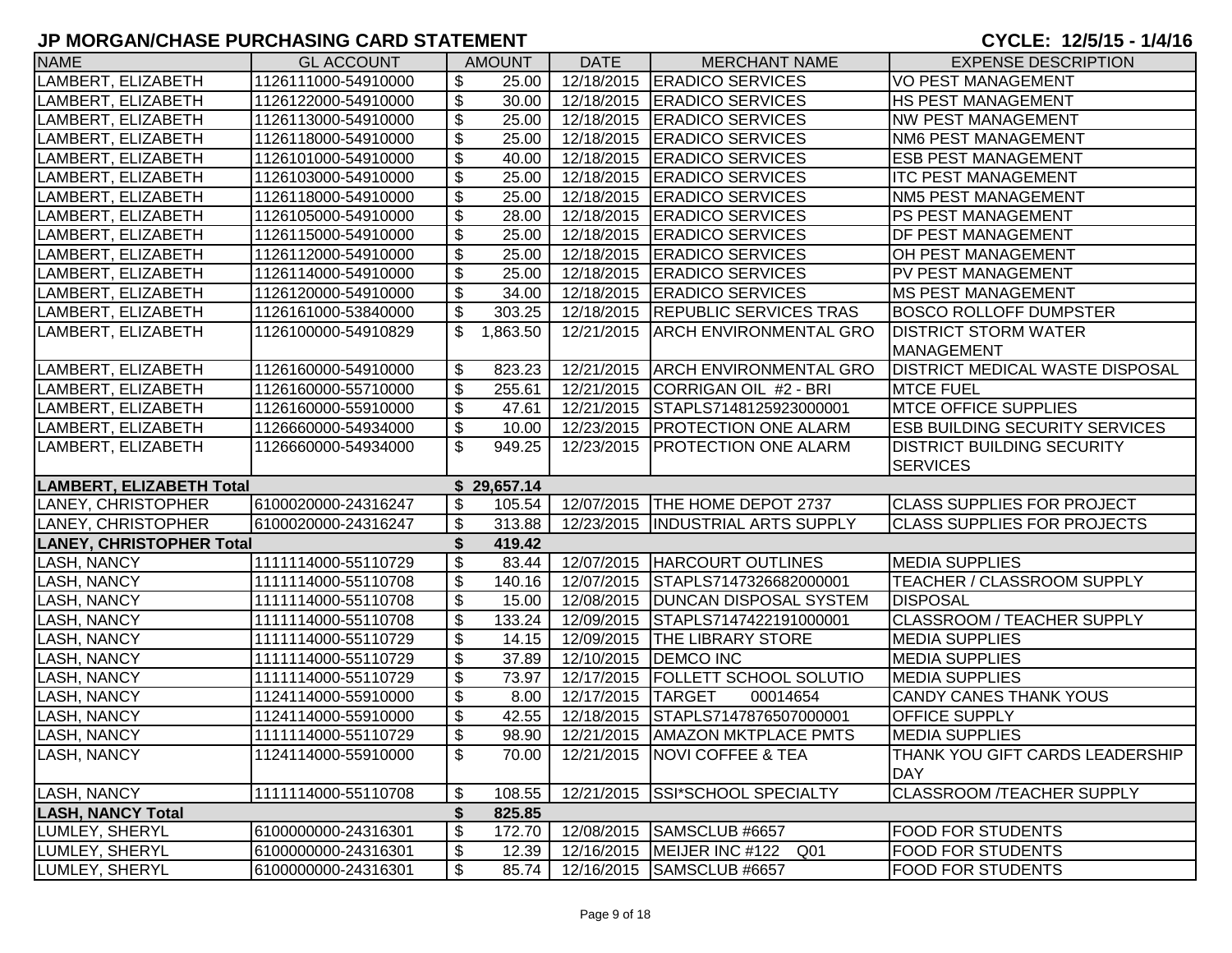|  |  |  |  | CYCLE: 12/5/15 - 1/4/16 |  |  |  |  |  |  |  |
|--|--|--|--|-------------------------|--|--|--|--|--|--|--|
|--|--|--|--|-------------------------|--|--|--|--|--|--|--|

| <b>NAME</b>                    | <b>GL ACCOUNT</b>   |                           | <b>AMOUNT</b> | <b>DATE</b>       | <b>MERCHANT NAME</b>               | <b>EXPENSE DESCRIPTION</b>                                                                                                      |
|--------------------------------|---------------------|---------------------------|---------------|-------------------|------------------------------------|---------------------------------------------------------------------------------------------------------------------------------|
| <b>LUMLEY, SHERYL Total</b>    |                     | \$                        | 270.83        |                   |                                    |                                                                                                                                 |
| LUSSENDEN, ASHLEY              | 1311800000-55110551 | $\mathfrak{S}$            | 19.58         |                   | 12/11/2015   MEIJER INC #046 Q01   | <b>CLASSROOM SUPPLIES</b>                                                                                                       |
| LUSSENDEN, ASHLEY              | 1311800000-55110551 | $\boldsymbol{\mathsf{S}}$ | 4.38          | 12/21/2015        | MEIJER INC #122<br>Q <sub>01</sub> | <b>CLASSROOM SUPPLIES</b>                                                                                                       |
| <b>LUSSENDEN, ASHLEY Total</b> |                     | \$                        | 23.96         |                   |                                    |                                                                                                                                 |
| MARRA, KELLY                   | 1611851343-55110000 | $\boldsymbol{\mathsf{S}}$ | 19.00         |                   | 12/07/2015  DOLRTREE 175 00001750  | <b>SUPPLIES</b>                                                                                                                 |
| MARRA, KELLY                   | 1611851343-55110000 | $\overline{\$}$           | 12.00         |                   | 12/07/2015 DOLRTREE 1849 00018499  | <b>SUPPLIES</b>                                                                                                                 |
| MARRA, KELLY                   | 1611851343-55110000 | $\overline{\mathcal{S}}$  | 25.11         | 12/07/2015 TARGET | 00021782                           | <b>SUPPLIES</b>                                                                                                                 |
| <b>MARRA, KELLY</b>            | 1611851343-54910000 | $\overline{\mathbf{e}}$   | 90.00         | 12/18/2015        | ANN ARBOR HANDSON ADMN             | THIS WAS FOR OUR FIELD TRIP                                                                                                     |
| <b>MARRA, KELLY Total</b>      |                     | \$                        | 146.11        |                   |                                    |                                                                                                                                 |
| <b>MATSON, MELISSA</b>         | 1722100000-53220611 | $\overline{\mathcal{S}}$  | 50.00         | 12/22/2015        | <b>COMMUNITY HOUSE</b>             | 1/12 RACE RELATIONS AND DIVERSITY<br>TASK FORCE PRESENTATION FEES (RJ<br>WEBBER/D. HOPPENSTEDT)                                 |
| <b>MATSON, MELISSA</b>         | 1722100000-53220611 | \$                        | 250.00        | 12/23/2015        | <b>MICHIGAN READING ASSOC</b>      | 3/18/16-3/21/16 MICHIGAN READING<br>ASSOCIATION CONFERENCE - L.<br><b>PINTAR</b>                                                |
| <b>MATSON, MELISSA</b>         | 1722100000-53220611 | \$                        | 250.00        |                   | 12/23/2015 MICHIGAN READING ASSOC  | 3/18/16-3/21/16 MICHIGAN READING<br><b>ASSOCIATION CONFERENCE - L. LIETZ</b>                                                    |
| <b>MATSON, MELISSA</b>         | 1722100000-53220611 | $\mathfrak{L}$            | 205.00        | 12/23/2015        | MICHIGAN READING ASSOC             | 3/18/16-3/21/16 MICHIGAN READING<br>ASSOCIATION CONFERENCE - P. HARE                                                            |
| <b>MATSON, MELISSA</b>         | 1722100000-53220611 | $\mathfrak{L}$            | 250.00        | 12/23/2015        | <b>MICHIGAN READING ASSOC</b>      | 3/18/16-3/21/16 MICHIGAN READING<br>ASSOCIATION CONFERENCE - D.<br><b>BIRDYSHAW</b>                                             |
| <b>MATSON, MELISSA</b>         | 1722100000-53220611 | \$                        | 205.00        |                   | 12/23/2015 MICHIGAN READING ASSOC  | 3/18/16-3/21/16 MICHIGAN READING<br>ASSOCIATION CONFERENCE - D.<br><b>STOTLER</b>                                               |
| <b>MATSON, MELISSA</b>         | 1722100000-53220611 | $\mathfrak{L}$            | 250.00        | 12/23/2015        | <b>MICHIGAN READING ASSOC</b>      | 3/18/16-3/21/16 MICHIGAN READING<br>ASSOCIATION CONFERENCE - M. LEE                                                             |
| MATSON, MELISSA                | 1722100000-53220611 | \$                        | 250.00        | 12/23/2015        | MICHIGAN READING ASSOC             | 3/18/16-3/21/16 MICHIGAN READING<br>ASSOCIATION CONFERENCE - M.<br><b>BARSZCZOWSKI</b>                                          |
| MATSON, MELISSA                | 1722100000-53220611 | $\mathfrak{L}$            | 150.00        | 12/23/2015        | <b>OAKLAND SCHOOLS-RC INT</b>      | 2/10/16 OAKLAND SCHOOLS<br><b>WORKSHOP - CULTURALLY</b><br><b>RESPONSIVE TEACHING - L.</b><br>BROOKHOUSE, M. CARRUTH, L. JARJIS |
| <b>MATSON, MELISSA</b>         | 1722100000-53220611 | \$                        | 50.00         | 12/23/2015        | OAKLAND SCHOOLS-RC INT             | 2/10/16 OAKLAND SCHOOLS<br><b>WORKSHOP - CULTURALLY</b><br>RESPONSIVE TEACHING - M. REID                                        |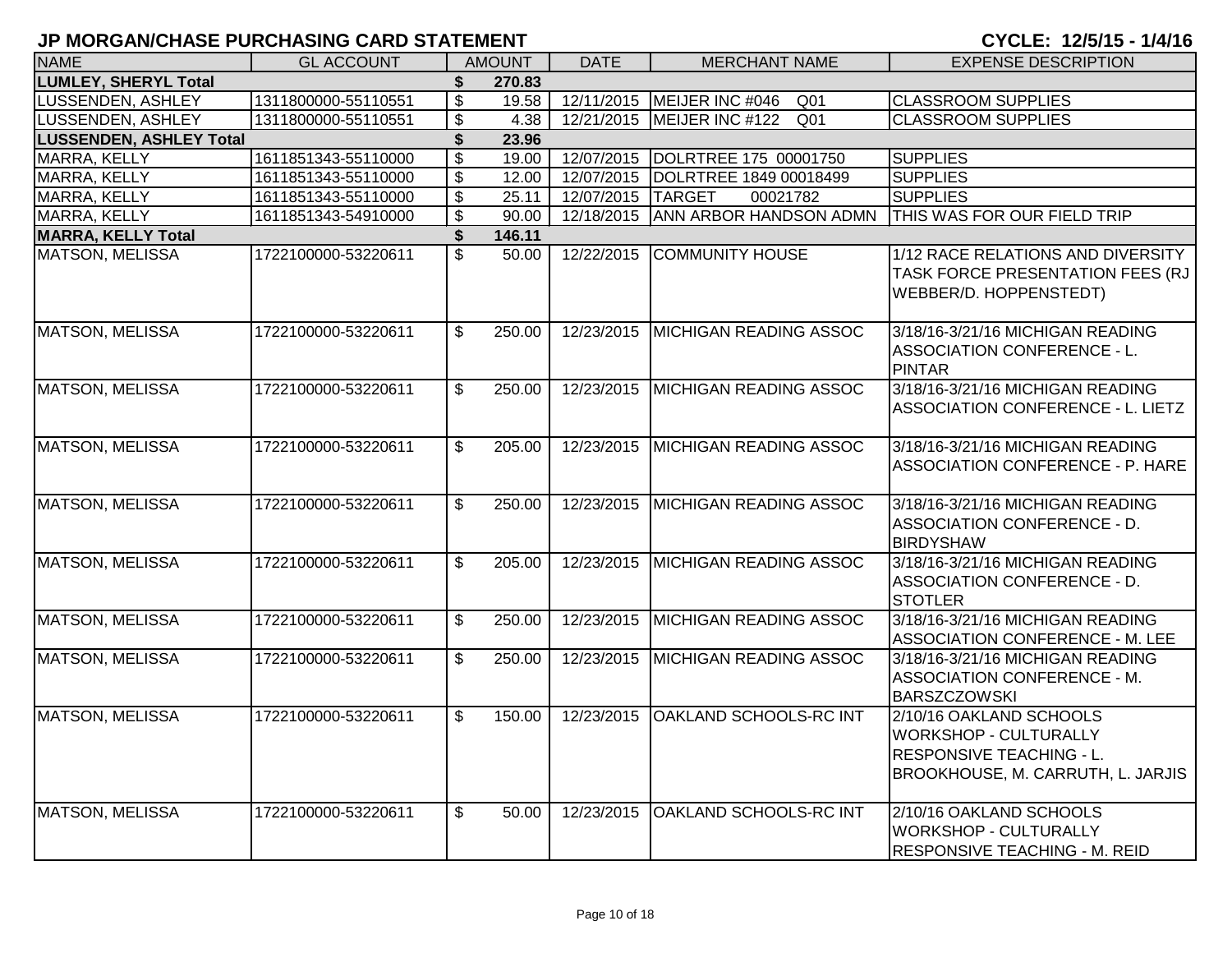| <b>NAME</b>                     | <b>GL ACCOUNT</b>   |    | <b>AMOUNT</b> | <b>DATE</b> | <b>MERCHANT NAME</b>                | <b>EXPENSE DESCRIPTION</b>                |
|---------------------------------|---------------------|----|---------------|-------------|-------------------------------------|-------------------------------------------|
| <b>MATSON, MELISSA</b>          | 1722100000-53220611 | \$ | 100.00        | 12/23/2015  | <b>OAKLAND SCHOOLS-RC INT</b>       | 1/29/16 OAKLAND SCHOOLS                   |
|                                 |                     |    |               |             |                                     | <b>WORKSHOP - EMOTIONALLY LITERATE</b>    |
|                                 |                     |    |               |             |                                     | LEARNERS - A. KILGORE, L. ULTCH           |
|                                 |                     |    |               |             |                                     |                                           |
| <b>MATSON, MELISSA Total</b>    |                     | \$ | 2,010.00      |             |                                     |                                           |
| MCDONALD, SUSAN                 | 6100015000-24316275 | \$ | 87.50         | 12/09/2015  | <b>TARGET</b><br>00014654           | LUNCH AIDE'S CHRISTMAS GIFT CARDS         |
|                                 |                     |    |               |             |                                     |                                           |
| MCDONALD, SUSAN                 | 1111115000-55110799 | \$ | 514.35        | 12/18/2015  | AMAZON.COM                          | <b>READING STRATEGIES BOOK FOR</b>        |
|                                 |                     |    |               |             |                                     | TEACHERS (12)                             |
| <b>MCDONALD, SUSAN Total</b>    |                     | S  | 601.85        |             |                                     |                                           |
| MCDOUGALL, BARBARA              | 6100061000-24316275 | \$ | 175.00        | 12/07/2015  | <b>BENITOS PIZZA-NOVI</b>           | <b>CHEER COMPETITION</b>                  |
| MCDOUGALL, BARBARA              | 6100061000-24316104 | \$ | 30.78         | 12/07/2015  | <b>BENITOS PIZZA-NOVI</b>           | LUNCH FOR THE PEOPLE THAT                 |
|                                 |                     |    |               |             |                                     | <b>HELPED PACK</b>                        |
| MCDOUGALL, BARBARA              | 6100061000-24316275 | \$ | 25.42         | 12/07/2015  | PANERA BREAD #667                   | <b>CHEER COMPETITION</b>                  |
| MCDOUGALL, BARBARA              | 6100061000-24316104 | \$ | 4.22          | 12/08/2015  | HUNT'S ACE HARDWARE                 | <b>HAD 3 KEYS MADE</b>                    |
| MCDOUGALL, BARBARA              | 6100061000-24316104 | \$ | 102.75        | 12/10/2015  | KROGER#615                          | <b>CHRISTMAS GIFT FOR CHRISTINA &amp;</b> |
|                                 |                     |    |               |             |                                     | <b>MISC</b>                               |
| MCDOUGALL, BARBARA              | 6100061000-24316155 | \$ | 1,920.00      |             | 12/10/2015 MITTEN ROOTZ             | <b>HOCKEY HOODIES</b>                     |
| MCDOUGALL, BARBARA              | 6100061000-24316104 | \$ | 29.99         | 12/11/2015  | <b>JOE'S PRODUCE&amp;GOURMET</b>    | BRIAN'S BIRTHDAY CAKE FOR THE             |
|                                 |                     |    |               |             |                                     | <b>OFFICE</b>                             |
| MCDOUGALL, BARBARA              | 6100061000-24316104 | \$ | 178.84        | 12/11/2015  | MEIJER INC #054<br>Q01              | <b>ITEMS PURCHASED FOR THE OCADA</b>      |
|                                 |                     |    |               |             |                                     | <b>HOLIDAY LUNCHEON</b>                   |
| MCDOUGALL, BARBARA              | 6100061000-24316104 | \$ | 35.83         | 12/14/2015  | <b>KIMS GARDENS</b>                 | <b>BIRTHDAY/CHRISTMAS OFFICE</b>          |
|                                 |                     |    |               |             |                                     | <b>LUNCHEON</b>                           |
| MCDOUGALL, BARBARA              | 6100061000-24316104 | \$ | (95.92)       | 12/14/2015  | MEIJER INC #054<br>Q01              | <b>ITEMS RETURNED FROM OCADA</b>          |
|                                 |                     |    |               |             |                                     | <b>LUNCHEON</b>                           |
| MCDOUGALL, BARBARA              | 6100061000-24316104 | \$ | 1,236.68      | 12/16/2015  | NETECH CORP                         | CHROME BOOKS FOR THE OFFICE               |
| MCDOUGALL, BARBARA              | 6100061000-24316104 | \$ | 6.98          |             | 12/18/2015   KROGER #634            | WATER FOR THE OFFICE/OFFICIALS            |
| MCDOUGALL, BARBARA              | 6100061000-24316104 | \$ | 32.82         |             | 12/21/2015   ALEXANDER TRUE VALUE H | MISC ITEMS FOR NEW OFFICE                 |
| MCDOUGALL, BARBARA              | 6100061000-24316103 | \$ | 409.40        |             | 12/21/2015   MID AMERICAN STUDIO    | <b>SHOW POMS</b>                          |
| <b>MCDOUGALL, BARBARA Total</b> |                     | \$ | 4,092.79      |             |                                     |                                           |
| MCKAIG, HEATHER                 | 6100022000-24316143 | \$ | 1,309.70      | 12/07/2015  | <b>HOLIDAY INNS</b>                 | HOTEL - STATE THESPIAN                    |
| <b>MCKAIG, HEATHER</b>          | 6100022000-24316143 | \$ | 1,309.70      |             | 12/07/2015 HOLIDAY INNS             | HOTEL - STATE THESPIAN                    |
| <b>MCKAIG, HEATHER</b>          | 6100022000-24316143 | \$ | 3.99          | 12/09/2015  | SHEETMUSICPLUS.COM                  | SHEET MUSIC - STATE THESPIAN              |
|                                 |                     |    |               |             |                                     | <b>FESTIVAL</b>                           |
| <b>MCKAIG, HEATHER</b>          | 6100022000-24316143 | \$ | 9.00          |             | 12/17/2015   EDUC THEATRE ASSOC     | <b>INITIATE ROSTER</b>                    |
| <b>MCKAIG, HEATHER Total</b>    |                     | \$ | 2,632.39      |             |                                     |                                           |
| MICHOS, JENNIFER                | 1124114000-57410000 | \$ | 415.18        | 12/07/2015  | <b>RADISSON</b>                     | MEMSPA 2015 ANNUAL CONFERENCE             |
|                                 |                     |    |               |             |                                     | <b>IN KALAMAZOO</b>                       |
| MICHOS, JENNIFER                | 1124114000-55910000 | \$ | 88.11         | 12/08/2015  | <b>FIVE BELOW 558</b>               | <b>TEACHER GIFTS</b>                      |
| <b>MICHOS, JENNIFER Total</b>   |                     |    | 503.29        |             |                                     |                                           |
| MILLER, HELEN                   | 6100001000-24316770 | \$ | 52.90         |             | 12/08/2015 SAMS CLUB #6657          | <b>MICROWAVE FOR COFFEE STATION</b>       |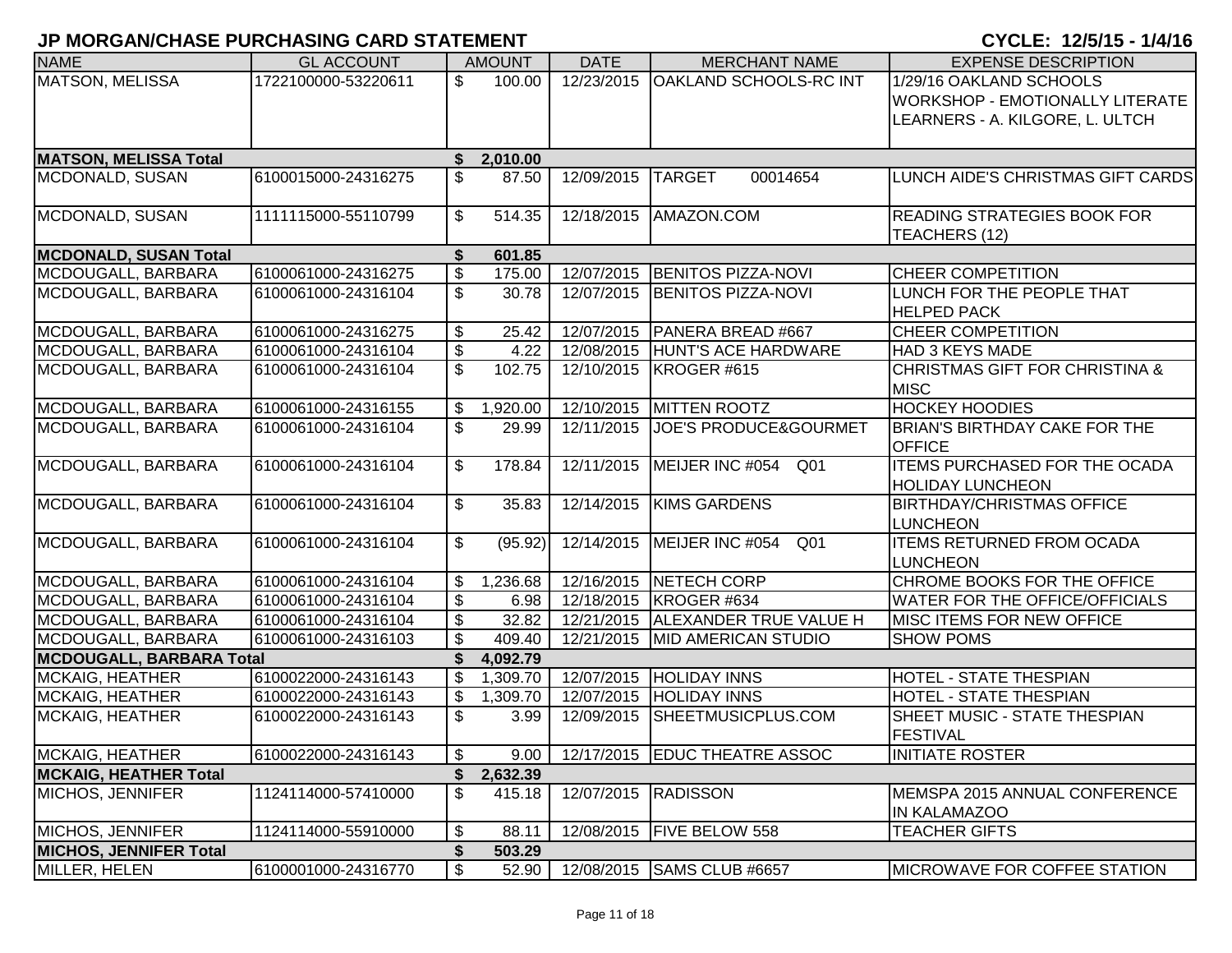| MILLER, HELEN<br>1128300000-55610000<br>12/08/2015<br>SAMSCLUB #6657<br>CANDY/NEW STAFF ORIENTATION<br>\$<br>17.96<br><b>GIFT, MAKE UP</b><br>MILLER, HELEN<br><b>I-OBSERVATION TRAINING LUNCH</b><br>1128300000-55610000<br>$\boldsymbol{\mathsf{S}}$<br>130.57<br>12/09/2015   MARIA'S DELI<br>$\boldsymbol{\mathsf{S}}$<br>12/09/2015 STAPLS7147394106000001<br><b>OFFICE SUPPLIES</b><br>MILLER, HELEN<br>1128300000-55910000<br>2.89<br>$\mathfrak{L}$<br>156.66<br>12/11/2015<br>MARIA'S DELI<br>MILLER, HELEN<br>1128300000-55610000<br><b>DINNER/NEW STAFF</b><br><b>ORIENTATION/MAKE UP</b><br>MILLER, HELEN<br>\$<br>12/14/2015<br>1128300000-55610000<br>26.44<br>MEIJER INC #122 Q01<br><b>CANDY FOR HOLIDAY PARTY</b><br>$\overline{\mathcal{S}}$<br>MILLER, HELEN<br>24.32<br>12/14/2015 SAMSCLUB #6657<br>PAPER PRODUCT FOR HOLIDAY PARTY<br>1128300000-55610000 |
|---------------------------------------------------------------------------------------------------------------------------------------------------------------------------------------------------------------------------------------------------------------------------------------------------------------------------------------------------------------------------------------------------------------------------------------------------------------------------------------------------------------------------------------------------------------------------------------------------------------------------------------------------------------------------------------------------------------------------------------------------------------------------------------------------------------------------------------------------------------------------------|
|                                                                                                                                                                                                                                                                                                                                                                                                                                                                                                                                                                                                                                                                                                                                                                                                                                                                                 |
|                                                                                                                                                                                                                                                                                                                                                                                                                                                                                                                                                                                                                                                                                                                                                                                                                                                                                 |
|                                                                                                                                                                                                                                                                                                                                                                                                                                                                                                                                                                                                                                                                                                                                                                                                                                                                                 |
|                                                                                                                                                                                                                                                                                                                                                                                                                                                                                                                                                                                                                                                                                                                                                                                                                                                                                 |
|                                                                                                                                                                                                                                                                                                                                                                                                                                                                                                                                                                                                                                                                                                                                                                                                                                                                                 |
|                                                                                                                                                                                                                                                                                                                                                                                                                                                                                                                                                                                                                                                                                                                                                                                                                                                                                 |
|                                                                                                                                                                                                                                                                                                                                                                                                                                                                                                                                                                                                                                                                                                                                                                                                                                                                                 |
|                                                                                                                                                                                                                                                                                                                                                                                                                                                                                                                                                                                                                                                                                                                                                                                                                                                                                 |
|                                                                                                                                                                                                                                                                                                                                                                                                                                                                                                                                                                                                                                                                                                                                                                                                                                                                                 |
| MILLER, HELEN<br>1128300000-55910000<br>\$<br>12/14/2015 STAPLS7147394106000002<br><b>OFFICE SUPPLIES</b><br>23.18                                                                                                                                                                                                                                                                                                                                                                                                                                                                                                                                                                                                                                                                                                                                                              |
| $\overline{\$}$<br>MILLER, HELEN<br>25.00<br>6100001000-24316770<br>12/14/2015 TARGET<br>CO-OP HOLIDAY GIFT/GIFT CARD<br>00014654                                                                                                                                                                                                                                                                                                                                                                                                                                                                                                                                                                                                                                                                                                                                               |
| $\overline{\mathbf{e}}$<br>58.00<br>MILLER, HELEN<br>6100001000-24316770<br>12/16/2015 TLF VANESSAS FLOWERS<br><b>GET WELL FLOWERS/MATTHEWS</b>                                                                                                                                                                                                                                                                                                                                                                                                                                                                                                                                                                                                                                                                                                                                 |
| $\overline{\mathbf{e}}$<br>12.99<br>12/17/2015 GFS STORE #1985<br>MILLER, HELEN<br>6100001000-24316770<br><b>TABLE CLOTH ROLL</b>                                                                                                                                                                                                                                                                                                                                                                                                                                                                                                                                                                                                                                                                                                                                               |
| 287.84<br>MILLER, HELEN<br>1128300000-55990000<br>\$<br>12/17/2015<br><b>STATEANDFEDERAL</b><br><b>STATE &amp; FEDERAL WAGE</b>                                                                                                                                                                                                                                                                                                                                                                                                                                                                                                                                                                                                                                                                                                                                                 |
| <b>POSTERS/ALL BUILDINGS</b>                                                                                                                                                                                                                                                                                                                                                                                                                                                                                                                                                                                                                                                                                                                                                                                                                                                    |
| MILLER, HELEN<br>12/22/2015 ROAR POSTAL SUPPLIES<br>6100001000-24316770<br>$\mathfrak{s}$<br>222.25<br><b>POSTAGE MACHINE INK</b>                                                                                                                                                                                                                                                                                                                                                                                                                                                                                                                                                                                                                                                                                                                                               |
| $\overline{\mathcal{S}}$<br>MILLER, HELEN<br>6100001000-24316770<br>11.98<br>12/24/2015 GFS STORE #1985<br>COFFEE DECANTER FOR COFFEE                                                                                                                                                                                                                                                                                                                                                                                                                                                                                                                                                                                                                                                                                                                                           |
| STATION (2)                                                                                                                                                                                                                                                                                                                                                                                                                                                                                                                                                                                                                                                                                                                                                                                                                                                                     |
| <b>MILLER, HELEN Total</b><br>1,052.98<br>\$                                                                                                                                                                                                                                                                                                                                                                                                                                                                                                                                                                                                                                                                                                                                                                                                                                    |
| $\overline{\mathcal{S}}$<br><b>NESMITH, RUSSELL</b><br>12/09/2015   MARATHON PETRO144568<br>1126160000-55710000<br>27.00<br><b>MTCE GAS FOR RENTAL TRUCK</b>                                                                                                                                                                                                                                                                                                                                                                                                                                                                                                                                                                                                                                                                                                                    |
| $\overline{\mathcal{S}}$<br><b>NESMITH, RUSSELL</b><br>116.78<br>12/11/2015 PENSKE TRK LSG 059110<br>1126160000-55992000<br><b>MTCE TRUCK RENTAL</b>                                                                                                                                                                                                                                                                                                                                                                                                                                                                                                                                                                                                                                                                                                                            |
| $\overline{\mathbf{S}}$<br>15.94<br>12/11/2015 THE HOME DEPOT 2737<br><b>NESMITH, RUSSELL</b><br>1126160000-55992000<br>OH KITCHEN TRAPS                                                                                                                                                                                                                                                                                                                                                                                                                                                                                                                                                                                                                                                                                                                                        |
| \$<br><b>NESMITH, RUSSELL</b><br>1126160000-55992000<br>662.00<br>12/14/2015 PENCHURA<br>NW PLAYGROUND ZOO PANEL                                                                                                                                                                                                                                                                                                                                                                                                                                                                                                                                                                                                                                                                                                                                                                |
| \$<br>12/14/2015 THE HOME DEPOT 2737<br><b>NESMITH, RUSSELL</b><br>1126160000-55992000<br>14.40<br><b>HS ATHLETICS</b>                                                                                                                                                                                                                                                                                                                                                                                                                                                                                                                                                                                                                                                                                                                                                          |
| $\overline{\$}$<br><b>NESMITH, RUSSELL</b><br>1126160000-55992000<br>4.49<br>12/14/2015 THE HOME DEPOT 2737<br><b>DF FOUNTAIN</b>                                                                                                                                                                                                                                                                                                                                                                                                                                                                                                                                                                                                                                                                                                                                               |
| $\overline{\mathbf{e}}$<br>12/14/2015 THE HOME DEPOT 2737<br><b>NESMITH, RUSSELL</b><br>1126160000-55992000<br>13.91<br><b>DF FOUNTAIN</b>                                                                                                                                                                                                                                                                                                                                                                                                                                                                                                                                                                                                                                                                                                                                      |
| \$<br>78.75<br>12/15/2015 BEST PLUMBING SPECIALT<br>NESMITH, RUSSELL<br><b>MTCE PLUMBING STOCK</b><br>1126160000-55992000                                                                                                                                                                                                                                                                                                                                                                                                                                                                                                                                                                                                                                                                                                                                                       |
| \$<br>95.64<br>12/16/2015 THE HOME DEPOT 2737<br><b>NESMITH, RUSSELL</b><br>1126160000-55992000<br><b>DISTRICT MOUSE TRAPS</b>                                                                                                                                                                                                                                                                                                                                                                                                                                                                                                                                                                                                                                                                                                                                                  |
| <b>NESMITH, RUSSELL</b><br>$\boldsymbol{\mathsf{S}}$<br>12/17/2015 BEST PLUMBING SPECIALT<br>1126160000-55992000<br>60.44<br><b>MTCE PLUMBING STOCK</b>                                                                                                                                                                                                                                                                                                                                                                                                                                                                                                                                                                                                                                                                                                                         |
| $\overline{\mathbf{e}}$<br><b>NESMITH, RUSSELL</b><br>12.94<br>12/18/2015 THE HOME DEPOT 2737<br>HS TEMP ATHLETIC OFFICE<br>1126160000-55992000                                                                                                                                                                                                                                                                                                                                                                                                                                                                                                                                                                                                                                                                                                                                 |
| <b>NESMITH, RUSSELL</b><br>\$<br>92.55<br>12/21/2015<br><b>BEST PLUMBING SPECIALT</b><br>2326160000-55992000<br>VO ACORN DRINKING FOUNTAIN                                                                                                                                                                                                                                                                                                                                                                                                                                                                                                                                                                                                                                                                                                                                      |
| <b>REPAIR PARTS</b>                                                                                                                                                                                                                                                                                                                                                                                                                                                                                                                                                                                                                                                                                                                                                                                                                                                             |
| NESMITH, RUSSELL<br>$\boldsymbol{\mathsf{S}}$<br>12/21/2015 ETNA DISTRIBUTORS WIXO<br>1126160000-55992000<br>35.96<br><b>MTCE PLUMBING STOCK</b>                                                                                                                                                                                                                                                                                                                                                                                                                                                                                                                                                                                                                                                                                                                                |
| $\overline{\mathcal{S}}$<br>12/21/2015 THE HOME DEPOT 2737<br><b>NESMITH, RUSSELL</b><br>1126160000-55992000<br>7.35<br><b>MS TOILET REPAIR</b>                                                                                                                                                                                                                                                                                                                                                                                                                                                                                                                                                                                                                                                                                                                                 |
| $\boldsymbol{\mathsf{S}}$<br><b>NESMITH, RUSSELL</b><br>28.97<br>12/21/2015   THE HOME DEPOT 2737<br><b>MTCE MISC STOCK</b><br>1126160000-55992000                                                                                                                                                                                                                                                                                                                                                                                                                                                                                                                                                                                                                                                                                                                              |
| $\boldsymbol{\mathsf{S}}$<br>57.39<br>12/22/2015 BEST PLUMBING SPECIALT<br><b>NESMITH, RUSSELL</b><br>1126160000-55992000<br><b>PV KITCHEN</b>                                                                                                                                                                                                                                                                                                                                                                                                                                                                                                                                                                                                                                                                                                                                  |
| \$<br>747.80<br>12/23/2015 BEST PLUMBING SPECIALT<br><b>HS REPLACEMENT WATER FOUNTAIN</b><br><b>NESMITH, RUSSELL</b><br>1126160000-55992000                                                                                                                                                                                                                                                                                                                                                                                                                                                                                                                                                                                                                                                                                                                                     |
| <b>NESMITH, RUSSELL Total</b><br>2,072.31<br>\$                                                                                                                                                                                                                                                                                                                                                                                                                                                                                                                                                                                                                                                                                                                                                                                                                                 |
| 1126160000-55992000<br>\$<br>12/23/2015 WW GRAINGER<br>NEWMAN, MARK<br>161.76<br><b>DISTRICT FILTERS</b>                                                                                                                                                                                                                                                                                                                                                                                                                                                                                                                                                                                                                                                                                                                                                                        |
| \$<br>161.76<br><b>NEWMAN, MARK Total</b>                                                                                                                                                                                                                                                                                                                                                                                                                                                                                                                                                                                                                                                                                                                                                                                                                                       |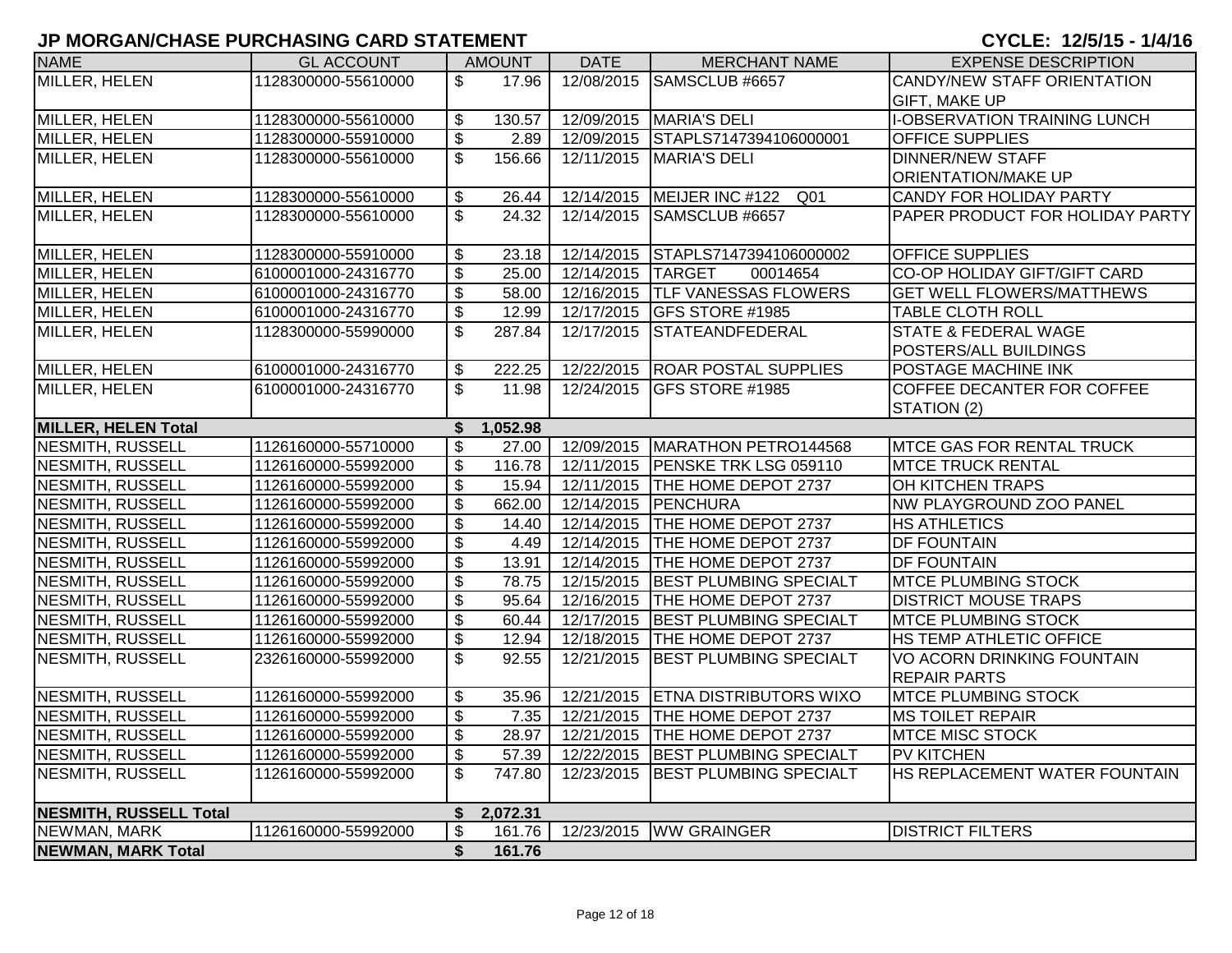| <b>NAME</b>                    | <b>GL ACCOUNT</b>   |                           | <b>AMOUNT</b>      | <b>DATE</b> | <b>MERCHANT NAME</b>                            | <b>EXPENSE DESCRIPTION</b>                                      |
|--------------------------------|---------------------|---------------------------|--------------------|-------------|-------------------------------------------------|-----------------------------------------------------------------|
| NOWICKI, MATTHEW               | 1127170000-57910000 | \$                        | 155.05             | 12/07/2015  | <b>CERTIFIED LABORATORIES</b>                   | TEKUSOLV AEROSOL - SHOP SUPPLY                                  |
|                                |                     |                           |                    |             |                                                 |                                                                 |
| NOWICKI, MATTHEW               | 1127170000-53430000 | $\boldsymbol{\mathsf{S}}$ | 12.58              |             | 12/09/2015 UPS (800) 811-1648                   | <b>RETURN PART</b>                                              |
| NOWICKI, MATTHEW               | 1127170000-55730000 | \$                        | 31.45              |             | 12/18/2015 TERMINAL SUPPLY - TROY               | <b>TERMINALS</b>                                                |
| <b>NOWICKI, MATTHEW Total</b>  |                     | \$                        | 199.08             |             |                                                 |                                                                 |
| OCONNOR, GAIL                  | 1311800000-55110551 | $\boldsymbol{\mathsf{S}}$ | 54.20              |             | 12/07/2015   MEIJER INC #122 Q01                | <b>TEACHING SUPPLIES</b>                                        |
| OCONNOR, GAIL                  | 1611851343-55110000 | $\overline{\mathcal{S}}$  | 20.00              |             | 12/07/2015   MEIJER INC #122 Q01                | <b>TEACHING SUPPLIES</b>                                        |
| OCONNOR, GAIL                  | 1335100000-55110553 | $\boldsymbol{\mathsf{S}}$ | 138.69             |             | 12/09/2015 STAPLS7147382708000001               | <b>TEACHING SUPPLIES</b>                                        |
| OCONNOR, GAIL                  | 1335100000-55110553 | $\overline{\mathbf{e}}$   | 49.98              |             | 12/09/2015 STAPLS7147382708000002               | <b>TREACHING SUPPLIES</b>                                       |
| OCONNOR, GAIL                  | 1311800000-55110551 | $\boldsymbol{\mathsf{S}}$ | 42.97              |             | 12/11/2015 STAPLS7147567207000001               | <b>TEACHING SUPPLIES</b>                                        |
| <b>OCONNOR, GAIL</b>           | 1335100000-55110553 | $\overline{\mathbf{e}}$   | 35.00              |             | 12/18/2015 PRINTNOLOGY, INC. RETA               | <b>TEACHING SUPPLIES</b>                                        |
| OCONNOR, GAIL                  | 1335100000-55110553 | $\overline{\mathbf{s}}$   | 17.27              |             | 12/21/2015 MEIJER INC #122 Q01                  | <b>TEACHING SUPPLIES</b>                                        |
| OCONNOR, GAIL                  | 1611851343-55110000 | $\overline{\$}$           | 28.95              |             | 12/29/2015 NWF*NATIONAL WILDLIFE                | <b>TEACHING SUPPLIES</b>                                        |
| <b>OCONNOR, GAIL Total</b>     |                     | \$                        | 387.06             |             |                                                 |                                                                 |
| RAIS, MICHELLE                 | 6100020000-24316238 | $\boldsymbol{\mathsf{S}}$ | 49.93              |             | 12/07/2015   MEIJER INC #122<br>Q <sub>01</sub> | <b>SUPPLIES FOR SOLO &amp; ENSEMBLE</b>                         |
| RAIS, MICHELLE                 | 6100020000-24316238 | $\overline{\mathbf{e}}$   | 71.07              |             | 12/07/2015 MEIJER INC #68<br>Q <sub>01</sub>    | <b>SUPPLIES FOR SOLO &amp; ENSEMBLE</b>                         |
| RAIS, MICHELLE                 | 6100020000-24316238 | $\overline{\mathbf{S}}$   | 51.12              |             | 12/07/2015 SAMS CLUB #6666                      | SUPPLIES FOR SOLO & ENSEMBLE                                    |
| <b>RAIS, MICHELLE Total</b>    |                     |                           | 172.12             |             |                                                 |                                                                 |
| REICHLEY, CARRIE               | 1111118000-55110702 | $\overline{\mathbf{G}}$   | 315.97             |             | 12/07/2015   DBC*BLICK ART MATERIAL             | <b>ART SUPPLIES</b>                                             |
| <b>REICHLEY, CARRIE</b>        | 1111118724-55110000 | $\overline{\mathcal{S}}$  | $\overline{69.17}$ |             | 12/08/2015 J W PEPPER AND SON INC               | <b>DUPLICATE CHARGE FOR A. SONNTAG;</b>                         |
|                                |                     |                           |                    |             |                                                 | <b>CREDIT WILL BE APPLIED</b>                                   |
| <b>REICHLEY, CARRIE</b>        | 1111118724-55110000 | \$                        | 69.17              |             | 12/08/2015 J W PEPPER AND SON INC               | <b>MUSIC FOR A. SONNTAG</b>                                     |
| REICHLEY, CARRIE               | 1111118000-55110702 | $\boldsymbol{\mathsf{S}}$ | 16.90              |             | 12/10/2015   DBC*BLICK ART MATERIAL             | <b>ART SUPPLIES</b>                                             |
| <b>REICHLEY, CARRIE</b>        | 1111118000-55110731 | $\overline{\mathcal{S}}$  | 100.00             |             | 12/15/2015 NATIONALGEO                          | <b>REGISTRATION FEE FOR NATIONAL</b>                            |
|                                |                     |                           |                    |             |                                                 | <b>GEOGRAPHIC BEE</b>                                           |
| REICHLEY, CARRIE               | 1111118724-55110000 | \$                        | (69.17)            |             | 12/17/2015 J W PEPPER AND SON INC               | <b>CREDIT FOR DUPLICATE</b>                                     |
| REICHLEY, CARRIE               | 1111118000-55110719 | $\overline{\mathcal{S}}$  | 147.48             | 12/17/2015  | SSI*SCHOOL SPECIALTY                            | <b>BATTERIES FOR GRAPHIC</b>                                    |
|                                |                     |                           |                    |             |                                                 | <b>CALCULATORS</b>                                              |
| REICHLEY, CARRIE               | 1111118000-55110799 | \$                        | 438.93             | 12/18/2015  | SSI*SCHOOL SPECIALTY                            | <b>SCHOOL SUPPLIES</b>                                          |
| <b>REICHLEY, CARRIE</b>        | 1111118000-55110799 | $\mathfrak{S}$            | 68.88              |             | 12/23/2015 SSI*SCHOOL SPECIALTY                 | LATEX GLOVES FOR PARAS AND                                      |
|                                |                     |                           |                    |             |                                                 | <b>OFFICE STAFF</b>                                             |
| <b>REICHLEY, CARRIE Total</b>  |                     | S.                        | 1,157.33           |             |                                                 |                                                                 |
| RODRIGUEZ, SANDRA              | 1111113000-55110708 | $\mathfrak{S}$            | 496.29             |             | 12/08/2015 SSI*SCHOOL SPECIALTY                 | <b>CLASSROOM SUPPLIES OFFICE AND</b><br>KINDERGARTEN MRS. KELLY |
| RODRIGUEZ, SANDRA              | 1111113000-55110702 | $\mathfrak{S}$            | 869.11             |             | 12/08/2015 SSI*SCHOOL SPECIALTY                 | <b>CLASSROOM SUPPLIES FOR ALL ART</b>                           |
|                                |                     |                           |                    |             |                                                 | <b>CLASSES</b>                                                  |
| RODRIGUEZ, SANDRA              | 1111113000-55110708 | $\mathfrak{L}$            | 245.00             |             | 12/10/2015 CLARIDGE PRODUCT AND E               | <b>TAC STRIPS FOR KINDERGARTEN MRS.</b>                         |
|                                |                     |                           |                    |             |                                                 | <b>KELLY ROOM 209</b>                                           |
| RODRIGUEZ, SANDRA              | 1111113000-55110702 | \$                        | 28.49              |             | 12/10/2015 SSI*SCHOOL SPECIALTY                 | <b>BACK ORDER OF 240 COLORED</b>                                |
|                                |                     |                           |                    |             |                                                 | PENCILS FOR ART CLASSSES                                        |
| <b>RODRIGUEZ, SANDRA Total</b> |                     |                           | \$1,638.89         |             |                                                 |                                                                 |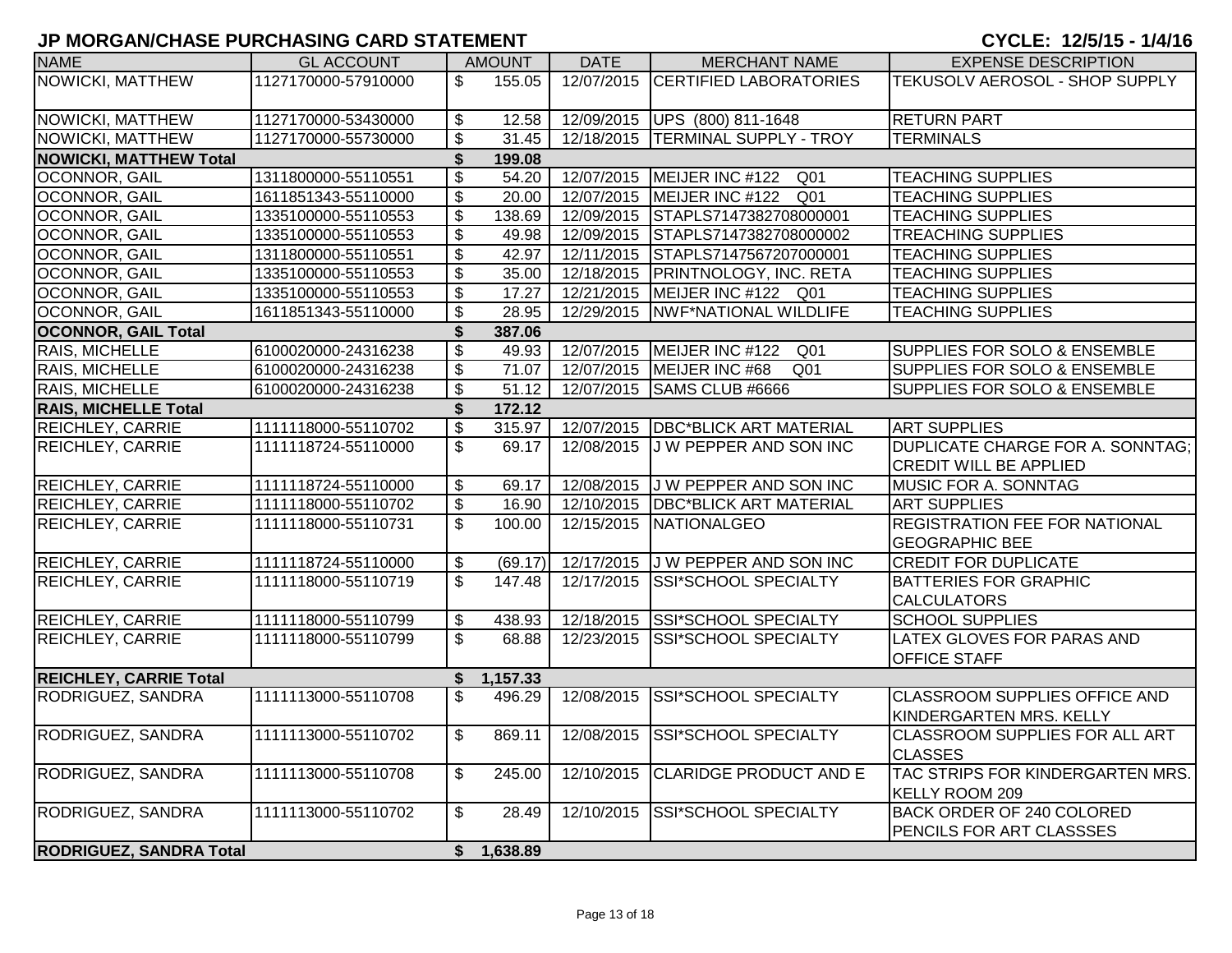| <b>NAME</b>                      | <b>GL ACCOUNT</b>   |                           | <b>AMOUNT</b> | <b>DATE</b>       | <b>MERCHANT NAME</b>                        | <b>EXPENSE DESCRIPTION</b>                                                |
|----------------------------------|---------------------|---------------------------|---------------|-------------------|---------------------------------------------|---------------------------------------------------------------------------|
| <b>SCHRINER, STEPHANIE</b>       | 6100020000-24316275 | \$                        | 313.11        |                   | 12/17/2015 MEIJER INC #122 Q01              | COLLECTED MONEY FROM STAFF AND                                            |
|                                  |                     |                           |               |                   |                                             | PTO FOR WE CARE PACKAGES; THIS                                            |
|                                  |                     |                           |               |                   |                                             | PURCHASE IS FOOD FOR THOSE                                                |
|                                  |                     |                           |               |                   |                                             | <b>PACKAGES</b>                                                           |
| <b>SCHRINER, STEPHANIE</b>       | 6100020000-24316275 | \$                        | 60.00         |                   | 12/17/2015   MEIJER INC #122 Q01            | <b>COLLECTED MONEY FROM STAFF AND</b>                                     |
|                                  |                     |                           |               |                   |                                             | PTO FOR WE CARE PACKAGES; THIS                                            |
|                                  |                     |                           |               |                   |                                             | PURCHASE IS FOOD FOR THOSE                                                |
|                                  |                     |                           |               |                   |                                             | <b>PACKAGES</b>                                                           |
| <b>SCHRINER, STEPHANIE</b>       | 6100020000-24316275 | \$                        | 12.09         | 12/21/2015        | MEIJER INC #122 Q01                         | COLLECTED MONEY FROM STAFF AND                                            |
|                                  |                     |                           |               |                   |                                             | PTO FOR WE CARE PACKAGES; THIS                                            |
|                                  |                     |                           |               |                   |                                             | PURCHASE IS FOOD FOR THOSE                                                |
|                                  |                     |                           |               |                   |                                             | <b>PACKAGES</b>                                                           |
| <b>SCHRINER, STEPHANIE Total</b> |                     | S                         | 385.20        |                   |                                             |                                                                           |
| <b>SHAFER, RACHELLE</b>          | 1111112000-55110708 | \$                        | 114.75        | 12/09/2015        | <b>DBC*BLICK ART MATERIAL</b>               | E. SAMUELS-ART SUPPLIES FOR THE                                           |
| <b>SHAFER, RACHELLE</b>          | 1111112000-55110708 | \$                        | (114.75)      | 12/09/2015        | <b>DBC*BLICK ART MATERIAL</b>               | <b>CLASSROOM</b><br>CREDIT. COMPANY CHARGED TWICE                         |
|                                  |                     |                           |               |                   |                                             | FOR THE SAME ORDER. FIRST CHARGE                                          |
|                                  |                     |                           |               |                   |                                             | WAS ON 12/3/2015, 11/5 - 12/04 CREDIT                                     |
|                                  |                     |                           |               |                   |                                             | <b>CARD STATEMENT</b>                                                     |
| <b>SHAFER, RACHELLE</b>          | 1111112000-55110708 | \$                        | 119.52        | 12/09/2015        | <b>DRAPHIX/TEACHER DIRECT</b>               | <b>FOUR PRECISION BALANCES WITH</b>                                       |
|                                  |                     |                           |               |                   |                                             | <b>WEIGHTS FOR THE THIRD GRADE</b>                                        |
|                                  |                     |                           |               |                   |                                             | <b>CLASSROOMS</b>                                                         |
| <b>SHAFER, RACHELLE</b>          | 1111112000-55110708 | $\boldsymbol{\mathsf{S}}$ | 61.30         |                   | 12/11/2015 AMAZON.COM                       | FOUR SOCCER BALLS FOR RECESS                                              |
| <b>SHAFER, RACHELLE</b>          | 1111112000-55110708 | \$                        | 38.75         | 12/11/2015 XPEDX  |                                             | COLOR PAPER. THERE WILL BE A                                              |
|                                  |                     |                           |               |                   |                                             | CREDIT ON THE NEXT STATEMENT                                              |
| <b>SHAFER, RACHELLE</b>          | 1111112000-55110708 | $\boldsymbol{\mathsf{S}}$ | 84.15         |                   | 12/14/2015 SSI*SCHOOL SPECIALTY             | KIM DEINEK, CLASSROOM SUPPLIES                                            |
| <b>SHAFER, RACHELLE</b>          | 6100012000-24316501 | \$                        | (32.99)       | 12/17/2015        | <b>ORIENTAL TRADING CO</b>                  | PTO CREDIT, DAMAGED MERCHANDISE                                           |
|                                  |                     |                           |               |                   |                                             | <b>RETURNED</b>                                                           |
| <b>SHAFER, RACHELLE</b>          | 1111112000-55110708 | \$                        | 15.00         |                   | 12/29/2015   DUNCAN DISPOSAL SYSTEM         | RECYCLING CART 01/ - 03/31                                                |
| <b>SHAFER, RACHELLE Total</b>    |                     | \$                        | 285.73        |                   |                                             |                                                                           |
| <b>SHPAKOFF, KATHLEEN</b>        | 1335100000-55110553 | $\boldsymbol{\mathsf{S}}$ | 121.98        |                   | 12/10/2015 BABIES R US #9249                | <b>TEACHING MATERIALS</b>                                                 |
| <b>SHPAKOFF, KATHLEEN</b>        | 1335100000-55110553 | $\mathfrak{F}$            | 13.43         |                   | 12/10/2015 MICHAELS STORES 3744             | <b>TEACHING MATERIALS</b>                                                 |
| SHPAKOFF, KATHLEEN               | 1335100000-55110553 | \$                        | 19.97         |                   | 12/14/2015  HOBBY-LOBBY #645                | <b>TEACHING MATERIALS</b>                                                 |
| <b>SHPAKOFF, KATHLEEN Total</b>  |                     | \$                        | 155.38        |                   |                                             |                                                                           |
| <b>SOVEL, SHEILA</b>             | 6100000000-24316355 | $\mathfrak{F}$            | 39.43         | 01/04/2016 TARGET | 00008961                                    | <b>CLASSROOM TEACHING SUPPLIES</b>                                        |
| SOVEL, SHEILA                    | 6100000000-24316355 | \$                        | 24.04         | 12/09/2015 TARGET | 00014654<br>12/10/2015 MICHAELS STORES 3744 | <b>CLASSROOM TEACHING SUPPLIES</b>                                        |
| SOVEL, SHEILA                    | 6100000000-24316355 | \$                        | 18.90         |                   |                                             | <b>CLASSROOM TEACHING SUPPLIES</b>                                        |
| <b>SOVEL, SHEILA Total</b>       |                     | \$                        | 82.37         |                   | 12/10/2015   DISCOUNT SCHOOL SUPPLY         |                                                                           |
| <b>STRICKER, CHRISTINE</b>       | 1335100000-55110553 | $\sqrt[6]{\frac{1}{2}}$   | (34.84)       |                   |                                             | <b>REFUND FOR DISCOUNT NOT APPLIED</b><br>ON ORIGINAL PURCHASE ON 8/13/15 |
|                                  |                     |                           |               |                   |                                             |                                                                           |
| <b>STRICKER, CHRISTINE Total</b> |                     | \$                        | (34.84)       |                   |                                             |                                                                           |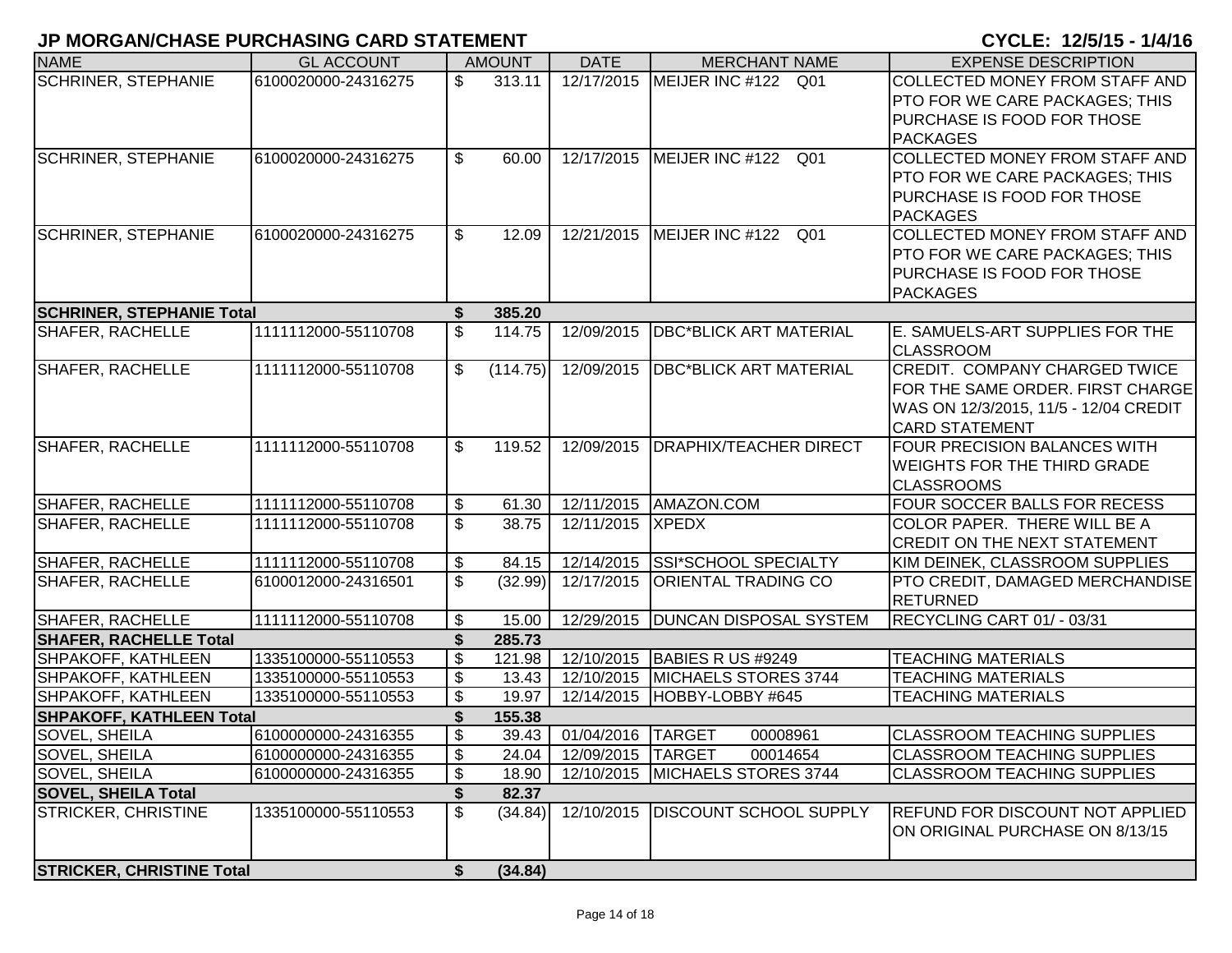|                                 | ייווסומום וווער שוויט שיווטו ויטוויט ו םטומוס ויש אוטוסומו וע |                           |               |             |                                     | VIVLLI I <i>livi</i> IV I <i>I</i> IV  |
|---------------------------------|---------------------------------------------------------------|---------------------------|---------------|-------------|-------------------------------------|----------------------------------------|
| <b>NAME</b>                     | <b>GL ACCOUNT</b>                                             |                           | <b>AMOUNT</b> | <b>DATE</b> | <b>MERCHANT NAME</b>                | <b>EXPENSE DESCRIPTION</b>             |
| <b>TURNER, NANCY</b>            | 1212218000-53220000                                           | \$                        | 60.00         | 12/07/2015  | <b>OAKLAND SCHOOLS-RC INT</b>       | <b>SPECIFIC LEARNING DISB OVERVIEW</b> |
| <b>TURNER, NANCY</b>            | 1212218000-53220000                                           | \$                        | 150.00        | 12/09/2015  | <b>OAKLAND SCHOOLS-RC INT</b>       | <b>IMATH FOUNDATION ESSENIALS FOR</b>  |
|                                 |                                                               |                           |               |             |                                     | <b>SPECIAL EDUCATORS</b>               |
| <b>TURNER, NANCY</b>            | 1212218000-53220000                                           | $\mathfrak{S}$            | 60.00         | 12/09/2015  | <b>OAKLAND SCHOOLS-RC INT</b>       | EVALUATION OF A SPECIFIC LEARNING      |
|                                 |                                                               |                           |               |             |                                     | <b>DISABILITY OVERVIEW</b>             |
| TURNER, NANCY                   | 1222600000-55910000                                           | \$                        | 67.75         | 12/14/2015  | STAPLS7147626475000001              | <b>TABS FOR PD BINDERS</b>             |
| TURNER, NANCY                   | 1212218000-53220000                                           | \$                        | 75.00         | 12/17/2015  | OAKLAND SCHOOLS-RC INT              | <b>MATH FOUNDATION ESSENTIALS FOR</b>  |
|                                 |                                                               |                           |               |             |                                     | <b>SPECIAL EDUCATORS</b>               |
| TURNER, NANCY                   | 1212218000-53220000                                           | $\mathfrak{S}$            | 225.00        | 12/17/2015  | OAKLAND SCHOOLS-RC INT              | <b>MATH FOUNDATION ESSENTIALS FOR</b>  |
|                                 |                                                               |                           |               |             |                                     | <b>SPECIAL EDUCATORS</b>               |
| <b>TURNER, NANCY</b>            | 1212218000-53220000                                           | \$                        | (75.00)       | 12/18/2015  | <b>OAKLAND SCHOOLS-RC INT</b>       | <b>REFUND MATH FOUNDATION</b>          |
|                                 |                                                               |                           |               |             |                                     | <b>ESSENTIALS FOR SPECIAL</b>          |
|                                 |                                                               |                           |               |             |                                     | <b>EDUCATORS</b>                       |
| <b>TURNER, NANCY</b>            | 1212218000-53220000                                           | $\mathfrak{S}$            | (15.00)       | 12/21/2015  | <b>OAKLAND SCHOOLS-RC INT</b>       | <b>REFUND EVALUATION OF SPECIFIC</b>   |
|                                 |                                                               |                           |               |             |                                     | LEARNING DISABILITY OVERVIEW           |
| <b>TURNER, NANCY</b>            | 1212218000-53220000                                           | $\mathfrak{S}$            | (150.00)      | 12/21/2015  | <b>OAKLAND SCHOOLS-RC INT</b>       | <b>REFUND MATH FOUNDATION</b>          |
|                                 |                                                               |                           |               |             |                                     | <b>ESSENTIALS FOR SPECIAL</b>          |
|                                 |                                                               |                           |               |             |                                     | <b>EDUCATORS</b>                       |
| <b>TURNER, NANCY Total</b>      |                                                               | \$                        | 397.75        |             |                                     |                                        |
| <b>VALENTINE, CYNTHIA</b>       | 1127100000-53310000                                           | $\overline{\mathbf{s}}$   | 350.00        |             | 12/08/2015 METRO MOTOR COACH LLC    | <b>MS SPORTS</b>                       |
| <b>VALENTINE, CYNTHIA</b>       | 1127100000-53310000                                           | \$                        | 350.00        |             | 12/08/2015   METRO MOTOR COACH LLC  | <b>HS SPORTS</b>                       |
| <b>VALENTINE, CYNTHIA</b>       | 1127170000-57910000                                           | \$                        | 223.32        | 12/09/2015  | <b>GFS STORE #1985</b>              | TISSUE, PLATES, SILVERWARE,            |
|                                 |                                                               |                           |               |             |                                     | <b>PAPERTOWEL</b>                      |
| <b>VALENTINE, CYNTHIA</b>       | 1127100000-53310000                                           | \$                        | 350.00        |             | 12/10/2015   METRO MOTOR COACH LLC  | <b>MS SPORTS</b>                       |
| <b>VALENTINE, CYNTHIA</b>       | 1127100000-53310000                                           | $\boldsymbol{\mathsf{S}}$ | 350.00        |             | 12/15/2015   METRO MOTOR COACH LLC  | <b>MS SPORTS</b>                       |
| <b>VALENTINE, CYNTHIA</b>       | 1127100000-53310000                                           | \$                        | 350.00        | 12/16/2015  | <b>IMETRO MOTOR COACH LLC</b>       | <b>HS SPORTS</b>                       |
| <b>VALENTINE, CYNTHIA</b>       | 1127100000-53310000                                           | \$                        | 380.00        |             | 12/17/2015   METRO MOTOR COACH LLC  | <b>MS SPORTS</b>                       |
| <b>VALENTINE, CYNTHIA</b>       | 1127100000-53310000                                           | \$                        | 350.00        |             | 12/18/2015   METRO MOTOR COACH LLC  | <b>HS SPORTS</b>                       |
| <b>VALENTINE, CYNTHIA</b>       | 1127100000-53310000                                           | \$                        | 350.00        |             | 12/21/2015   METRO MOTOR COACH LLC  | <b>HS SPORTS</b>                       |
| <b>VALENTINE, CYNTHIA Total</b> |                                                               | \$                        | 3,053.32      |             |                                     |                                        |
| VUICHARD, TATIANA               | 1331100000-55990000                                           | \$                        | 40.00         | 12/14/2015  | <b>SAFEWAY SHREDDING</b>            | <b>SHREDDING SERVICE FOR</b>           |
|                                 |                                                               |                           |               |             |                                     | <b>COMMUNITY EDUCATION</b>             |
| <b>VUICHARD, TATIANA</b>        | 1331100000-55990000                                           | $\mathfrak{L}$            | 161.70        | 12/16/2015  | SAMSCLUB #6657                      | <b>HOLIDAY GIFTS FOR SHARED TIME</b>   |
|                                 |                                                               |                           |               |             |                                     | <b>TEACHERS</b>                        |
| <b>VUICHARD, TATIANA</b>        | 6100000000-24316301                                           | $\mathfrak{S}$            | 300.00        |             | 12/16/2015 SPEEDWAY 02202 10        | <b>GAS CARDS FOR ALTERNATIVE</b>       |
|                                 |                                                               |                           |               |             |                                     | <b>ED/ADULT ED DEPARTMENT</b>          |
| <b>VUICHARD, TATIANA</b>        | 1331100000-55990000                                           | $\mathfrak{S}$            | 66.73         |             | 12/17/2015   MEIJER INC #109<br>Q01 | <b>CUSTODIAL STAFF/SHARED TIME</b>     |
|                                 |                                                               |                           |               |             |                                     | <b>TEACHER HOLIDAY GIFTS</b>           |
| <b>VUICHARD, TATIANA</b>        | 2332100000-53610000                                           | \$                        | 6,202.81      | 12/18/2015  | <b>GRAND BLANC PRINTING</b>         | 2015 WINTER BROCHURE                   |
| <b>VUICHARD, TATIANA</b>        | 1331100000-55990000                                           | \$                        | 14.96         | 12/21/2015  | <b>SAMS CLUB #6657</b>              | <b>CUSTODIAL STAFF HOLIDAY GIFT</b>    |
| <b>VUICHARD, TATIANA</b>        | 1331100000-55990000                                           | \$                        | 40.00         | 12/23/2015  | <b>SAFEWAY SHREDDING</b>            | SHREDDING FOR COMMUNITY                |
|                                 |                                                               |                           |               |             |                                     | <b>EDUCATION</b>                       |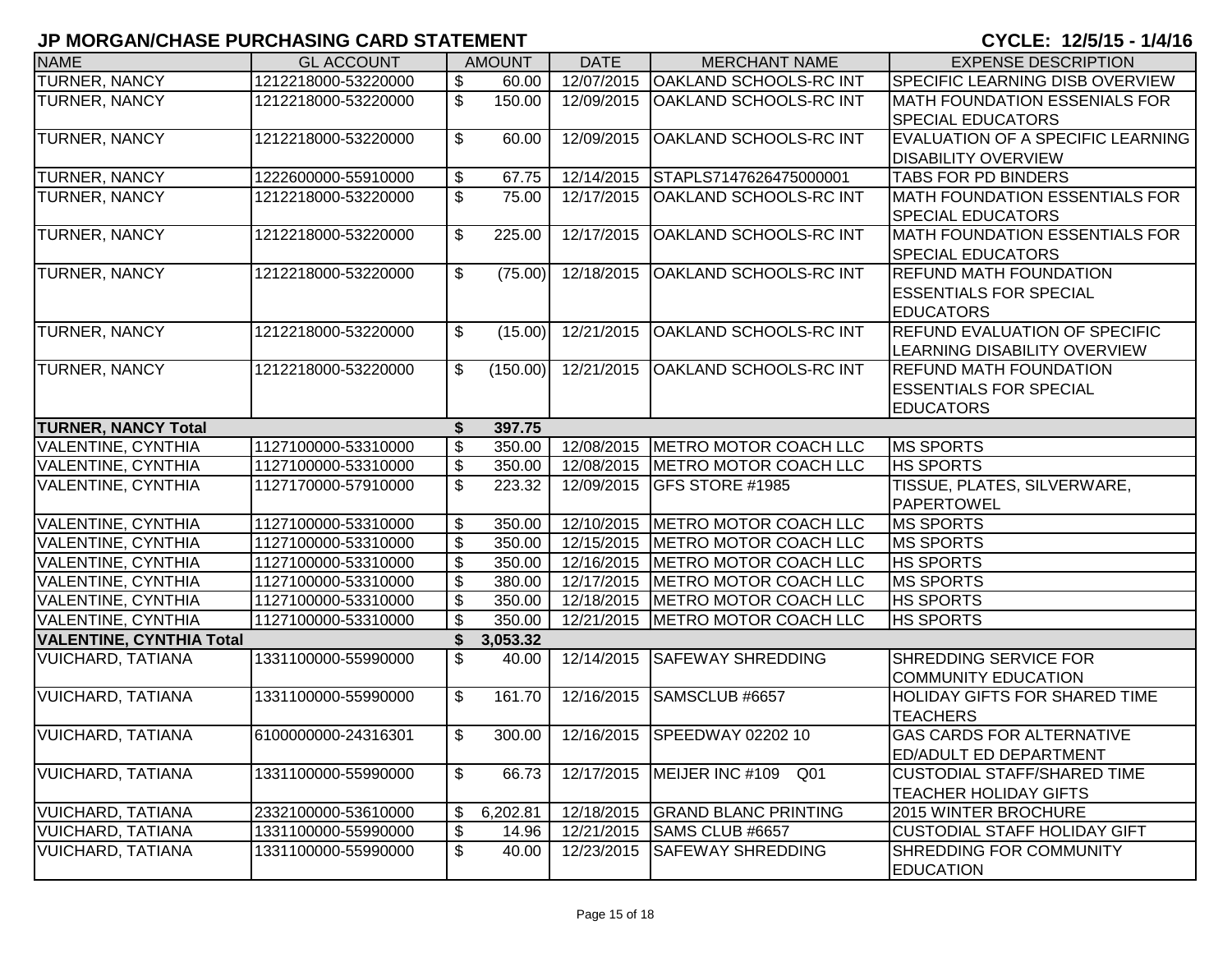| <b>NAME</b>                                      | <b>GL ACCOUNT</b>                          |                          | <b>AMOUNT</b>    | <b>DATE</b> | <b>MERCHANT NAME</b>                              | <b>EXPENSE DESCRIPTION</b>                                         |  |  |
|--------------------------------------------------|--------------------------------------------|--------------------------|------------------|-------------|---------------------------------------------------|--------------------------------------------------------------------|--|--|
| <b>VUICHARD, TATIANA Total</b>                   |                                            | \$                       | 6,826.20         |             |                                                   |                                                                    |  |  |
| <b>WARECK, MICHELE</b>                           | 1111322730-55110000                        | $\mathfrak{S}$           | 1,004.70         | 01/04/2016  | <b>BIO CORPORATION</b>                            | <b>SCIENCE SUPPLIES</b>                                            |  |  |
| <b>WARECK, MICHELE</b>                           | 6100022000-24316125                        | $\overline{\mathbb{S}}$  | (607.32)         | 01/04/2016  | <b>CUSTOMINK LLC</b>                              | CREDIT DUE TO CANCELLATION OF                                      |  |  |
|                                                  |                                            |                          |                  |             |                                                   | <b>DECA T-SHIRTS</b>                                               |  |  |
| <b>WARECK, MICHELE</b>                           | 6100022000-24316770                        | \$                       | 60.00            | 12/07/2015  | <b>JIM'S FLORIST</b>                              | CHRISTMAS PLANT FOR STAFF                                          |  |  |
|                                                  |                                            |                          |                  |             |                                                   | <b>MEMBER FOR DEATH OF MOTHER</b>                                  |  |  |
| <b>WARECK, MICHELE</b>                           | 1124122000-55910000                        | \$                       | 32.99            | 12/08/2015  | OFFICEMAX/OFFICEDEPOT6                            | <b>SAFETY OFFICE SUPPLIES</b>                                      |  |  |
| <b>WARECK, MICHELE</b>                           | 1111322000-57410000                        | \$                       | 50.00            | 12/08/2015  | PAYPAL *MARSHALLMEM                               | <b>MARSHALL MEMO MEMBERSHIP</b>                                    |  |  |
|                                                  |                                            |                          |                  |             |                                                   | <b>PAYMENT</b>                                                     |  |  |
| <b>WARECK, MICHELE</b>                           | 1124122000-55910000                        | \$                       | 22.71            | 12/08/2015  | WM SUPERCENTER #2700                              | <b>SAFETY OFFICE SUPPLIES</b>                                      |  |  |
| <b>WARECK, MICHELE</b>                           | 1111322725-55110000                        | $\overline{\$}$          | 96.37            | 12/09/2015  | <b>LUCKS MUSIC LIBRARY IN</b>                     | <b>ORCHESTRA MUSIC</b>                                             |  |  |
| <b>WARECK, MICHELE</b>                           | 6100022000-24316186                        | $\overline{\mathcal{S}}$ | 44.00            | 12/10/2015  | <b>HICKORY FARMS</b>                              | <b>GET WELL GIFT FOR STAFF MEMBER</b>                              |  |  |
|                                                  |                                            |                          |                  |             |                                                   | <b>FROM STUDENT COUNCIL</b>                                        |  |  |
| <b>WARECK, MICHELE</b>                           | 6100022000-24316770                        | $\overline{\mathcal{S}}$ | 50.00            | 12/10/2015  | <b>MICHIGAN HUMANE SOCIET</b>                     | <b>MEMORIAL DONATION IN HONOR</b>                                  |  |  |
|                                                  |                                            |                          |                  |             |                                                   | <b>STAFF MEMBER'S MOTHER</b>                                       |  |  |
| <b>WARECK, MICHELE</b>                           | 6100022000-24316108                        | \$                       | 20.68            | 12/10/2015  | <b>WAL-MART #5893</b>                             | <b>SUPPLIES FOR MEETING</b>                                        |  |  |
| <b>WARECK, MICHELE</b>                           | 1111322000-54910709                        | $\overline{\mathcal{E}}$ | 51.90            | 12/11/2015  | CHARGERCITY.COM                                   | <b>VIDEO CAMERAS FOR CLASS</b>                                     |  |  |
| <b>WARECK, MICHELE</b>                           | 1111322725-55110000                        | \$                       | 28.96            | 12/11/2015  | <b>LUCKS MUSIC LIBRARY IN</b>                     | ADDITIONAL ORCHESTRA SHEET                                         |  |  |
|                                                  |                                            |                          |                  |             |                                                   | <b>MUSIC</b>                                                       |  |  |
| <b>WARECK, MICHELE</b>                           | 1111322000-54910709                        | \$                       | 142.96           | 12/11/2015  | <b>PAYPAL *STEVEBOEHMK</b>                        | <b>TRIPOD ADAPTERS FOR DEBATE</b>                                  |  |  |
| <b>WARECK, MICHELE</b>                           | 1111322000-54910709                        | $\overline{\mathcal{S}}$ | 230.41           | 12/14/2015  | <b>AMAZON MKTPLACE PMTS</b>                       | <b>DEBATE SUPPLIES</b>                                             |  |  |
| <b>WARECK, MICHELE</b>                           | 6100022000-24316633                        | \$                       | 341.78           | 12/14/2015  | AMAZON.COM                                        | <b>BOOKS BOUGHT BY BRIAN LANGLEY</b>                               |  |  |
|                                                  |                                            |                          |                  |             |                                                   | <b>WITH GRANT MONEY</b>                                            |  |  |
| <b>WARECK, MICHELE</b>                           | 6100022000-24316633                        | $\overline{\mathcal{S}}$ | 74.30            | 12/14/2015  | AMAZON.COM                                        | <b>BOOKS BOUGHT BY BRIAN LANLEY</b>                                |  |  |
|                                                  |                                            |                          |                  |             |                                                   | <b>WITH GRANT MONEY</b>                                            |  |  |
| <b>WARECK, MICHELE</b>                           | 6100022000-24316125                        | \$                       | 607.32           |             | 12/14/2015 CUSTOMINK LLC                          | <b>DECA T-SHIRTS</b>                                               |  |  |
| <b>WARECK, MICHELE</b>                           | 1111322000-54910709                        | \$                       | 74.85            | 12/15/2015  | <b>AMAZON MKTPLACE PMTS</b>                       | <b>HEADSETS FOR DEBATE</b>                                         |  |  |
| <b>WARECK, MICHELE</b>                           | 6100022000-24316770                        | $\overline{\mathcal{S}}$ | 110.00           | 12/15/2015  | <b>TARGET</b><br>00008961                         | <b>HOLIDAY CONTEST WINNERS - GIFT</b>                              |  |  |
|                                                  |                                            |                          |                  |             |                                                   | <b>CARDS</b>                                                       |  |  |
| <b>WARECK, MICHELE</b>                           | 6100022000-24316180                        | \$                       | 157.75           | 12/16/2015  | <b>BENITOS PIZZA-NOVI</b>                         | PIZZA FOR QUIZZ BOWL COMPETITION                                   |  |  |
|                                                  |                                            |                          |                  |             |                                                   |                                                                    |  |  |
| <b>WARECK, MICHELE</b><br><b>WARECK, MICHELE</b> | 6100022000-24316108<br>6100022000-24316770 | \$<br>$\mathfrak{S}$     | 209.00<br>126.46 | 12/17/2015  | ARC*SERVICES/TRAINING<br>12/17/2015   KROGER #659 | AMERICAN RED CROSS CARDS<br><b>STAFF HOLIDAY LUNCHEON SUPPLIES</b> |  |  |
|                                                  |                                            |                          |                  |             |                                                   |                                                                    |  |  |
| <b>WARECK, MICHELE</b>                           | 6100022000-24316770                        | \$                       | 268.12           |             | 12/17/2015 SAMSCLUB #6657                         | STAFF - HOLIDAY FOOD                                               |  |  |
| <b>WARECK, MICHELE</b>                           | 6100022000-24316770                        | \$                       | 79.00            | 12/17/2015  | <b>TARGET</b><br>00014654                         | ADDITIONAL STAFF GIFT CARDS                                        |  |  |
| <b>WARECK, MICHELE</b>                           | 6100022000-24316770                        | $\overline{\mathcal{S}}$ | 96.22            |             | 12/17/2015 WAL-MART #5893                         | STAFF HOLIDAY LUNCHEON SUPPLIES                                    |  |  |
|                                                  |                                            |                          |                  |             |                                                   |                                                                    |  |  |
| <b>WARECK, MICHELE</b>                           | 6100022000-24316275                        | \$                       | 61.53            | 12/18/2015  | MEIJER INC #109<br>Q <sub>01</sub>                | <b>HOLIDAY STAFF LUNCHEON FOOD</b>                                 |  |  |
| <b>WARECK, MICHELE</b>                           | 6100022000-24316770                        | \$                       | 305.20           |             | 12/18/2015   MEIJER INC #122<br>Q <sub>01</sub>   | <b>HOLIDAY LUNCHEON FOOD</b>                                       |  |  |
| <b>WARECK, MICHELE Total</b>                     |                                            | \$                       | 3,739.89         |             |                                                   |                                                                    |  |  |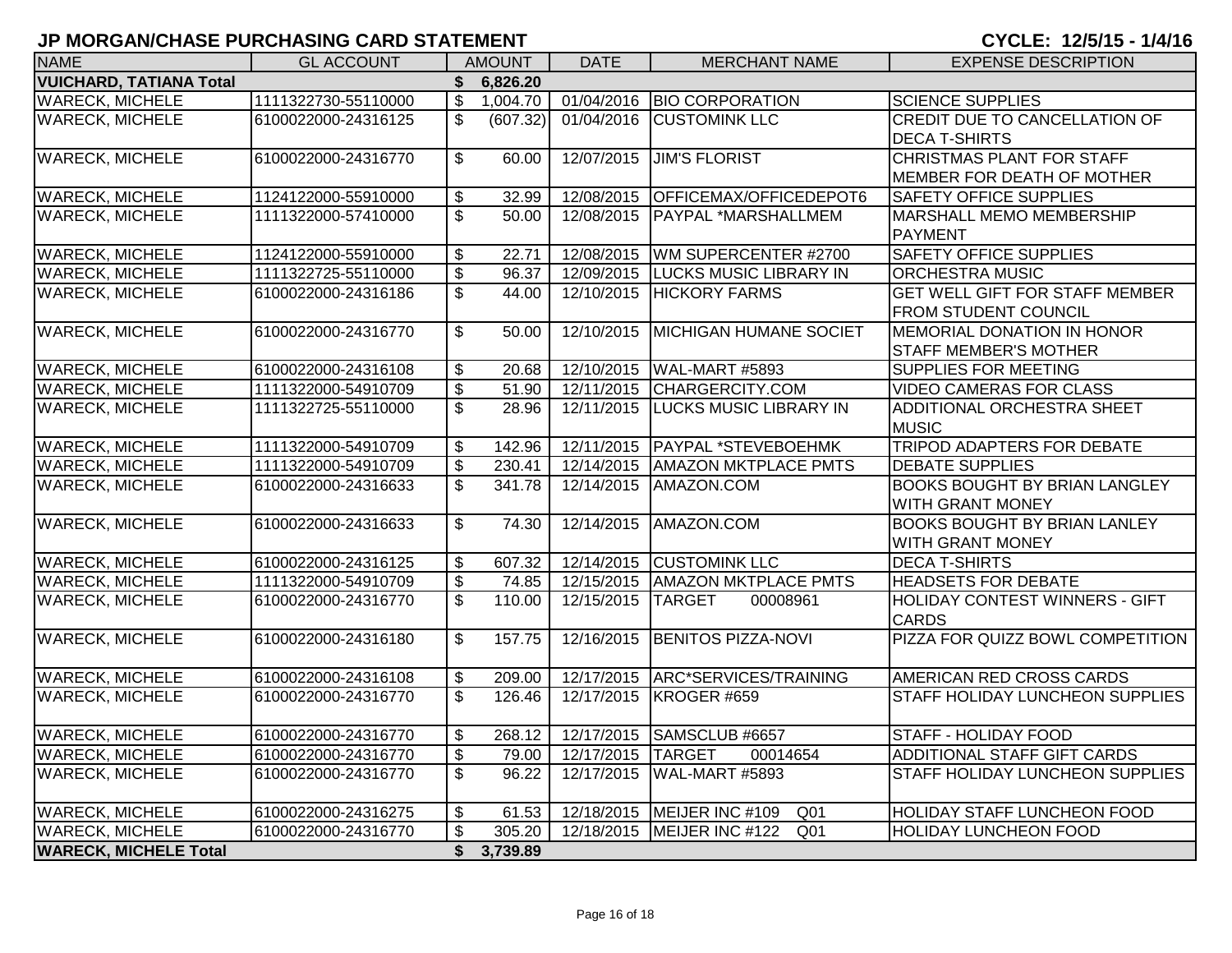|                               |                     | ו וווסווסהוקטוואט ביווטווס ווועדודי וטו |               |                     |                                   | VIVLL. I <i>liji</i> IV I <i>I</i> IV  |  |  |  |
|-------------------------------|---------------------|-----------------------------------------|---------------|---------------------|-----------------------------------|----------------------------------------|--|--|--|
| <b>NAME</b>                   | <b>GL ACCOUNT</b>   |                                         | <b>AMOUNT</b> | <b>DATE</b>         | <b>MERCHANT NAME</b>              | <b>EXPENSE DESCRIPTION</b>             |  |  |  |
| <b>WEBBER, RONALD</b>         | 1622100323-53220000 | \$                                      | 239.00        |                     | 12/07/2015 INSTITUTE FOR EDUCATIO | TITLE II CONFERENCE (CATHOLIC          |  |  |  |
|                               |                     |                                         |               |                     |                                   | CENTRAL) - M. STUART -                 |  |  |  |
|                               |                     |                                         |               |                     |                                   | SIGNIFICANTLY STRENGTHEN YOUR          |  |  |  |
|                               |                     |                                         |               |                     |                                   | <b>STUDENTS' WRITING SKILLS</b>        |  |  |  |
| <b>WEBBER, RONALD</b>         | 1722100000-53220611 | \$                                      | 1,050.00      | 12/07/2015          | <b>OAKLAND SCHOOLS-RC INT</b>     | OAKLAND SCHOOLS WORKSHOP - 14          |  |  |  |
|                               |                     |                                         |               |                     |                                   | <b>NCSD ATTENDEES - COURAGEOUS</b>     |  |  |  |
|                               |                     |                                         |               |                     |                                   | <b>CONVERSATIONS ABOUT RACE</b>        |  |  |  |
| <b>WEBBER, RONALD</b>         | 1711322000-55210611 | \$                                      | 202.00        | 12/09/2015          | EDUCATIONAL                       | HIGH SCHOOL BOOK ORDER (GRAPHIC        |  |  |  |
|                               |                     |                                         |               |                     |                                   | NOVELS)                                |  |  |  |
| <b>WEBBER, RONALD</b>         | 1722100000-53220611 | \$                                      | 25.00         | 12/09/2015          | <b>OAKLAND SCHOOLS-RC INT</b>     | OAKLAND SCHOOLS WORKSHOP - HIV         |  |  |  |
|                               |                     |                                         |               |                     |                                   | CERTIFICATION - T. SCAGNETTI           |  |  |  |
| <b>WEBBER, RONALD</b>         | 1722100000-57910611 | \$                                      | 15.18         | 12/11/2015          | MONROE BAKERY                     | <b>BAKED GOODS FOR 12/9 STUDENT</b>    |  |  |  |
|                               |                     |                                         |               |                     |                                   | CENTERED LEARNING MEETING              |  |  |  |
| <b>WEBBER, RONALD</b>         | 1722100000-55990630 | \$                                      | 34.98         | 12/14/2015          | AMAZON.COM                        | PSD - RESOURCE FOR J. DINKELMANN       |  |  |  |
|                               |                     |                                         |               |                     |                                   |                                        |  |  |  |
| <b>WEBBER, RONALD</b>         | 1711322000-55210611 | \$                                      | 515.30        | 12/14/2015          | <b>LAKE-COOK DISTRIBUTORS</b>     | HIGH SCHOOL BOOK ORDER (GRAPHIC        |  |  |  |
|                               |                     |                                         |               |                     |                                   | NOVELS)                                |  |  |  |
| <b>WEBBER, RONALD</b>         | 1722100000-53220611 | \$                                      | 50.00         | 12/18/2015          | <b>OAKLAND SCHOOLS-RC INT</b>     | OAKLAND SCHOOLS WORKSHOP -             |  |  |  |
|                               |                     |                                         |               |                     |                                   | <b>EMOTIONALLY LITERATE LEARNERS -</b> |  |  |  |
|                               |                     |                                         |               |                     |                                   | <b>RJ WEBBER</b>                       |  |  |  |
| <b>WEBBER, RONALD</b>         | 1722100000-53220611 | \$                                      | 100.00        | 12/18/2015          | OAKLAND SCHOOLS-RC INT            | OAKLAND SCHOOLS WORKSHOP -             |  |  |  |
|                               |                     |                                         |               |                     |                                   | <b>EMOTIONALLY LITERATE LEARNERS -</b> |  |  |  |
|                               |                     |                                         |               |                     |                                   | D. HOPPENSTEDT AND K. WILKINSON        |  |  |  |
| <b>WEBBER, RONALD Total</b>   |                     | S.                                      | 2,231.46      |                     |                                   |                                        |  |  |  |
| <b>WESNER, KIMBERLY</b>       | 1122220000-55310000 | \$                                      | 13.46         | 01/04/2016          | AMAZON.COM                        | <b>BOOKS FOR MEDIA CENTER</b>          |  |  |  |
| <b>WESNER, KIMBERLY</b>       | 1122220000-55310000 | $\overline{\mathcal{S}}$                | 7.04          |                     | 12/07/2015   AMAZON.COM           | <b>BOOKS FOR MEDIA CENTER</b>          |  |  |  |
| <b>WESNER, KIMBERLY</b>       | 1122220000-55310000 | \$                                      | 26.22         | 12/07/2015          | AMAZON.COM                        | <b>BOOKS FOR MEDIA CENTER</b>          |  |  |  |
| <b>WESNER, KIMBERLY</b>       | 1122220000-55310000 | \$                                      | 34.03         | 12/07/2015          | AMAZON.COM                        | <b>BOOKS FOR MEDIA CENTER</b>          |  |  |  |
| <b>WESNER, KIMBERLY</b>       | 1122220000-55310000 | \$                                      | 13.32         | 12/07/2015          | AMAZON.COM                        | <b>BOOKS FOR MEDIA CENTER</b>          |  |  |  |
| <b>WESNER, KIMBERLY</b>       | 1122220000-55310000 | \$                                      | 21.58         | 12/07/2015          | AMAZON.COM                        | <b>BOOKS FOR MEDIA CENTER</b>          |  |  |  |
| <b>WESNER, KIMBERLY</b>       | 1122220000-55310000 | \$                                      | 31.69         | 12/07/2015          | AMAZON.COM                        | <b>BOOKS FOR MEDIA CENTER</b>          |  |  |  |
| <b>WESNER, KIMBERLY</b>       | 1122220000-55310000 | \$                                      | 531.70        | 12/07/2015          | <b>DEMCO INC</b>                  | <b>SUPPLIES FOR MEDIA CENTER</b>       |  |  |  |
| <b>WESNER, KIMBERLY</b>       | 1122220000-55310000 | \$                                      | 19.34         | 12/07/2015          | <b>SAMS CLUB #6657</b>            | <b>BOOKS FOR MEDIA CENTER</b>          |  |  |  |
| <b>WESNER, KIMBERLY</b>       | 1122220000-55310000 | \$                                      | 14.24         | 12/09/2015          | AMAZON.COM                        | <b>BOOKS FOR MEDIA CENTER</b>          |  |  |  |
| <b>WESNER, KIMBERLY</b>       | 1122220000-55310000 | $\mathfrak{S}$                          | 50.00         | 12/18/2015 TCD*GALE |                                   | <b>GVRL ANNUAL HOSTING FEE</b>         |  |  |  |
| <b>WESNER, KIMBERLY Total</b> |                     | S                                       | 762.62        |                     |                                   |                                        |  |  |  |
| <b>WILSON, KAREN</b>          | 1311800000-55110551 | \$                                      | 6.63          | 01/04/2016          | KMART 9557                        | <b>CLASSROOM SUPPLIES</b>              |  |  |  |
| <b>WILSON, KAREN</b>          | 1311800000-55110551 | \$                                      | 48.05         | 12/07/2015          | JOANN ETC #1933                   | <b>CLASS MATERIALS</b>                 |  |  |  |
| <b>WILSON, KAREN</b>          | 1311800000-55110551 | \$                                      | 16.83         | 12/07/2015          | WALGREENS #4454                   | <b>CLASSROOM SUPPLIES</b>              |  |  |  |
| <b>WILSON, KAREN</b>          | 1311800000-55110551 | \$                                      | 7.72          | 12/08/2015          | CVS/PHARMACY #08161               | <b>CLASSROOM MATERIALS</b>             |  |  |  |
| <b>WILSON, KAREN</b>          | 1311800000-55110551 | \$                                      | 12.68         | 12/14/2015          | WALGREENS #4454                   | <b>CLASSROOM SUPPLIES</b>              |  |  |  |
| <b>WILSON, KAREN</b>          | 1311800000-55110551 | \$                                      | 16.40         |                     | 12/15/2015   KROGER #632          | <b>CLASSROOM SUPPLIES</b>              |  |  |  |